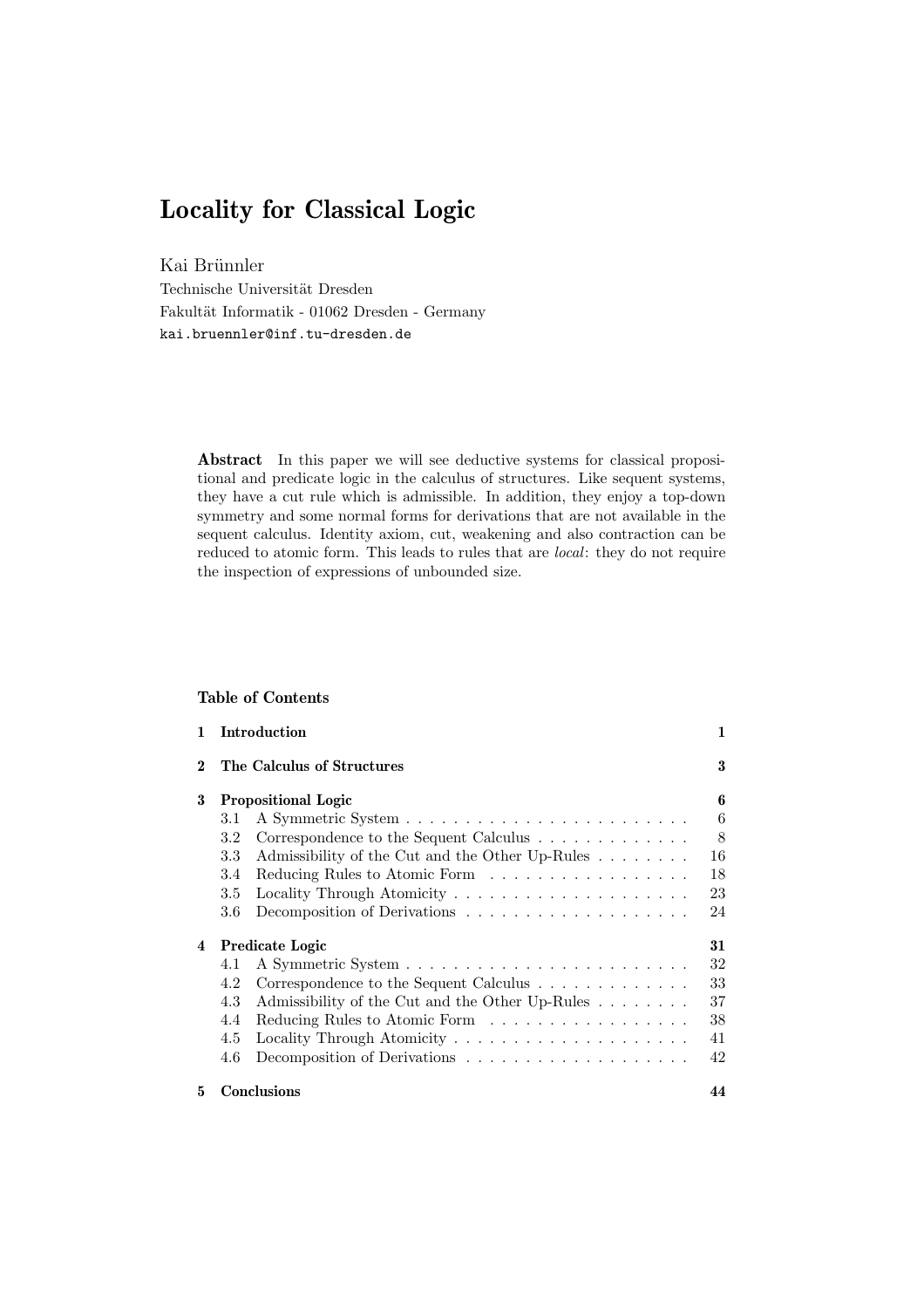# <span id="page-1-0"></span>**1 Introduction**

Inference rules that copy an unbounded quantity of information are problematic from the points of view of complexity and implementation. In the sequent calculus, an example is given by the contraction rule in Gentzen's LK  $[6]$ :

$$
\frac{\Gamma \vdash \Phi, A, A}{\Gamma \vdash \Phi, A} .
$$

Here, going from bottom to top in constructing a proof, a formula  $A$  of unbounded size is duplicated. Whatever mechanism performs this duplication, it has to inspect all of  $A$ , so it has to have a *global* view on  $A$ . If, for example, we had to implement contraction on a distributed system, where each processor has a limited amount of local memory, the formula A could be spread over a number of processors. In that case, no single processor has a global view on A, and we should put in place complex mechanisms to cope with the situation.

Let us call *local* those inference rules that do not require such a global view on formulae of unbounded size, and non-local those rules that do. Further examples of non-local rules are the promotion rule in the sequent calculus for linear logic (left, [\[7\]](#page-47-1)) and context-sharing (or additive) rules found in various sequent systems (right, [\[15\]](#page-48-0)):

$$
\frac{\vdash A, ?B_1, \ldots, ?B_n}{\vdash !A, ?B_1, \ldots, ?B_n} \quad \text{and} \quad \frac{\Gamma \vdash \Phi, A \quad \Gamma \vdash \Phi, B}{\Gamma \vdash \Phi, A \land B} \quad .
$$

To apply the promotion rule, one has to check whether all formulae in the context are prefixed with a question mark modality: the number of formulae to check is unbounded. To apply the context-sharing R∧ rule, a context of unbounded size has to be copied.

While there are methods to solve these problems in an implementation, an interesting question is whether it is possible to approach them prooftheoretically, i.e. by avoiding non-local rules. The present work gives an affirmative answer by presenting systems for both classical propositional and first-order predicate logic in which context-sharing rules as well as contraction are replaced by local rules. For propositional logic it is even possible to obtain a system which contains local rules only (which has already been presented in [\[3\]](#page-47-2)).

Locality is achieved by reducing the problematic rules to their atomic forms. This is not entirely new: in most sequent systems for classical logic the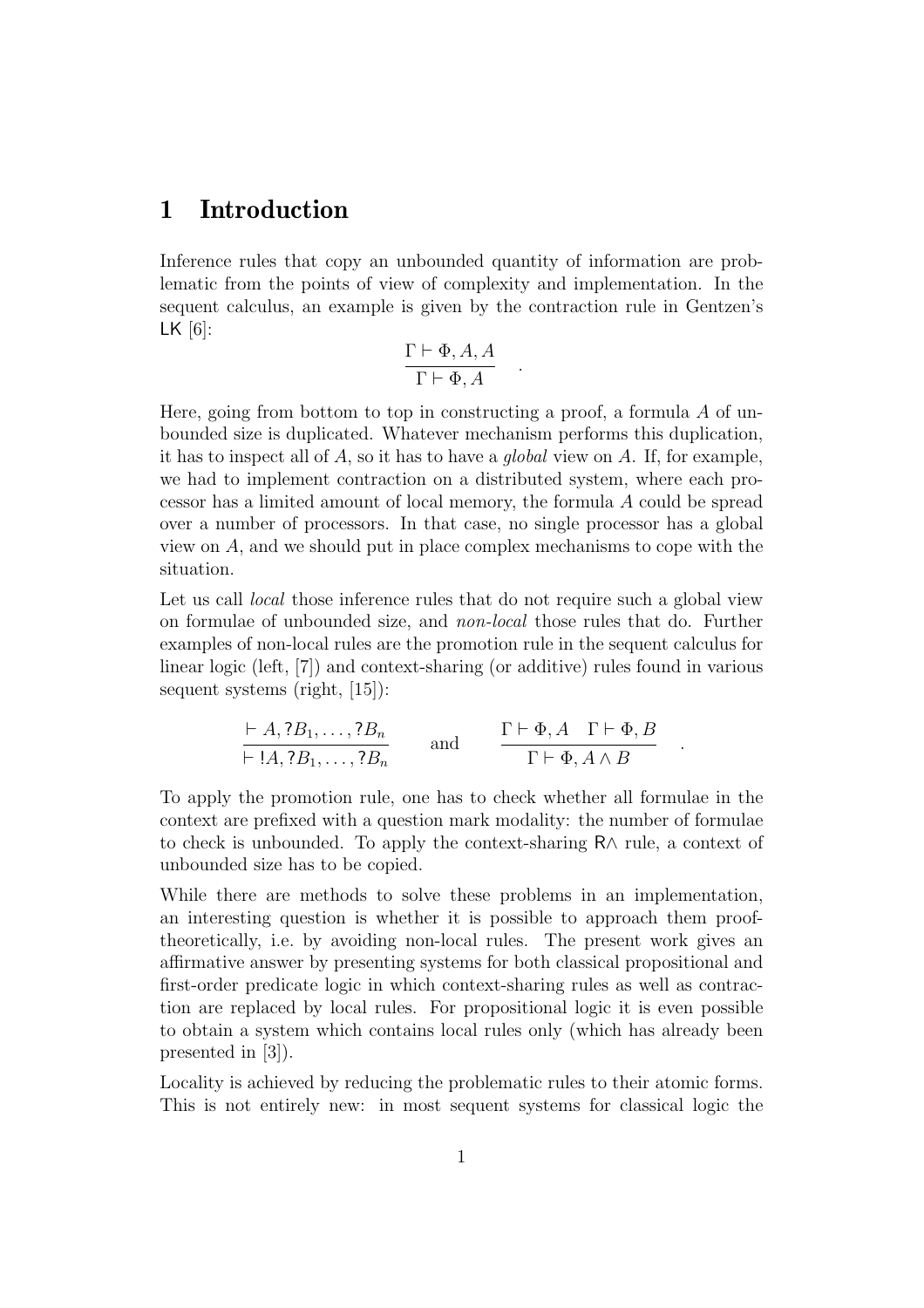identity axiom is reduced to its atomic form, i.e.

$$
\overline{A \vdash A}
$$
 is equivalently replaced by 
$$
\overline{a \vdash a}
$$
,

where a is an atom. Contraction, however, cannot be replaced by its atomic form in known sequent systems [\[2\]](#page-46-0). In fact, I believe that such a system cannot be presented in the sequent calculus. To obtain local inference rules, I employ the calculus of structures [\[9,](#page-47-3) [10\]](#page-47-4). This formalism differs from the sequent calculus in two main aspects:

- 1. Deepness: inference rules apply anywhere deep inside a formula, not only at the main connective. This is sound because implication is closed under disjunction, conjunction and quantification.
- 2. Symmetry: the notion of derivation is top-down symmetric: a derivation is dualised essentially by flipping it upside-down. One example of how this symmetry is useful is the reduction of the cut rule to atomic form.

The calculus of structures was conceived by Guglielmi in an earlier unpublished version of [\[9\]](#page-47-3). Its original purpose was to express a logical system with a self-dual non-commutative connective resembling sequential composition in process algebras [\[9,](#page-47-3) [10,](#page-47-4) [11,](#page-47-5) [4\]](#page-47-6). The present work explores the ideas developed in [\[9\]](#page-47-3) in the setting of classical logic. The calculus of structures has also been employed by Straßburger in [\[13\]](#page-47-7) to solve the problem of the non-local behaviour of the promotion rule and in [\[14\]](#page-48-1) to give a local system for full linear logic. In the case of classical logic it led to a cut elimination procedure similar to normalisation in natural deduction [\[1\]](#page-46-1).

This paper is structured as follows: in Section [2](#page-3-0) I introduce the basic notions of the proof-theoretic formalism used, the calculus of structures. Section [3](#page-6-0) is devoted to classical propositional logic and Section [4](#page-31-0) to predicate logic.

The section for propositional logic is structured as follows: I first present system SKSg: a set of inference rules for classical propositional logic, which is closed under a notion of duality. I translate derivations of a Gentzen-Schütte sequent system into this system, and vice versa. This establishes soundness and completeness with respect to classical propositional logic as well as cut elimination. In the following I obtain an equivalent system, named SKS, in which identity, cut, weakening and contraction are reduced to atomic form. This entails locality of the system. I go on to establish three different normal forms for derivations, by what I call 'decomposition theorems'.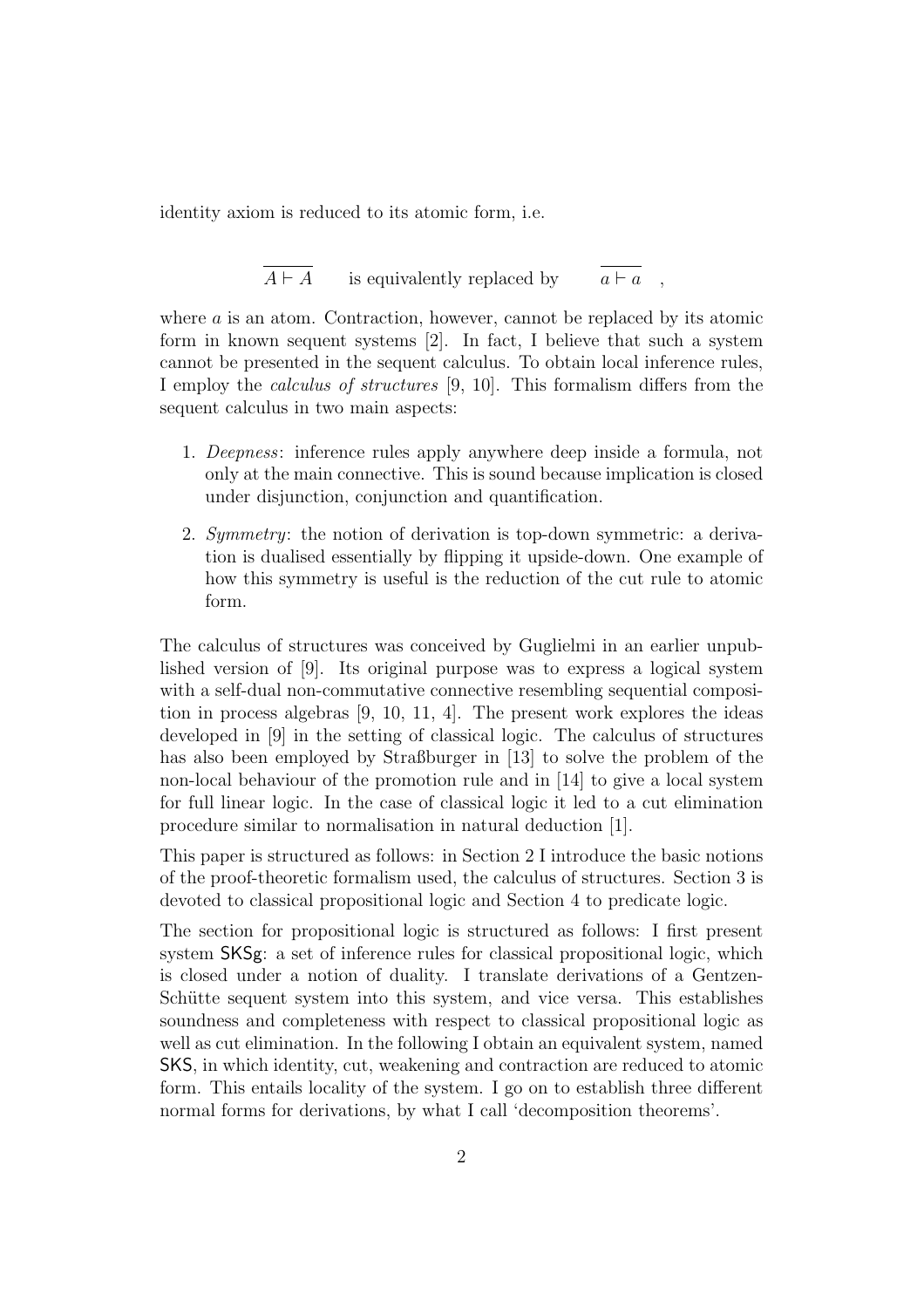The outline of the section for predicate logic closely follows the one for propositional logic. All results for the propositional systems scale: reduction of cut, identity, weakening and contraction to atomic form, cut elimination as well as the decomposition theorems. The resulting system with atomic rules is local except for the rules that instantiate variables or check for free occurrences of a variable.

## <span id="page-3-0"></span>**2 The Calculus of Structures**

**Definition 2.1.** Atoms are denoted by  $a, b, \ldots$ . The *structures* of the language KS are generated by

$$
S ::= f | t | a | \left[ \underbrace{S, \ldots, S}_{>0} \right] | \underbrace{(S, \ldots, S)}_{>0} | \overline{S} ,
$$

where f and t are the units false and true,  $[S_1, \ldots, S_h]$  is a disjunction and  $(S_1, \ldots, S_h)$  is a *conjunction.*  $\overline{S}$  is the *negation* of the structure S. The negation of an atom is again an atom. Structures are denoted by S, P, Q, R, T, U, V and W. Structure contexts, denoted by  $S\{\}\,$ , are structures with one occurrence of  $\{\}$ , the *empty context* or *hole*, that does not appear in the scope of a negation.  $S\{R\}$  denotes the structure obtained by filling the hole in  $S\{\}\$  with R. We drop the curly braces when they are redundant: for example,  $S[R,T]$  is short for  $S\{[R,T]\}$ . A structure R is a *substructure* of a structure T if there is a context  $S\{\}\$  such that  $S\{R\}$  is T. Structures are equivalent modulo the smallest equivalence relation induced by the equations shown in Figure [1.](#page-4-0) There,  $\vec{R}, \vec{T}$  and  $\vec{U}$  are finite sequences of structures,  $\vec{T}$  is non-empty. Structures are in *normal form* if negation occurs only on atoms, and extra units as well as connectives are removed using the laws for units and associativity. In general we consider structures to be in normal form and do not distinguish between two equivalent structures.

**Example 2.2.** The structures [a, f, b] and  $(\bar{a}, t, \bar{b})$  are equivalent, but they are not normal;  $(\bar{a}, \bar{b})$  is equivalent to them and normal, as well as  $(\bar{b}, \bar{a})$ . The atom a is not a substructure of [a, f, b], but  $\bar{a}$  is a substructure of  $(\bar{a}, b)$ .

Structures are somewhere between formulae and sequents. They share with formulae their tree-like shape and with sequents the built-in, decidable equivalence modulo associativity and commutativity. The equations for negation are adopted also in one-sided sequent systems, so, apart from the equations for the units, the calculus of structures does not use new equations. However,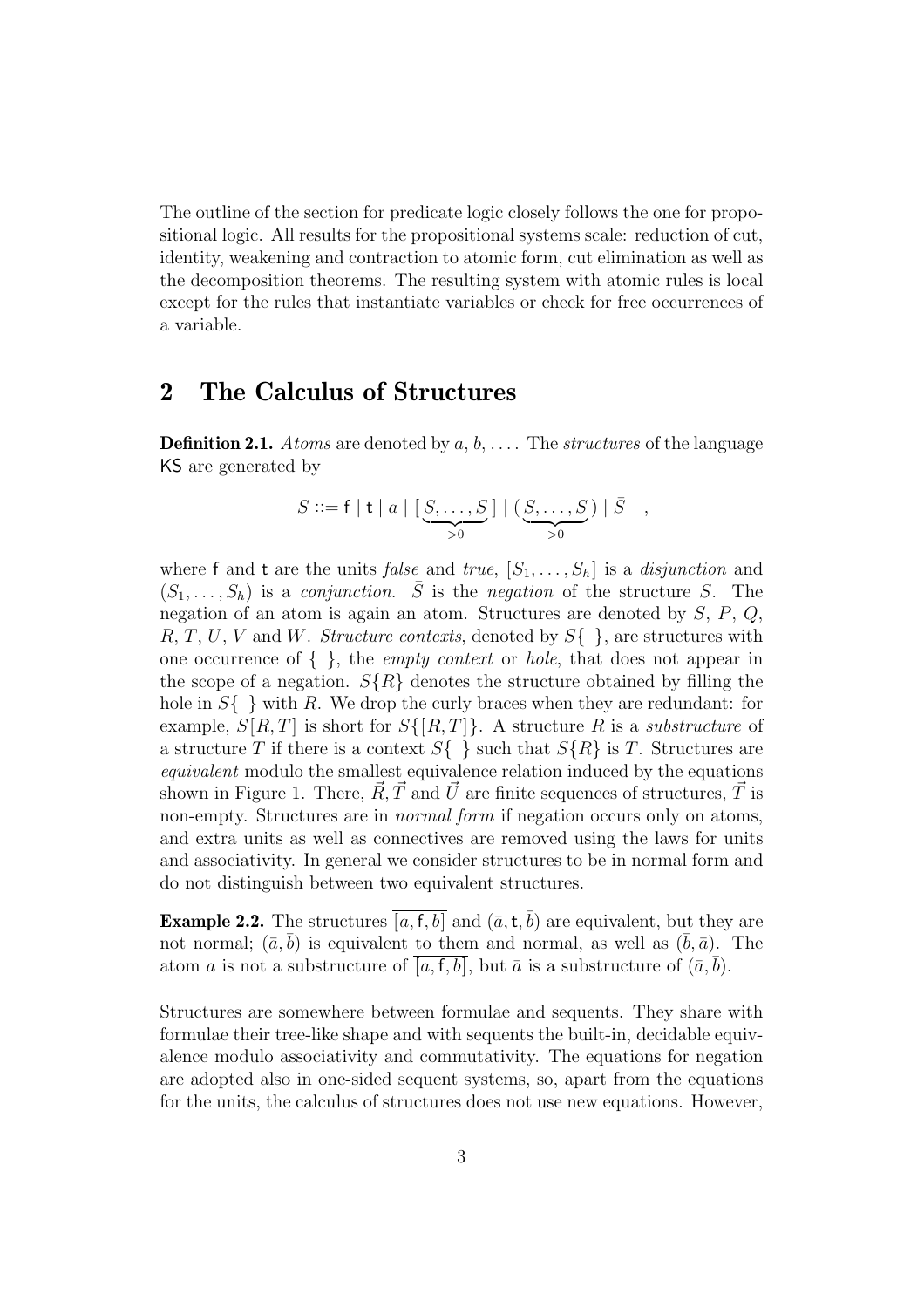**Associativity**

**Commutativity**

 $\overline{(R, T)}=[\bar R, \bar T]$ 

 $\bar{\bar{R}} = R$ 

| $[\vec{R}, [\vec{T}], \vec{U}] = [\vec{R}, \vec{T}, \vec{U}]$ | $[R, T] = [T, R]$ |
|---------------------------------------------------------------|-------------------|
| $(\vec{R}, (\vec{T}), \vec{U}) = (\vec{R}, \vec{T}, \vec{U})$ | $(R, T) = (T, R)$ |

**Units**

**Negation**

| <b>Context Closure</b> |                           | $[R,T]=(\bar{R},\bar{T})$ |
|------------------------|---------------------------|---------------------------|
|                        | $[t, t] = t$ $(t, R) = R$ | $\bar{f} = f$             |
|                        | $(f, f) = f$ $[f, R] = R$ | $\overline{f} = t$        |

if  $R = T$  then  $S\{R\} = S\{T\}$  $\bar{R} = \bar{T}$ 

<span id="page-4-0"></span>

from the viewpoint of the sequent calculus, it does extend the applicability of equations from the level of sequents to the level of formulae.

**Definition 2.3.** An *inference rule* is a scheme of the kind

$$
\rho \frac{V}{U} \quad ,
$$

where  $\rho$  is the *name* of the rule, V is its *premise* and U is its *conclusion*. If V is of the form  $S\{T\}$  and U is of the form  $S\{R\}$  then the inference rule is called deep, otherwise it is called shallow. In an instance of a deep inference rule

$$
\pi \frac{S\{T\}}{S\{R\}},
$$

the structure taking the place of  $R$  is its redex, the structure taking the place of T is its *contractum* and the context taking the place of  $S\{\}\$ is its *context*. A (*deductive*) system  $\mathscr S$  is a set of inference rules.

Most inference rules we will consider are deep. A deep inference rule can be seen as a rewrite rule with the context made explicit. For example, the rule  $\pi$  from the previous definition seen top-down corresponds to a rewrite rule  $T \rightarrow R$ . A shallow inference rule can be seen as a rewrite rule that may only be applied to the whole given term, not to arbitrary subterms.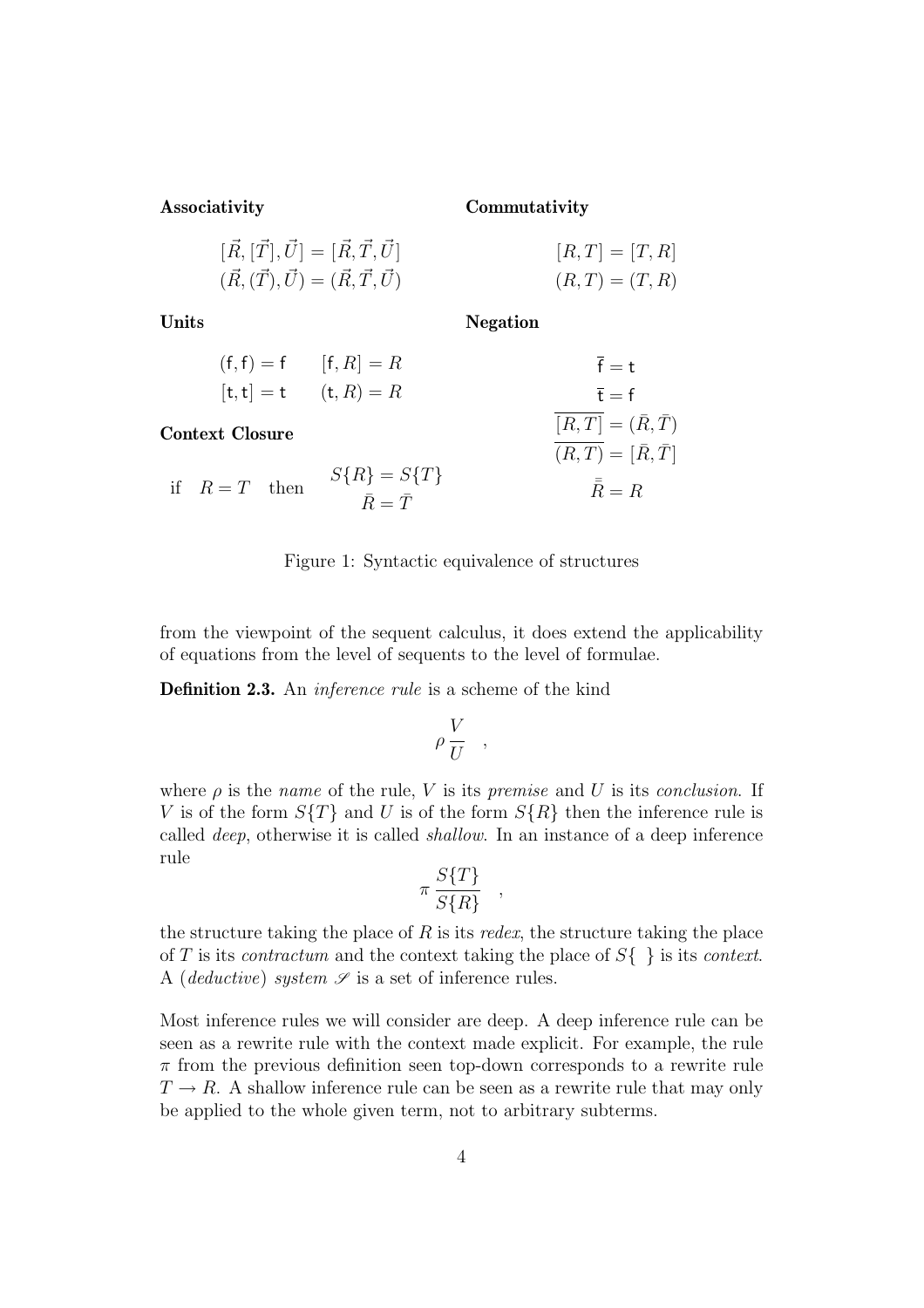**Notation 2.4.** To clarify the use of the syntactic equivalence where it is not obvious, I use the equivalence rule

$$
= \frac{T}{R} \quad ,
$$

where  $R$  and  $T$  are equivalent structures.

**Definition 2.5.** A derivation  $\Delta$  in a certain deductive system is a finite sequence of instances of inference rules in the system:

$$
\pi \frac{T}{V} \frac{V}{\vdots}
$$

$$
\rho' \frac{U}{U} \rho \frac{V}{R}
$$

.

A derivation can consist of just one structure. The topmost structure in a derivation is called the premise of the derivation, and the structure at the bottom is called its conclusion.

Note that the notion of derivation is top-down symmetric, contrary to the corresponding notion in the sequent calculus.

**Notation 2.6.** A derivation  $\Delta$  whose premise is T, whose conclusion is R, and whose inference rules are in  $\mathscr S$  is denoted by

$$
\begin{array}{c}\nT \\
\Delta \parallel \mathscr{S} \\
R\n\end{array}.
$$

**Definition 2.7.** A rule  $\rho$  is *derivable* for a system  $\mathscr S$  if for every instance of T  $\rho \frac{1}{R}$  there is a derivation T R *<sup>S</sup>* .

The symmetry of derivations, where both premise and conclusion are arbitrary structures, is broken in the notion of *proof*:

**Definition 2.8.** A *proof* is a derivation whose premise is the unit true. A proof  $\Pi$  of R in system  $\mathscr S$  is denoted by

$$
\Pi \underset{R}{\mathbb{T}}\mathscr{S}
$$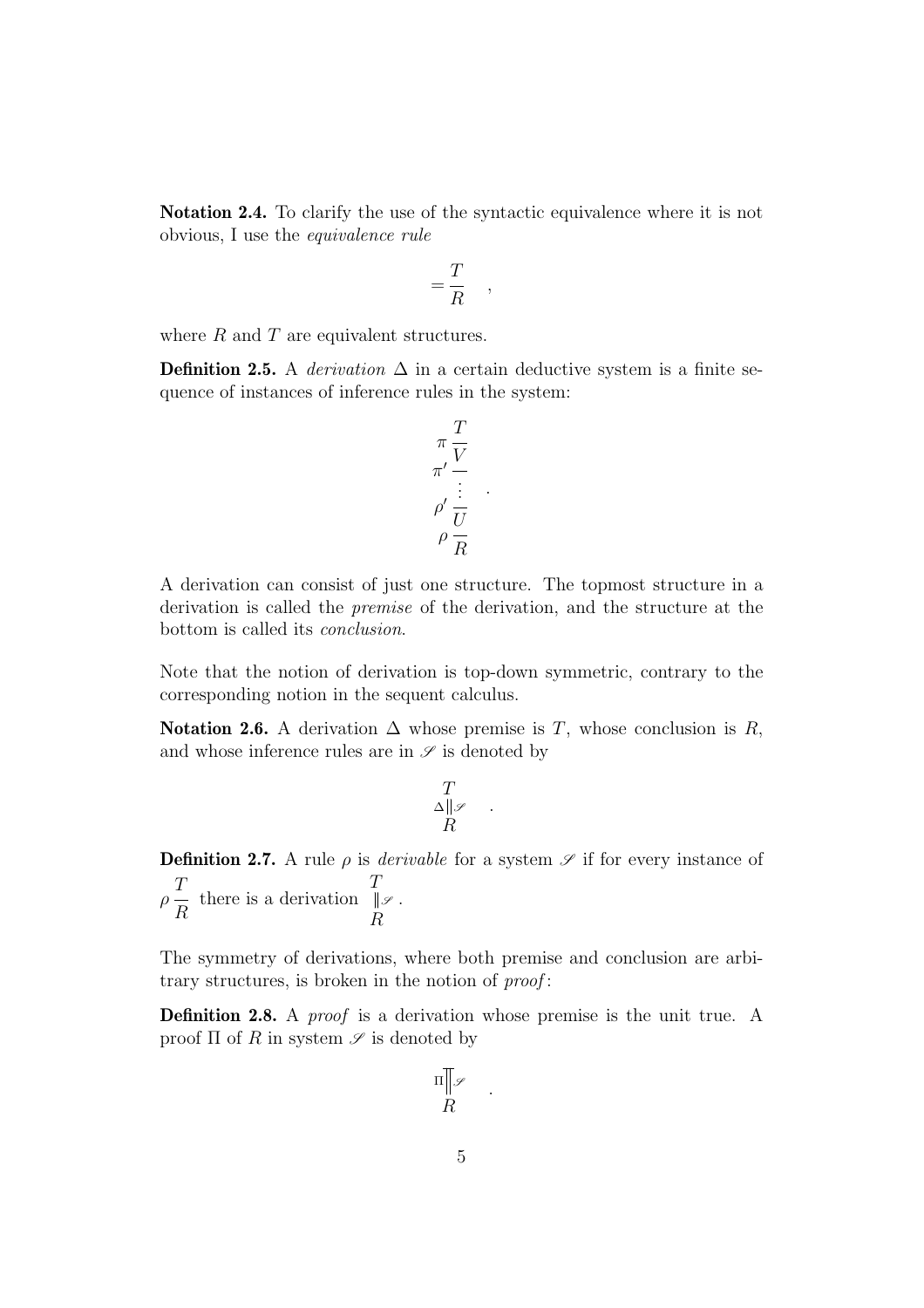## <span id="page-6-1"></span><span id="page-6-0"></span>**3 Propositional Logic**

## **3.1 A Symmetric System**

The following notion of duality is known as *contrapositive*:

**Definition 3.1.** The *dual* of an inference rule is obtained by exchanging premise and conclusion and replacing each connective by its De Morgan dual. For example

$$
i\downarrow \frac{S\{\mathbf{t}\}}{S[R,\bar{R}]}
$$
 is dual to  $i\uparrow \frac{S(R,\bar{R})}{S\{\mathbf{f}\}}$ ,

where the rule i↓ is called *identity* and the rule i $\uparrow$  is called *cut*.

The rules i↓ and i↑ respectively correspond to the identity axiom and the cut rule in the sequent calculus, as we will see shortly.

**Definition 3.2.** A system of inference rules is called *symmetric* if for each of its rules it also contains the dual rule.

An example of a symmetric system is shown in Figure [2.](#page-7-0) It is called system SKSg, where the first S stands for "symmetric", K stands for "klassisch" as in Gentzen's LK and the second S says that it is a system on structures. Small letters are appended to the name of a system to denote variants. In this case, the g stands for "general", meaning that rules are not restricted to atoms: they can be applied to arbitrary structures. We will see in the next section that this system is sound and complete for classical propositional logic.

The rules  $s, w \downarrow$  and  $c \downarrow$  are called respectively *switch*, weakening and *contrac*tion. Their dual rules carry the same name prefixed with a "co-", so e.g.  $w\uparrow$ is called *co-weakening*. Rules  $i\downarrow, w\downarrow, c\downarrow$  are called *down-rules* and their duals are called up-rules. The dual of the switch rule is the switch rule itself: it is self-dual.

I now try to give an idea on how the familiar rules of the sequent calculus correspond to the rules of SKSg. For the sake of simplicity I consider the rules of the sequent calculus in isolation, i.e. not as part of a proof tree. The full correspondence is shown in Section [3.2.](#page-8-0)

The identity axiom of the sequent calculus corresponds to the identity rule i↓:

$$
\frac{\mathsf{t}}{\vdash A, \bar{A}} \qquad \qquad \text{corresponds to} \qquad \qquad \mathsf{i} \downarrow \frac{\mathsf{t}}{[A, \bar{A}]} \quad .
$$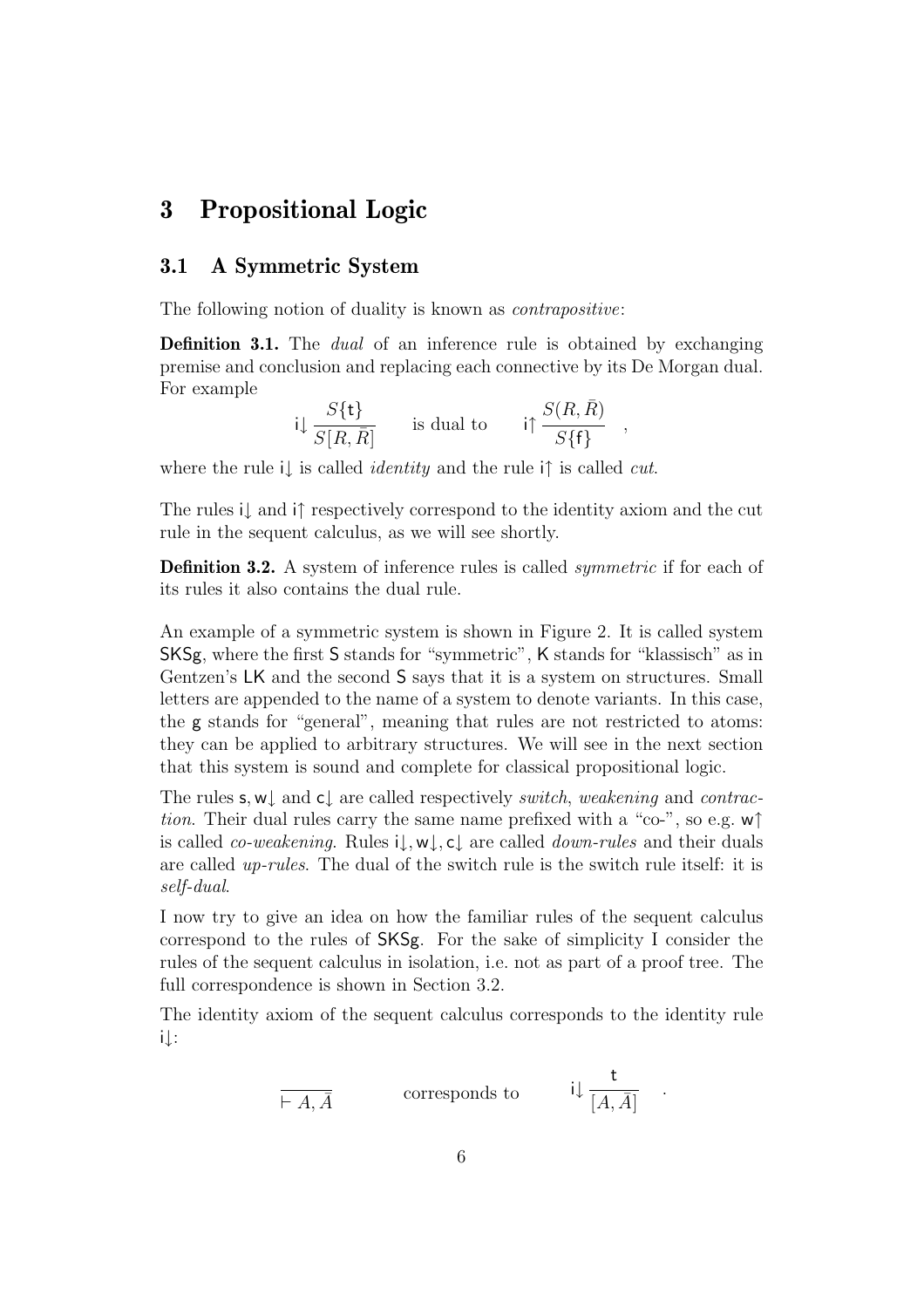

<span id="page-7-0"></span>Figure 2: System SKSg

However, i↓ can appear anywhere in a proof, not only at the top. The cut rule of the sequent calculus corresponds to the rule i↑ followed by two instances of the switch rule:

$$
\text{Cut} \frac{\vdash \Phi, A \quad \vdash \Psi, \bar{A}}{\vdash \Phi, \Psi} \quad \text{corresponds to} \quad \begin{array}{c} \mathsf{s} \frac{([\Phi, A], [\Psi, \bar{A}])}{[\Phi, (A, [\Psi, \bar{A}])]} \\ \mathsf{s} \frac{[\Phi, (A, [\Psi, \bar{A}])]}{[\Phi, \Psi, (A, \bar{A})]} \\ \vdots \\ \frac{[\Phi, \Psi, \mathsf{f}]}{[\Phi, \Psi]} \end{array}
$$

.

.

The multiplicative (or context-splitting) R∧ in the sequent calculus corresponds to two instances of switch rule:

$$
R \wedge \frac{\vdash \Phi, A \vdash \Psi, B}{\vdash \Phi, \Psi, A \wedge B} \quad \text{corresponds to} \quad s \frac{([\Phi, A], [\Psi, B])}{s \frac{[\Phi, (A, [\Psi, B])]}{[\Phi, \Psi, (A, B)]}}
$$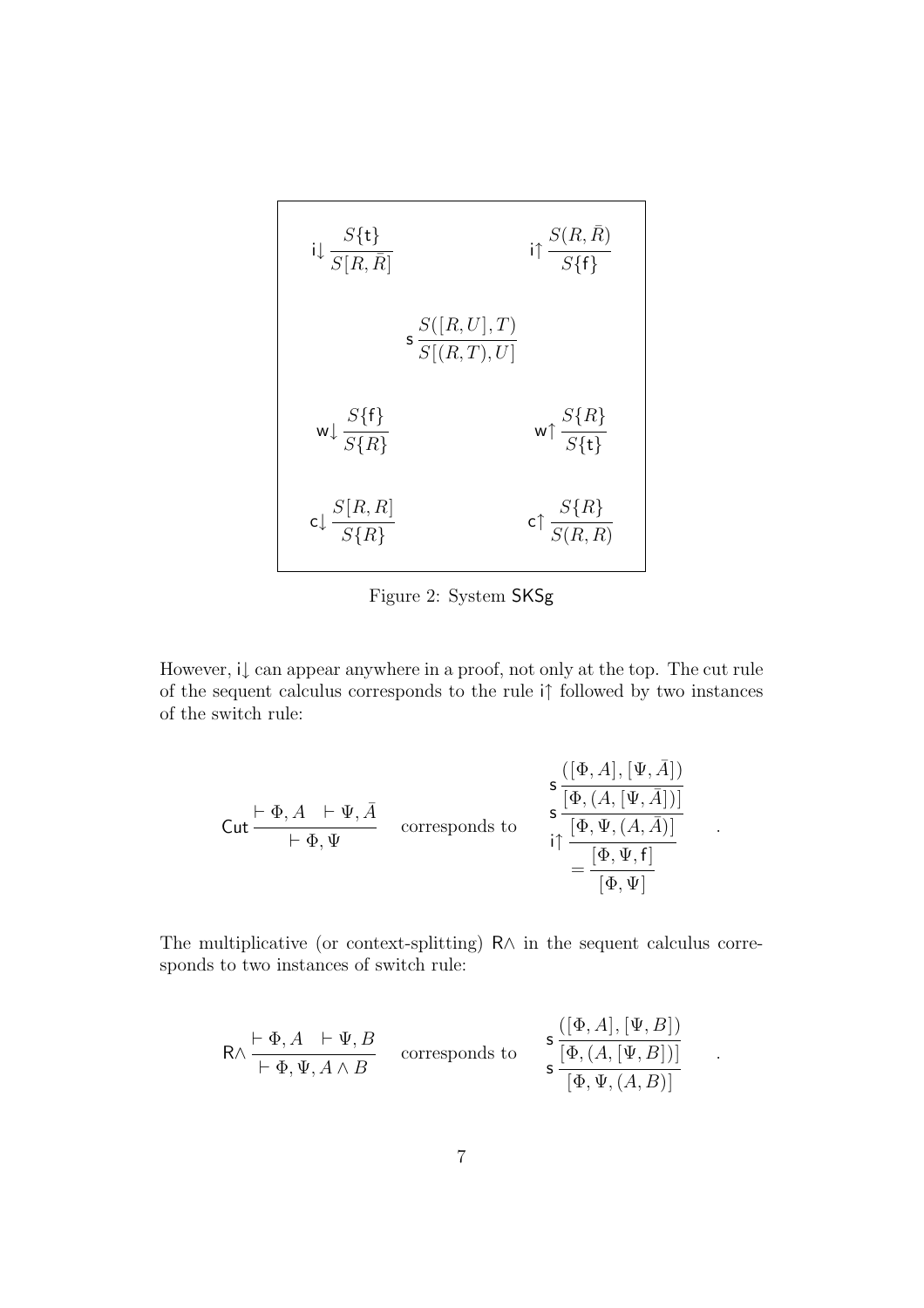A contraction in the sequent calculus corresponds to the c↓ rule:

$$
\mathsf{RC} \frac{\vdash \Phi, A, A}{\vdash \Phi, A} \qquad \text{corresponds to} \qquad \mathsf{cl} \frac{[\Phi, A, A]}{[\Phi, A]} \quad ,
$$

just as the weakening in the sequent calculus corresponds to the w↓ rule:

$$
\text{RW} \xrightarrow{\text{$\uparrow$}} \Phi
$$
\n
$$
\text{corresponds to} \qquad \text{$\text{$\uparrow$}} \xrightarrow{\text{$\Phi$}} \frac{\Phi}{[\Phi, \mathsf{f}]} \quad .
$$

The c $\uparrow$  and w $\uparrow$  rules have no analogue in the sequent calculus. Their role is to ensure that our system is symmetric. They are obviously sound since they are just duals of the rules c↓ and w↓ which correspond to sequent calculus rules.

Derivations in a symmetric system can be dualised:

**Definition 3.3.** The *dual* of a derivation is obtained by turning it upside-down and replacing each rule, each connective and each atom by its dual.

For example

$$
\mathsf{w}\uparrow \frac{[(a,\bar{b}),a]}{\mathsf{c}\downarrow \frac{[a,a]}{a}} \qquad \qquad \text{is dual to} \qquad \qquad \mathsf{w}\downarrow \frac{\bar{a}}{(\bar{a},\bar{a})}
$$

The notion of proof, however, is an asymmetric one: the dual of a proof is not a proof.

## <span id="page-8-0"></span>**3.2 Correspondence to the Sequent Calculus**

The sequent system that is most similar to system SKSg is the one-sided system GS1p [\[15\]](#page-48-0), also called *Gentzen-Schütte* system. In this section we consider a version of GS1p with multiplicative context treatment and constants  $\top$  and  $\bot$ , and we translate its derivations to derivations in SKSg and vice versa. Translating from the sequent calculus to the calculus of structures is straightforward, in particular, no new cuts are introduced in the process. But to translate in the other direction we have to simulate deep inferences in the sequent calculus, which is done by using the cut rule.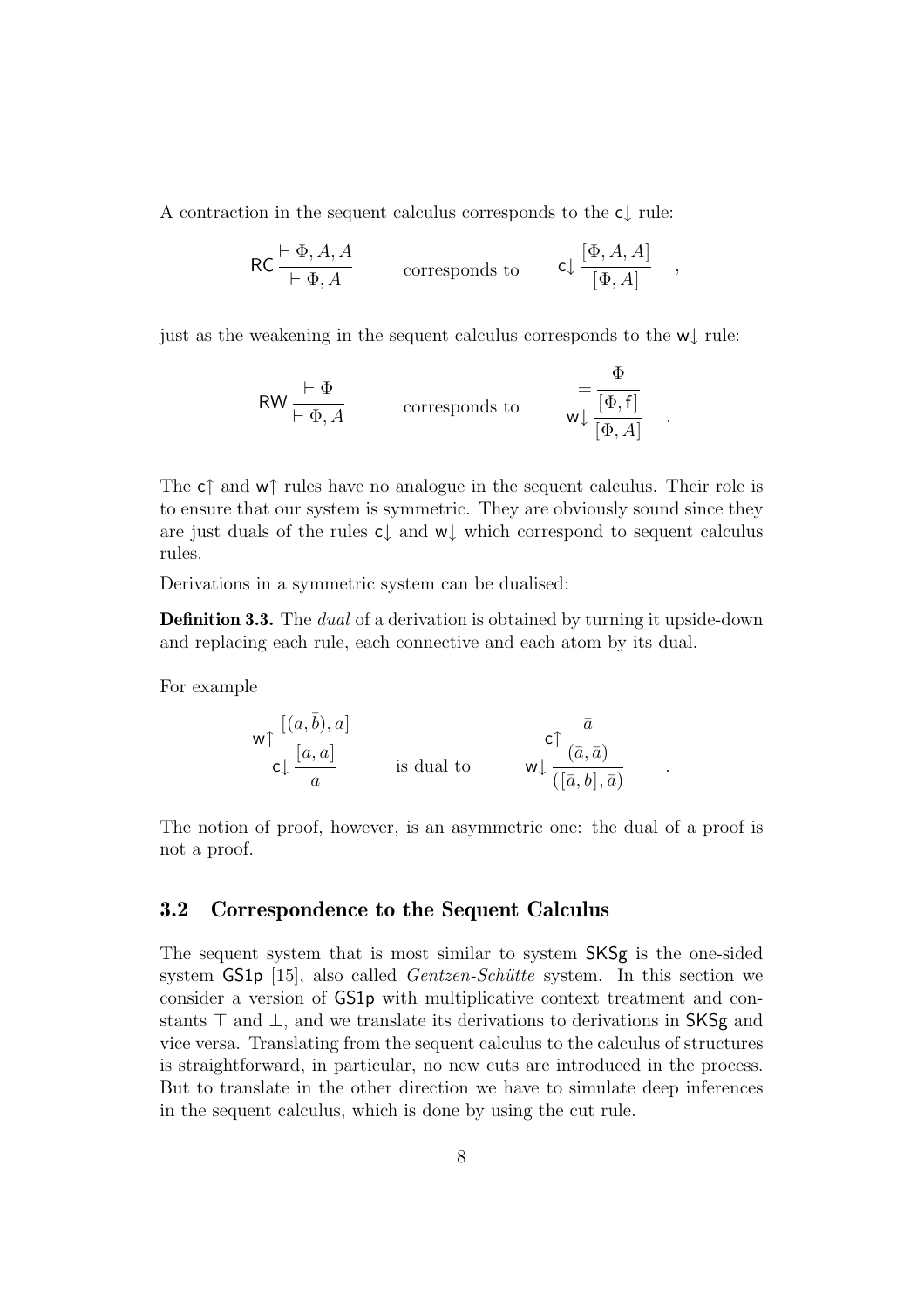$$
\begin{array}{ccc}\n\top & & A \times \overline{A} \\
\downarrow & & \downarrow A, \overline{A} \\
\downarrow & & \downarrow A, \overline{A}\n\end{array}
$$
\n
$$
\begin{array}{ccc}\n\downarrow & \Phi, A & \downarrow \Psi, B \\
\downarrow & \downarrow & \Phi, A, B \\
\downarrow & & \downarrow \Phi, A \lor B\n\end{array}
$$
\n
$$
\begin{array}{ccc}\n\downarrow & \Phi, A, B \\
\downarrow & \downarrow & \Phi, A \lor B\n\end{array}
$$
\n
$$
\begin{array}{ccc}\n\downarrow & \downarrow & \Phi \\
\downarrow & \downarrow & \Phi, A\n\end{array}
$$
\n
$$
\begin{array}{ccc}\n\downarrow & \downarrow & \Phi \\
\downarrow & \downarrow & \Phi, A\n\end{array}
$$

<span id="page-9-0"></span>Figure 3: **GS1p**: classical logic in Gentzen-Schütte form

One consequence of those translations is that system SKSg is sound and complete for classical propositional logic. Another consequence is cut elimination: one can translate a proof with cuts in  $SKSg$  to a proof in  $GSDp + Cut$ , apply cut elimination for GS1p, and translate back the resulting cut-free proof to obtain a cut-free proof in SKSg.

**Definition [3.](#page-9-0)4.** System GS1p is the set of rules shown in Figure 3. The system  $GS1p + Cut$  is  $GS1p$  together with

$$
\mathsf{Cut} \frac{\vdash \Phi, A \quad \vdash \Psi, \bar{A}}{\vdash \Phi, \Psi} \quad .
$$

Formulae are denoted by A and B. They contain negation only on atoms and may contain the constants  $\top$  and  $\bot$ . Multisets of formulae are denoted by  $\Phi$  and  $\Psi$ . The empty multiset is denoted by  $\emptyset$ . In  $A_1, \ldots, A_h$ , where  $h \geq 0$ , a formula denotes the corresponding singleton multiset and the comma denotes multiset union. Sequents, denoted by  $\Sigma$ , are multisets of formulae.  $\Sigma_1$  ···  $\Sigma_h$ 

Derivations are denoted by  $\Delta$  or ∆ Σ , where  $h \geq 0$ , the sequents

 $\Sigma_1,\ldots,\Sigma_h$  are the *premises* and  $\Sigma$  is the *conclusion*. Proofs, denoted by  $\Pi$ , are derivations where each leaf is an instance of Ax.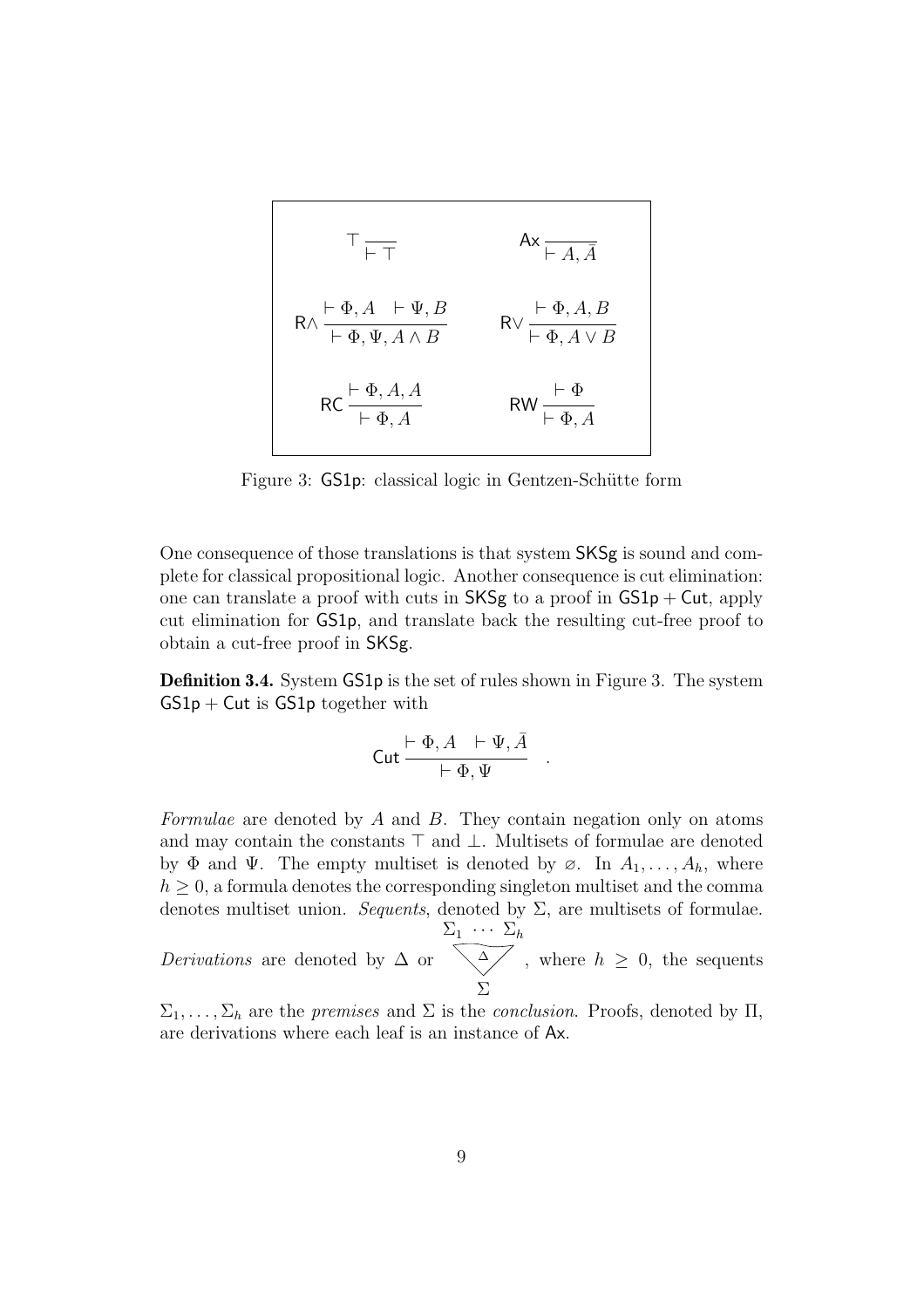#### **From the Sequent Calculus to the Calculus of Structures**

**Definition 3.5.** The function  $\frac{1}{\sqrt{2}}$  maps formulae, multisets of formulae and sequents of GS1p to structures:

$$
\begin{array}{rcl}\n\underline{a}_{s} &=& a, \\
\overline{\phantom{a}}_{s} &=& t, \\
\underline{\phantom{a}}_{s} &=& f, \\
\underline{A \vee B}_{s} &=& \underline{[A_{s}, B_{s}]}, \\
\underline{A \wedge B}_{s} &=& \underline{(A_{s}, B_{s})}, \\
\underline{\phantom{a}}_{s} &=& f, \\
\underline{A}_{1}, \ldots, \underline{A}_{h_{s}} &=& \underline{[A_{1_{s}}, \ldots, A_{h_{s}]}} \,, \quad \text{where } h > 0.\n\end{array}
$$

In proofs, when no confusion is possible, the subscript  $\frac{1}{s}$  may be dropped to improve readability.

In the following, we will put derivations of system  $SKSg$  into a context. This is possible because all inference rules of the system are deep.

**Definition 3.6.** Given a derivation  $\Delta$ , the derivation  $S\{\Delta\}$  is obtained as follows:

$$
\Delta = \frac{\pi'}{\frac{V}{V}} = \frac{\pi'}{S\{\Delta\}} = \frac{\pi'}{\frac{S\{T\}}{S\{V\}}}{\rho' \frac{V}{R}} = \frac{\pi'}{\rho'} \frac{\frac{S\{T\}}{S\{V\}}}{\rho \frac{S\{U\}}{S\{R\}}}
$$

.

<span id="page-10-0"></span>**Theorem 3.7.** For every derivation  $\Sigma_1 \cdots \Sigma_h$ Σ in  $GS1p + Cut$  there exists a

derivation  $(\underline{\Sigma_{1}}_{\mathsf{S}},\ldots,\underline{\Sigma_{h}}_{\mathsf{S}})$  $\frac{\sum_{s}}{s}$  $SKS_{g} \setminus \{c\uparrow, w\uparrow\}$  with the same number of cuts.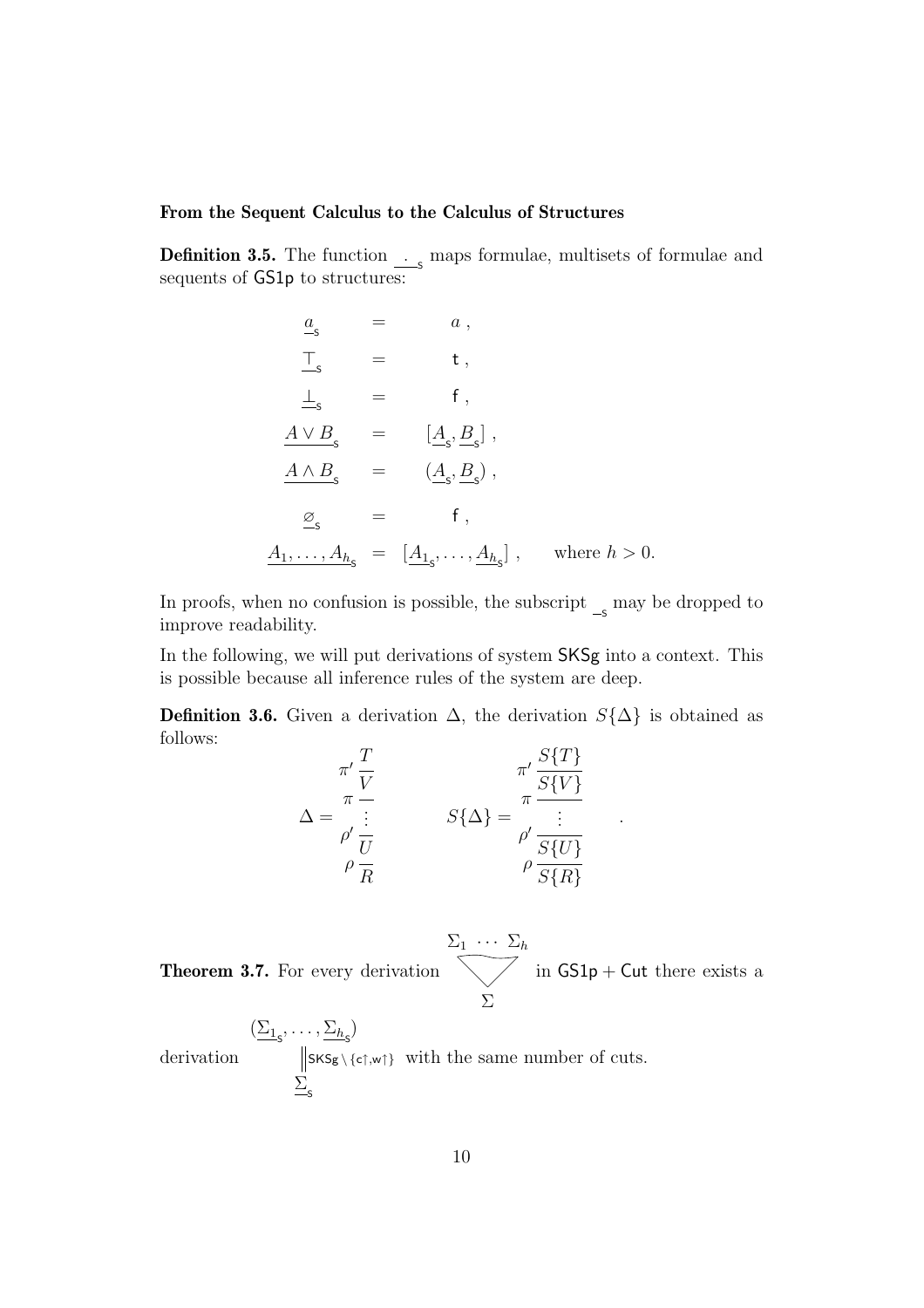*Proof.* By structural induction on the given derivation  $\Delta$ .

#### **Base Cases**

1.  $\Delta = \Sigma$ . Take  $\Sigma_s$ .

2. 
$$
\Delta = \top \frac{\ }{\vdash \top}.
$$
 Take **t**.

3. 
$$
\Delta = Ax \frac{t}{\vdash A, \bar{A}}
$$
. Take  $i \downarrow \frac{t}{\left[\underline{A}_{s}, \bar{A}_{s}\right]}$ .

## **Inductive Cases**

In the case of the R∧ rule, we have a derivation

$$
\Delta = \frac{\sum_{1} \cdots \sum_{k} \sum_{1}^{\prime} \cdots \sum_{l}^{\prime}}{\begin{array}{c}\n\text{R}\wedge \frac{\text{L}\Phi}{\text{L}\Phi}, A \quad \text{L}\Psi, B \\
\text{R}\wedge \frac{\text{L}\Phi}{\text{L}\Phi}, \Psi, A \wedge B\n\end{array}}
$$

.

By induction hypothesis we obtain derivations

$$
(\Sigma_1, \ldots, \Sigma_k) \qquad (\Sigma'_1, \ldots, \Sigma'_l) \n\Delta_1 \| \text{sks}_{\mathsf{g} \setminus \{\text{cf}, \text{wt}\}} \qquad \text{and} \qquad \Delta_2 \| \text{sks}_{\mathsf{g} \setminus \{\text{cf}, \text{wt}\}} .
$$
\n
$$
[\Phi, A] \qquad [\Psi, B]
$$

The derivation  $\Delta_1$  is put into the context  $(\{\,\,\},\,\Sigma'_1,\ldots,\,\Sigma'_l)$  to obtain  $\Delta'_1$  and the derivation  $\Delta_2$  is put into the context  $([\Phi, A], \{\})$  to obtain  $\Delta_2'$ :

$$
(\Sigma_1, \ldots, \Sigma_k, \Sigma'_1, \ldots, \Sigma'_l)
$$
\n
$$
\Delta'_1 \parallel s\kappa s \times \{\epsilon \uparrow, \mathbf{w} \uparrow\}
$$
\nand\n
$$
(\lbrack \Phi, A \rbrack, \Sigma'_1, \ldots, \Sigma'_l)
$$
\nand\n
$$
\Delta'_2 \parallel s\kappa s \times \{\epsilon \uparrow, \mathbf{w} \uparrow\}
$$
\n
$$
(\lbrack \Phi, A \rbrack, \lbrack \Psi, B \rbrack)
$$

The derivation in SKSg we are looking for is obtained by composing  $\Delta'_1$  and  $\Delta'_2$  and applying the switch rule twice: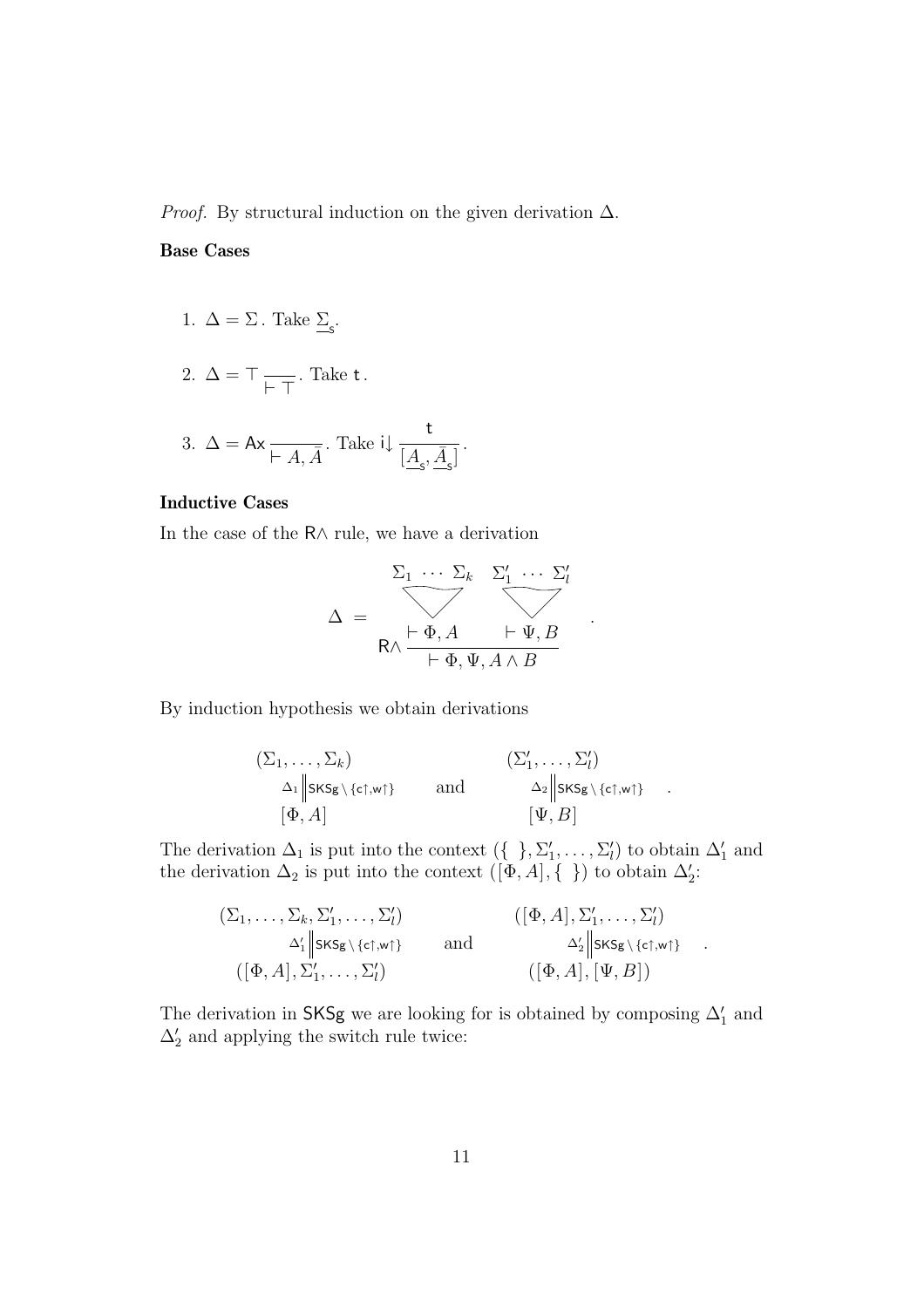$$
(\Sigma_1, \ldots, \Sigma_k, \Sigma'_1, \ldots, \Sigma'_l)
$$

$$
\Delta'_1 \parallel s\kappa s_{\mathsf{g}} \setminus \{\epsilon \uparrow, \mathsf{w} \uparrow\}
$$

$$
([\Phi, A], \Sigma'_1, \ldots, \Sigma'_l)
$$

$$
\Delta'_2 \parallel s\kappa s_{\mathsf{g}} \setminus \{\epsilon \uparrow, \mathsf{w} \uparrow\}
$$

$$
\mathsf{s} \frac{([\Phi, A], [\Psi, B])}{[\Phi, \Psi, (A, B)]}
$$

The other cases are similar. The only case that requires a cut in SKSg is a cut in GS1p.  $\Box$ 

<span id="page-12-1"></span>**Corollary 3.8.** If a sequent  $\Sigma$  has a proof in  $GS1p + Cut$  then  $\Sigma_s$  has a proof in  $SKSg \setminus \{c\uparrow, w\uparrow\}.$ 

<span id="page-12-2"></span>**Corollary 3.9.** If a sequent  $\Sigma$  has a proof in GS1p then  $\Sigma$ <sub>s</sub> has a proof in  $SKSg \setminus \{i\uparrow, c\uparrow, w\uparrow\}.$ 

#### **From the Calculus of Structures to the Sequent Calculus**

In the following, structures are assumed to contain 1) negation only on atoms and 2) only conjunctions and disjunctions of exactly two structures. That is not a restriction because for each structure there exists an equivalent one which has these properties.

**Definition 3.10.** The function  $\frac{1}{\sqrt{G}}$  maps structures of SKSg to formulae of GS1p:

$$
\begin{array}{rcl} \underline{a}_{\mathrm{G}} &=& a, \\ \underline{\mathbf{t}}_{\mathrm{G}} &=& \top, \\ \underline{f}_{\mathrm{G}} &=& \bot, \\ \underline{[R,T]}_{\mathrm{G}} &=& \underline{R}_{\mathrm{G}} \vee \underline{T}_{\mathrm{G}}, \\ \underline{(R,T)}_{\mathrm{G}} &=& \underline{R}_{\mathrm{G}} \wedge \underline{T}_{\mathrm{G}}. \end{array}
$$

<span id="page-12-0"></span>**Lemma 3.11.** For every two formulae  $A, B$  and every formula context  $C\{\}$ 

there exists a derivation

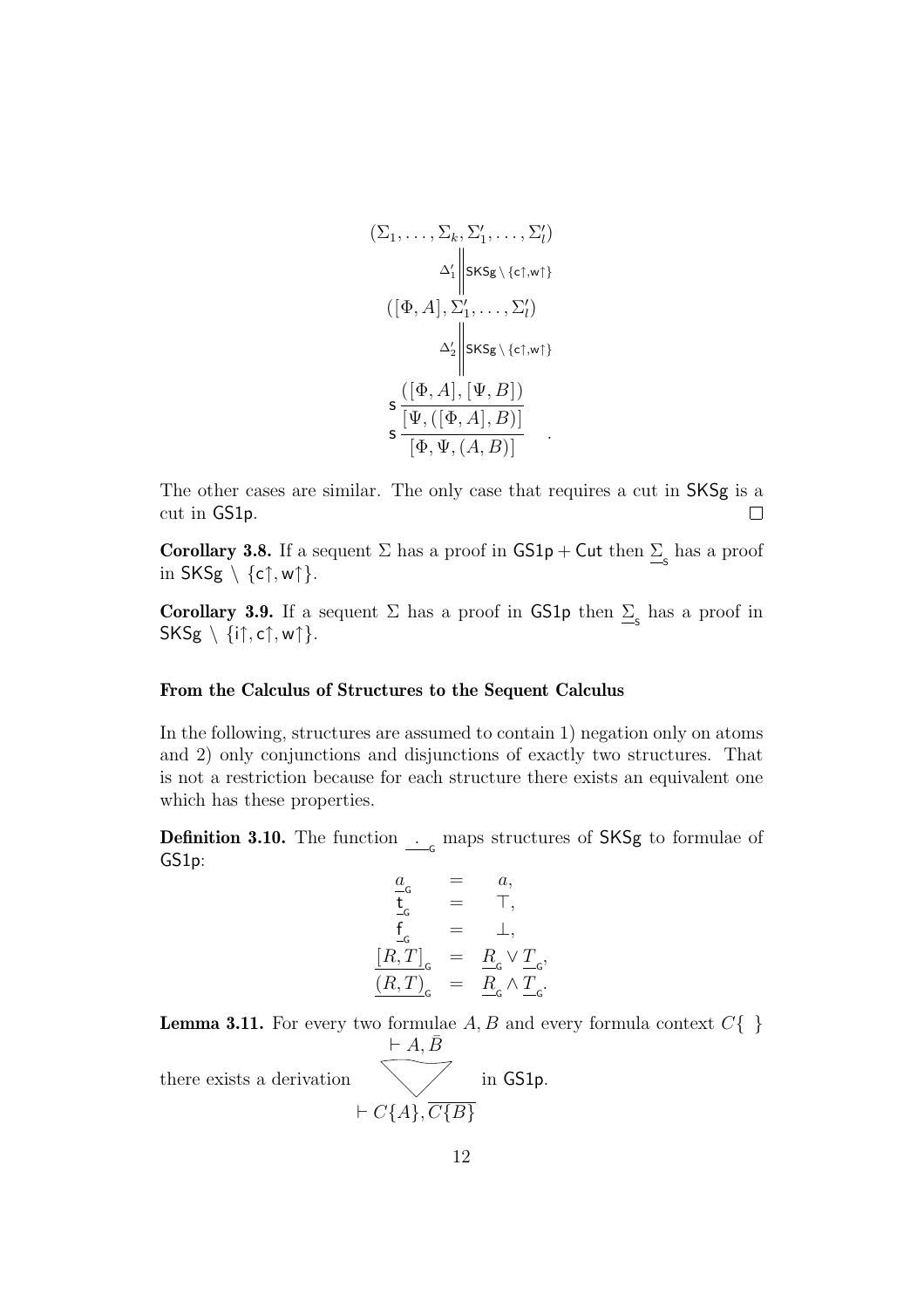*Proof.* By structural induction on the context  $C\{\}\.$  The base case in which  $C\{\ \}\ =\ \{\ \}$  is trivial. If  $C\{\ \}=C_1 \wedge C_2\{\ \}$ , then the derivation we are looking for is



where  $\Delta$  exists by induction hypothesis. The other case, in which  $C\{\}$  $C_1 \vee C_2\{\}\;$ , is similar.  $\Box$ 

<span id="page-13-0"></span>

in  $GS1p + Cut$ .

Proof. We construct the sequent derivation by induction on the length of the given derivation  $\Delta$  in SKSg.

#### **Base Case**

If  $\Delta$  consists of just one structure P, then P and Q are the same. Take  $\vdash \underline{P}_{\varsigma}$ .

#### **Inductive Cases**

We single out the topmost rule instance in  $\Delta$ :

$$
Q \Delta \parallel_{\text{SKSg}} = \frac{\rho \frac{S\{T\}}{S\{R\}}}{\Delta' \parallel_{\text{SKSg}}}
$$

The corresponding derivation in GS1p will be as follows: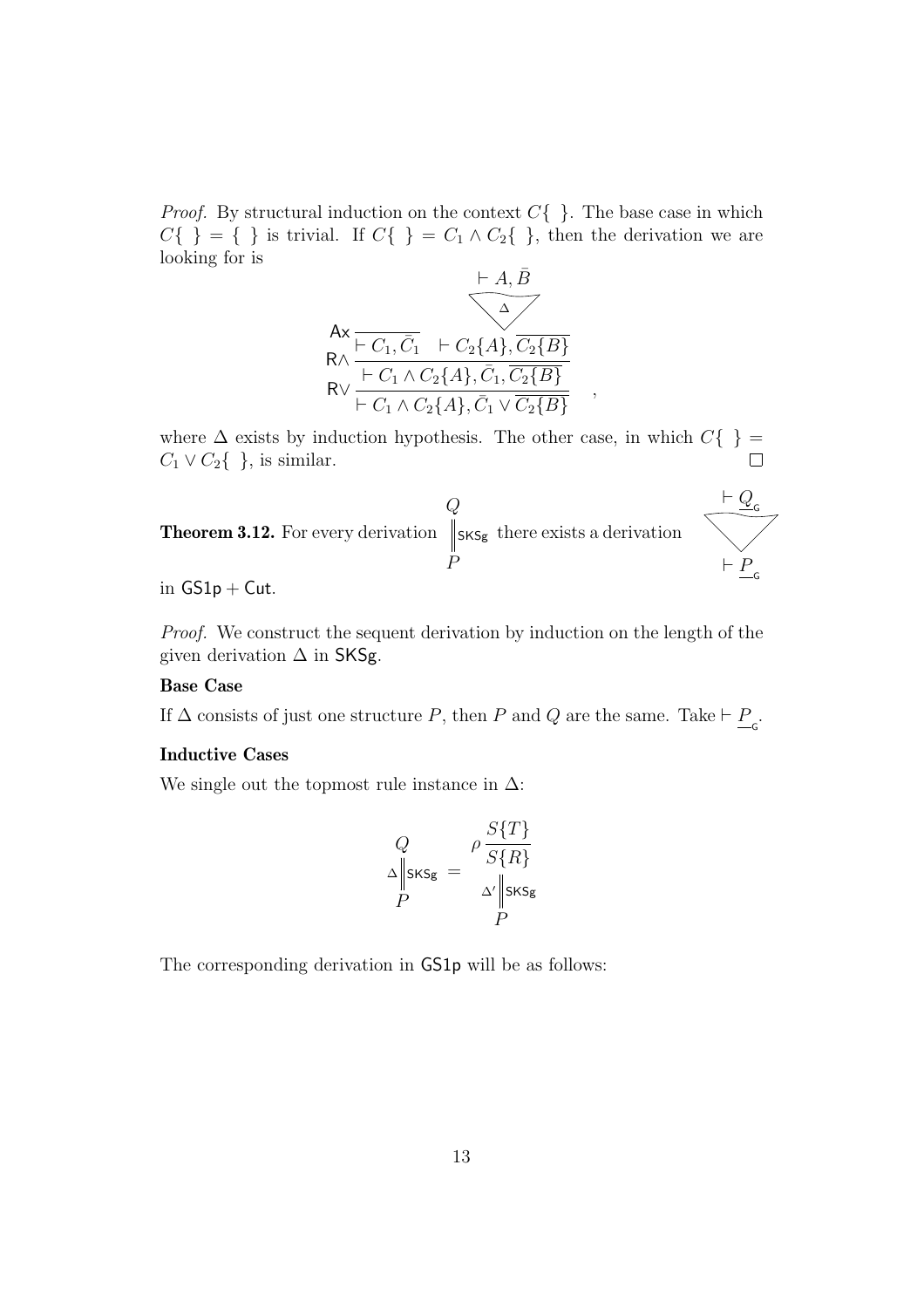

where  $\Delta_1$  exists by Lemma [3.11](#page-12-0) and  $\Delta_2$  exists by induction hypothesis. The proof Π depends on the rule  $ρ$ . In the following we will see that the proof Π exists for all the rules of SKSg.

For identity and cut, i.e.

$$
i\downarrow \frac{S\{\mathbf{t}\}}{S[U,\bar{U}]}
$$
 and  $i\uparrow \frac{S(U,\bar{U})}{S\{\mathbf{f}\}}$ ,

we have the following proofs:

$$
\begin{array}{ccc}\n & \text{Ax} & \text{Ax} \\
\hline\n & FU, \overline{U} \\
\hline\n\end{array}\n\quad \text{and} \quad\n\begin{array}{ccc}\n & \text{Ax} & \text{Ax} \\
\hline\n & FU, \overline{U} \\
\hline\n\end{array}\n\quad \text{and} \quad\n\begin{array}{ccc}\n & \text{Ax} & \text{Ax} \\
\hline\n & FU, \overline{U} \\
\hline\n\end{array}
$$

.

.

In the case of the switch rule, i.e.

$$
\mathsf{s}\,\frac{S([U,V],T)}{S[(U,T),V]}\quad,\quad
$$

we have

$$
\mathsf{Ax}_{\mathsf{R}\wedge \frac{\mathsf{F} \cup \overline{U}}{\mathsf{R}\wedge \frac{\mathsf{F} \cup \overline{U} \wedge \overline{V}}{\mathsf{R}\wedge \frac{\mathsf{F} \cup \overline{U} \wedge \overline{V}, V}{\mathsf{R}\wedge \frac{\mathsf{F} \cup \overline{U} \wedge \overline{V}, V, (\overline{U} \wedge \overline{V}), \overline{T}}{\mathsf{R}\vee^2 \mathsf{F} \wedge \overline{U} \wedge \overline{T} \vee V, (\overline{U} \wedge \overline{V}) \vee \overline{T}}
$$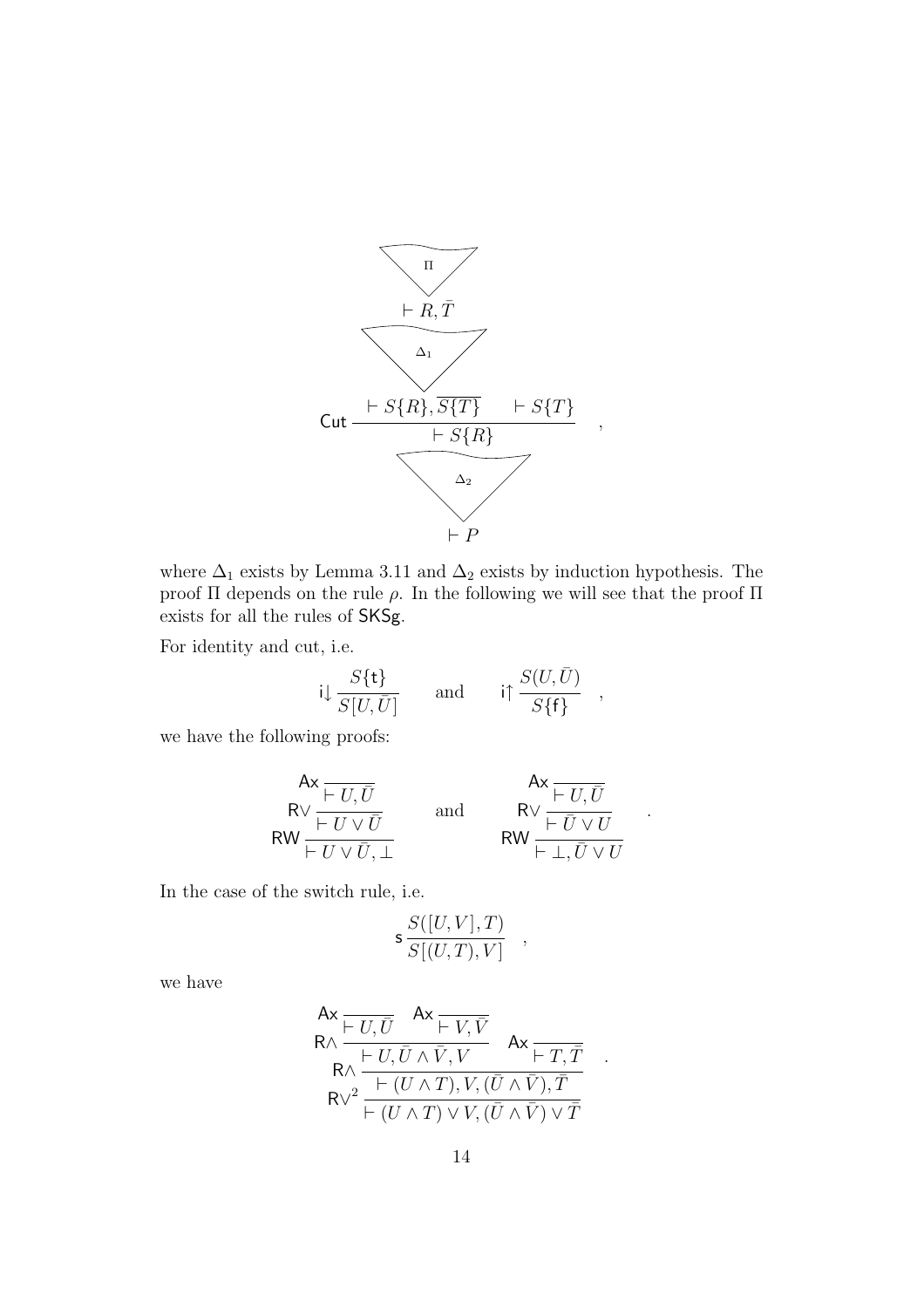For contraction and its dual, i.e.

$$
\mathsf{c}\downarrow \frac{S[U,U]}{S\{U\}} \qquad \text{and} \qquad \mathsf{c}\uparrow \frac{S\{U\}}{S(U,U)} \quad ,
$$

we have

$$
\begin{array}{ccc}\n\text{Ax} & \overline{U, \overline{U}} & \text{Ax} \\ \n\overline{R} \wedge \frac{\overline{U, \overline{U}} & \overline{U}}{\overline{U, \overline{U} \wedge \overline{U}}} & \text{and} & \overline{R} \wedge \frac{\overline{U, \overline{U}} & \text{Ax} \\ \n\overline{R} \wedge \frac{\overline{U, \overline{U}} \wedge \overline{U}}{\overline{U \wedge U, \overline{U}}} & \text{and} & \overline{R} \wedge \frac{\overline{U, \overline{U}} \wedge \overline{U, \overline{U}}}{\overline{U \wedge U, \overline{U}}}\n\end{array}
$$

For weakening and its dual, i.e.

$$
w \downarrow \frac{S\{\mathsf{f}\}}{S\{U\}}
$$
 and  $w \uparrow \frac{S\{U\}}{S\{\mathsf{t}\}}$ ,

we have

$$
\begin{array}{ccc}\n\uparrow & \uparrow & \uparrow \\
\text{RW} & \downarrow & \uparrow \\
\downarrow & \downarrow & \uparrow \\
\downarrow & \uparrow & \uparrow\n\end{array}\n\quad \text{and} \quad\n\begin{array}{ccc}\n\uparrow & \uparrow & \uparrow \\
\text{RW} & \downarrow & \uparrow \\
\downarrow & \uparrow & \uparrow\n\end{array}.
$$

.

.

<span id="page-15-0"></span>**Corollary 3.13.** If a structure S has a proof in SKSg then  $\vdash \underline{S}_{\subseteq}$  has a proof in  $GS1p + Cut$ .

Soundness and completeness of SKSg, i.e. the fact that a structure has a proof if and only if it is valid, follows from soundness and completeness of GS1p by Corollaries [3.8](#page-12-1) and [3.13.](#page-15-0) Moreover, a structure  $T$  implies a structure  $R$  if and only if there is a derivation from  $T$  to  $R$ , which follows from soundness and completeness and the following theorem.

### <span id="page-15-1"></span>**Theorem 3.14.**

There is a derivation 
$$
\begin{array}{c}\nT \\
\parallel \text{sks}_{g} \\
R\n\end{array}
$$
 if and only if there is a proof 
$$
\begin{array}{c}\n\parallel \text{sks}_{g} \\
\parallel \text{sks}_{g}\n\end{array}
$$

*Proof.* A proof  $\Pi$  can be obtained from a given derivation  $\Delta$  and a derivation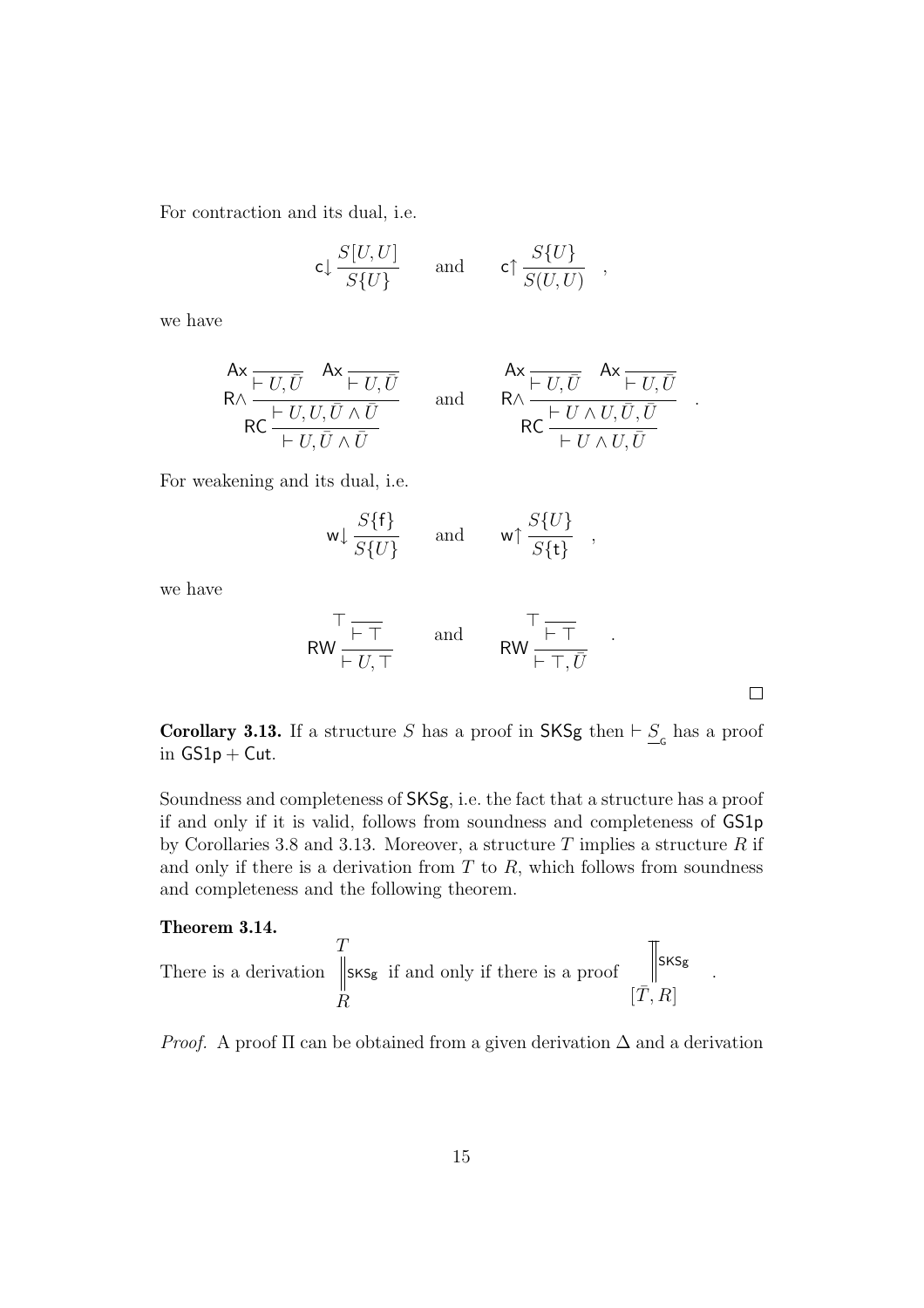$\Delta$  from a given proof  $\Pi$ , respectively, as follows:



 $\Box$ 

.

## <span id="page-16-0"></span>**3.3 Admissibility of the Cut and the Other Up-Rules**

If one is just interested in provability, then the up-rules of the symmetric system SKSg, i.e. i†, w† and c†, are superfluous. By removing them we obtain the asymmetric, cut-free system shown in Figure [4,](#page-17-0) which is called system KSg.

**Definition 3.15.** A rule  $\rho$  is *admissible* for a system  $\mathscr{S}$  if for every proof S  $\mathscr{S} \cup \{\rho\}$  there is a proof S *<sup>S</sup>* .

The admissibility of all the up-rules for system KSg is shown by using the translation functions from the previous section:

**Theorem 3.16.** The rules i↑, w↑ and c↑ are admissible for system KSg.

Proof.



**Definition 3.17.** Two systems  $\mathscr{S}$  and  $\mathscr{S}'$  are (weakly) equivalent if for every proof R *<sup>S</sup>* there is a proof R  $\mathscr{S}'$ , and vice versa.

**Corollary 3.18.** The systems SKSg and KSg are equivalent.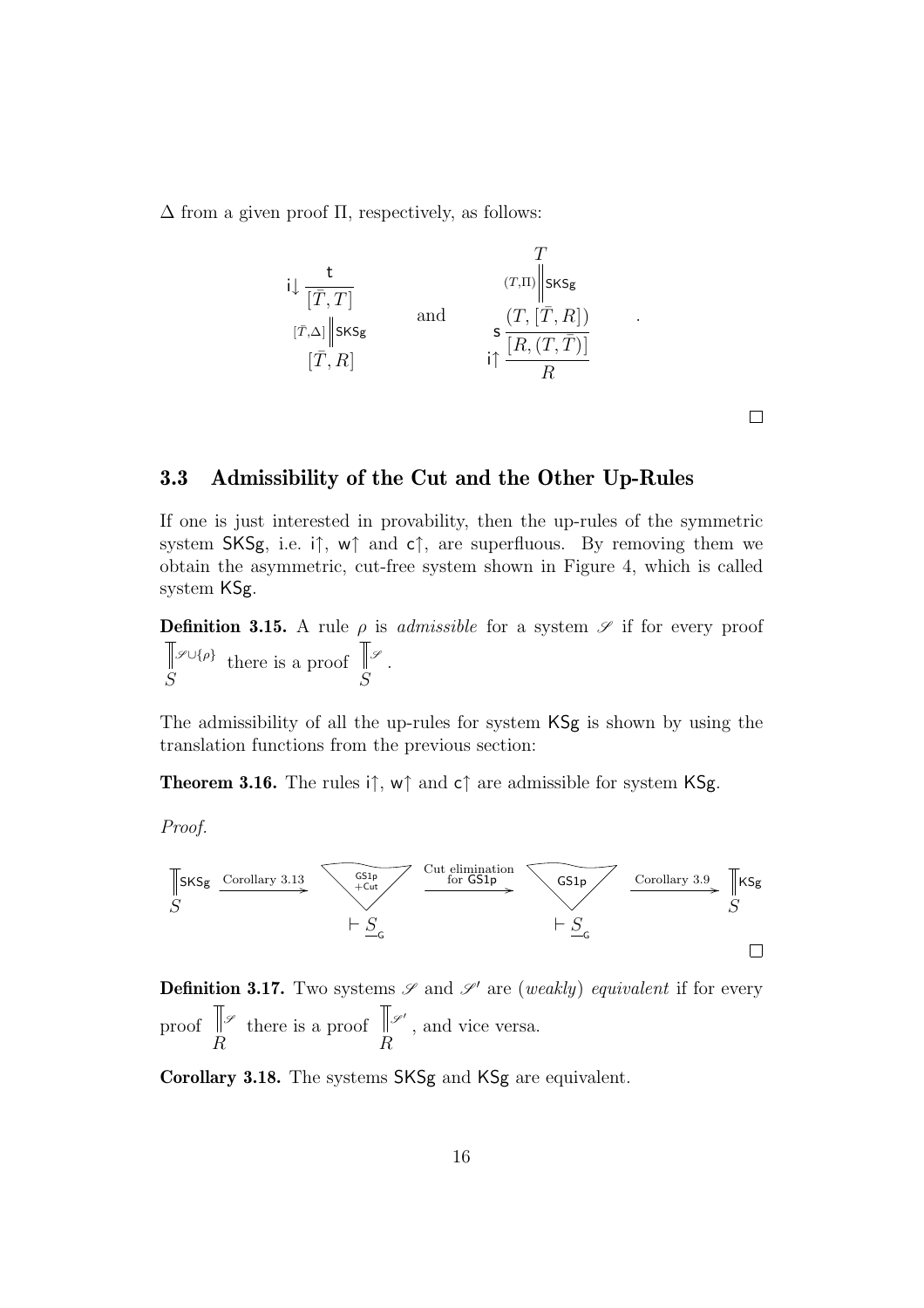$$
i\downarrow \frac{S\{\mathbf{t}\}}{S[R,\bar{R}]} \qquad \qquad s\frac{S([R,T],U)}{S[(R,U),T]} \qquad \qquad w\downarrow \frac{S\{\mathbf{f}\}}{S\{R\}} \qquad \qquad c\downarrow \frac{S[R,R]}{S\{R\}}
$$

<span id="page-17-0"></span>Figure 4: System KSg

**Definition 3.19.** Two systems  $\mathscr{S}$  and  $\mathscr{S}'$  are strongly equivalent if for every derivation T R *<sup>S</sup>* there is a derivation T R  $\mathscr{S}'$ , and vice versa.

**Remark 3.20.** The systems SKSg and KSg are not strongly equivalent. The cut rule, for example, can not be derived in system KSg.

When a structure  $R$  implies a structure  $T$  then there is not necessarily a derivation from  $R$  to  $T$  in  $\mathsf{KSg}$ , while there is one in  $\mathsf{SKSg}$ . Therefore, I will in general use the asymmetric, cut-free system for deriving conclusions from the unit true, while I will use the symmetric system (i.e. the system with cut) for deriving conclusions from arbitrary premises.

As a result of cut elimination, sequent systems fulfill the subformula property. Our case is different, because our rules do not split the derivation according to the main connective of the active formula. However, seen bottom-up, in system KSg no rule introduces new atoms. It thus satisfies one main aspect of the subformula property: when given a conclusion of a rule there is only a finite number of premises to choose from. In proof search, for example, the branching of the search tree is finite.

There is also a semantic cut elimination proof for system SKSg, analogous to the one given in [\[15\]](#page-48-0) for system G3. The given proof with cuts is thrown away, keeping only the information that its conclusion is valid, and a cutfree proof is constructed from scratch. This actually gives us more than just admissibility of the up-rules: it also yields a separation of proofs into distinct phases.

#### <span id="page-17-1"></span>**Theorem 3.21.**

$$
\begin{array}{c}\n\text{For every proof } \begin{array}{c}\n\text{Fix}_\mathsf{Sg} \\
\text{S''} \\
\text{For every proof } \begin{array}{c}\n\text{Fix}_\mathsf{Sg} \\
\text{S''} \\
\text{S''} \\
\text{S''} \\
\text{S''} \\
\text{S''} \\
\text{S''}\n\end{array}\n\end{array}
$$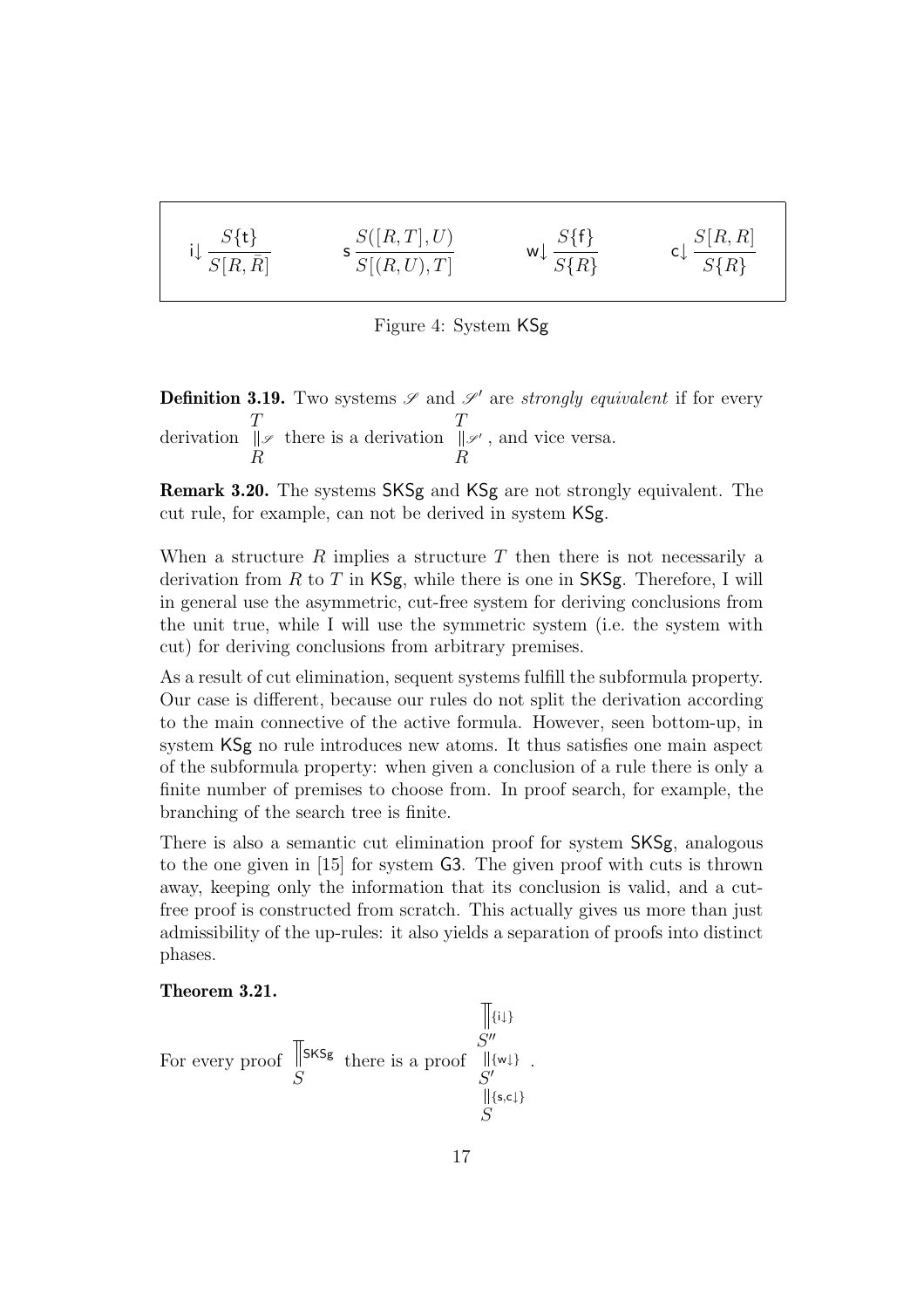Proof. Consider the rule distribute:

$$
\mathsf{d} \downarrow \frac{S([R,T],[R,U])}{S[R,(T,U)]} \quad ,
$$

which can be realized by a contraction and two switches:

$$
\frac{S([R,T],[R,U])}{S[R,([R,T],U)]}
$$
  
\n
$$
\frac{S[R,R,(T,U)]}{S[R,R,(T,U)]}
$$

Build a derivation  $S'$ S  $\{\dagger\}$ , by going upwards from S applying  $d\downarrow$  as many times as possible. Then  $S'$  will be in conjunctive normal form, i.e.

$$
S' = ([a_{11}, a_{12}, \ldots], [a_{21}, a_{22}, \ldots], \ldots, [a_{n1}, a_{n2}, \ldots])
$$

S is valid because there is a proof of it. The rule  $d\downarrow$  is invertible, so S' is also valid. A conjunction is valid only if all its immediate substructures are valid. Those are disjunctions of atoms. A disjunction of atoms is valid only if it contains an atom  $\alpha$  together with its negation  $\bar{\alpha}$ . Thus, more specifically,  $S'$  is of the form

$$
S' = ([b_1, \bar{b}_1, a_{11}, a_{12}, \ldots], [b_2, \bar{b}_2, a_{21}, a_{22}, \ldots], \ldots, [b_n, \bar{b}_n, a_{n1}, a_{n2}, \ldots])
$$

 $\Box$ 

Let  $S'' = ([b_1, \bar{b}_1], [b_2, \bar{b}_2], \ldots, [b_n, \bar{b}_n])$  .

Obviously, there is a derivation  $S''$  $S'$ {w↓} and a proof  $S''$  $\{i\downarrow\}$ .

## <span id="page-18-0"></span>**3.4 Reducing Rules to Atomic Form**

In the sequent calculus, the identity rule can be reduced to its atomic form. The same is true for our system, i.e.

$$
i\downarrow \frac{S\{\mathbf{t}\}}{S[R,\bar{R}]}
$$
 is equivalently replaced by  $\mathbf{a}i\downarrow \frac{S\{\mathbf{t}\}}{S[a,\bar{a}]}$ ,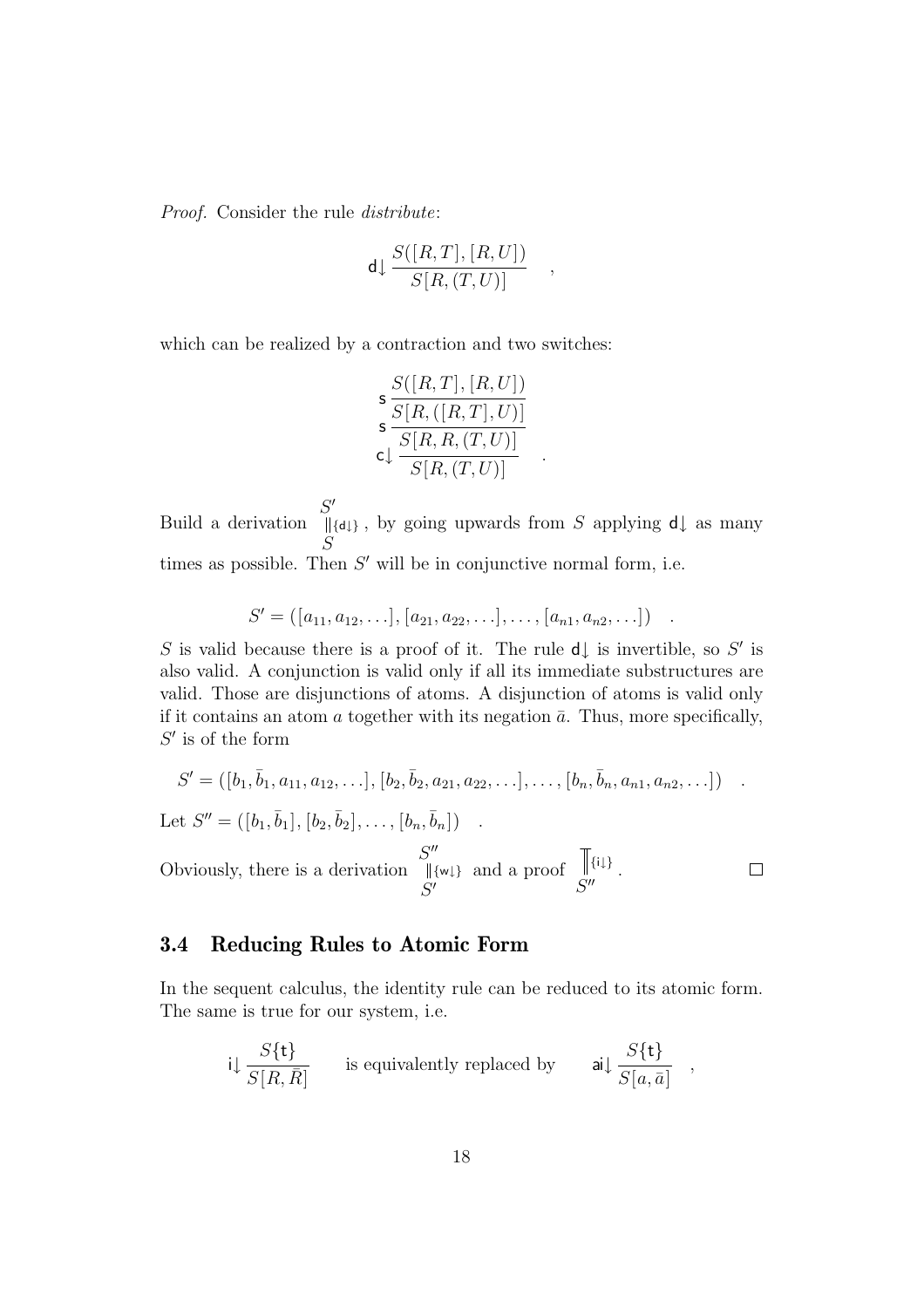where ai↓ is the *atomic identity* rule. Similarly to the sequent calculus, this is achieved by inductively replacing an instance of the general identity rule by instances on smaller structures:

$$
\mathbf{i} \downarrow \frac{S\{\mathbf{t}\}}{S[P,Q,(\bar{P},\bar{Q})]} \qquad \sim \qquad \mathbf{i} \downarrow \frac{\frac{S\{\mathbf{t}\}}{S[Q,\bar{Q}]}}{\frac{S\{[P,\bar{P}], [Q,\bar{Q}])}{S\{[P,Q,([P,\bar{P}],\bar{Q})\}}}
$$

.

.

What is new in the calculus of structures is that the cut can also be reduced to atomic form: just take the dual derivation of the one above:

$$
\mathsf{i}\uparrow \frac{S(\bar{P},\bar{Q},[P,Q])}{S\{\mathsf{f}\}} \qquad \sim \qquad \begin{array}{c} \mathsf{s} \frac{S(\bar{Q},\bar{P},[Q,P])}{S(\bar{Q},[(\bar{P},P),Q])} \\ \mathsf{s} \frac{S(\bar{Q},[(\bar{P},P),Q])}{S\{[\bar{P},P),(\bar{Q},Q)]}} \\ \mathsf{i}\uparrow \frac{S(\bar{Q},Q)}{S\{\mathsf{f}\}} \end{array}
$$

It turns out that weakening can also be reduced to atomic form. When identity, cut and weakening are restricted to atomic form, there is only one non-local rule left in system KSg: contraction. It can not be reduced to atomic form in system KSg. Tiu solved this problem in when he discovered the medial rule [\[3\]](#page-47-2):

$$
\mathsf{m}\frac{S[(R,U),(T,V)]}{S([R,T],[U,V])}.
$$

<span id="page-19-0"></span>This rule has no analogue in the sequent calculus. But it is clearly sound because we can derive it:

**Proposition 3.22.** The medial rule is derivable for  $\{c\}, w\}$ . Dually, the medial rule is derivable for  $\{c\uparrow, w\uparrow\}.$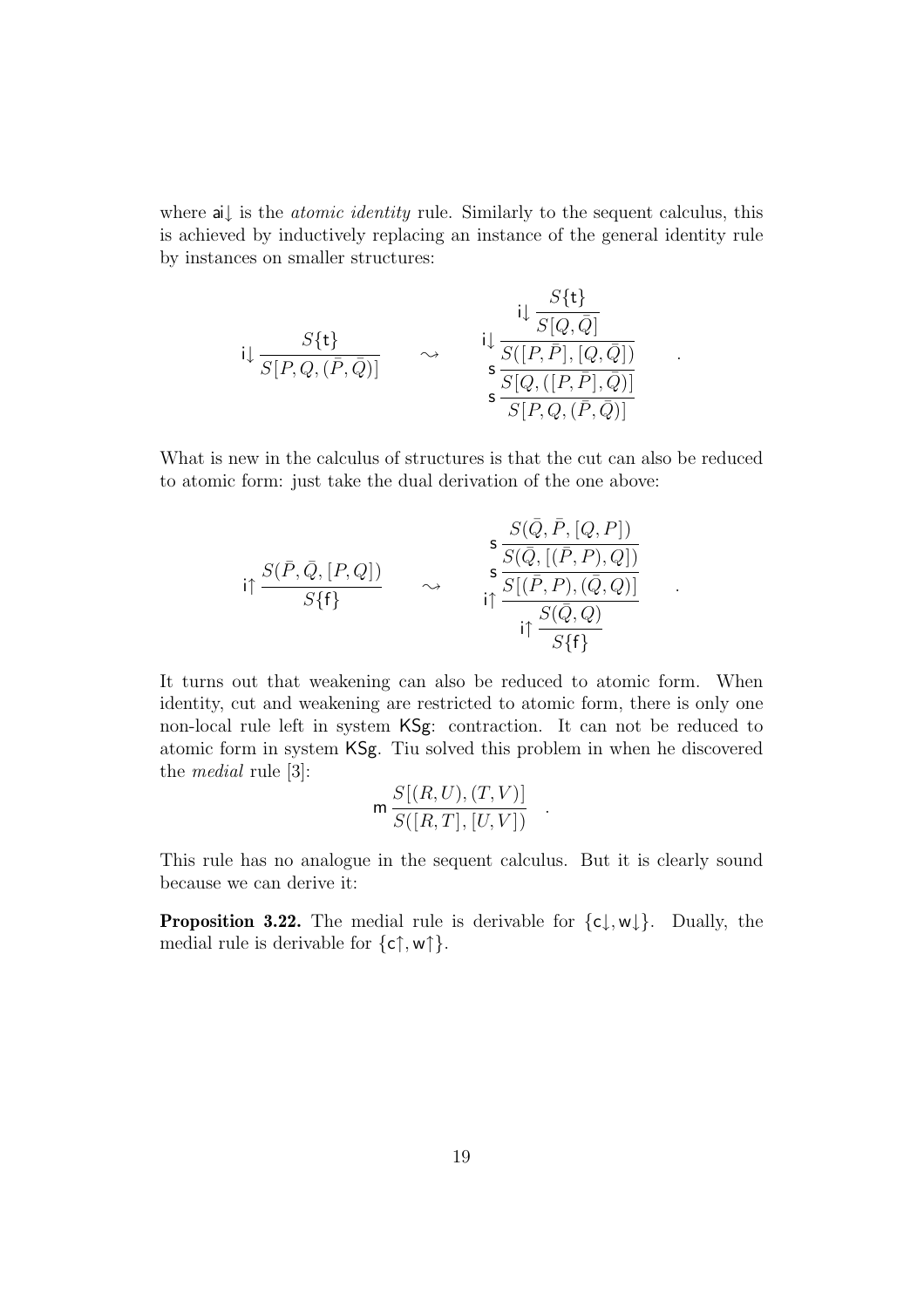Proof. The medial rule is derivable as follows (or dually):

$$
\mathsf{w} \downarrow \frac{S[(R, U), (T, V)]}{S[(R, U), (T, [U, V])]}
$$
\n
$$
\mathsf{w} \downarrow \frac{S[(R, U), (R, T], [U, V])]}{S[(R, [U, V]), ([R, T], [U, V])]}
$$
\n
$$
\mathsf{w} \downarrow \frac{S[(R, T], [U, V]), ([R, T], [U, V])]}{S([R, T], [U, V])}
$$

The medial rule has also been considered by Došen and Petrić as a composite arrow in the free bicartesian category, cf. the end of Section 4 in [\[5\]](#page-47-8). It is composed of four projections and a pairing of identities (or dually) in the same way as medial is derived using four weakenings and a contraction in the proof above.

<span id="page-20-0"></span>Once we admit medial, then not only identity, cut and weakening, but also contraction is reducible to atomic form:

**Theorem 3.23.** The rules  $i\downarrow$ ,  $w\downarrow$  and  $c\downarrow$  are derivable for  $\{ai\downarrow, s\}$ ,  $\{aw\downarrow\}$  and  $\{\textsf{ac}\downarrow,\textsf{m}\},$  respectively. Dually, the rules i $\uparrow,\textsf{w}\uparrow$  and  $\textsf{c}\uparrow$  are derivable for  $\{\textsf{ai}\uparrow,\textsf{s}\},$  $\{aw\}$  and  $\{ac\}$ , m, respectively.

*Proof.* I will show derivability of the rules  $\{i\downarrow, w\downarrow, c\downarrow\}$  for the respective systems. The proof of derivability of their co-rules is dual.

Given an instance of one of the following rules:

$$
i\downarrow \frac{S\{\mathbf{t}\}}{S[R,\bar{R}]}
$$
,  $w\downarrow \frac{S\{\mathbf{f}\}}{S\{R\}}$ ,  $c\downarrow \frac{S[R,R]}{S\{R\}}$ ,

construct a new derivation by structural induction on R:

- 1. R is an atom. Then the instance of the general rule is also an instance of its atomic form.
- 2.  $R = [P, Q]$ , where  $P \neq f \neq Q$ . Apply the induction hypothesis respectively on

 $\Box$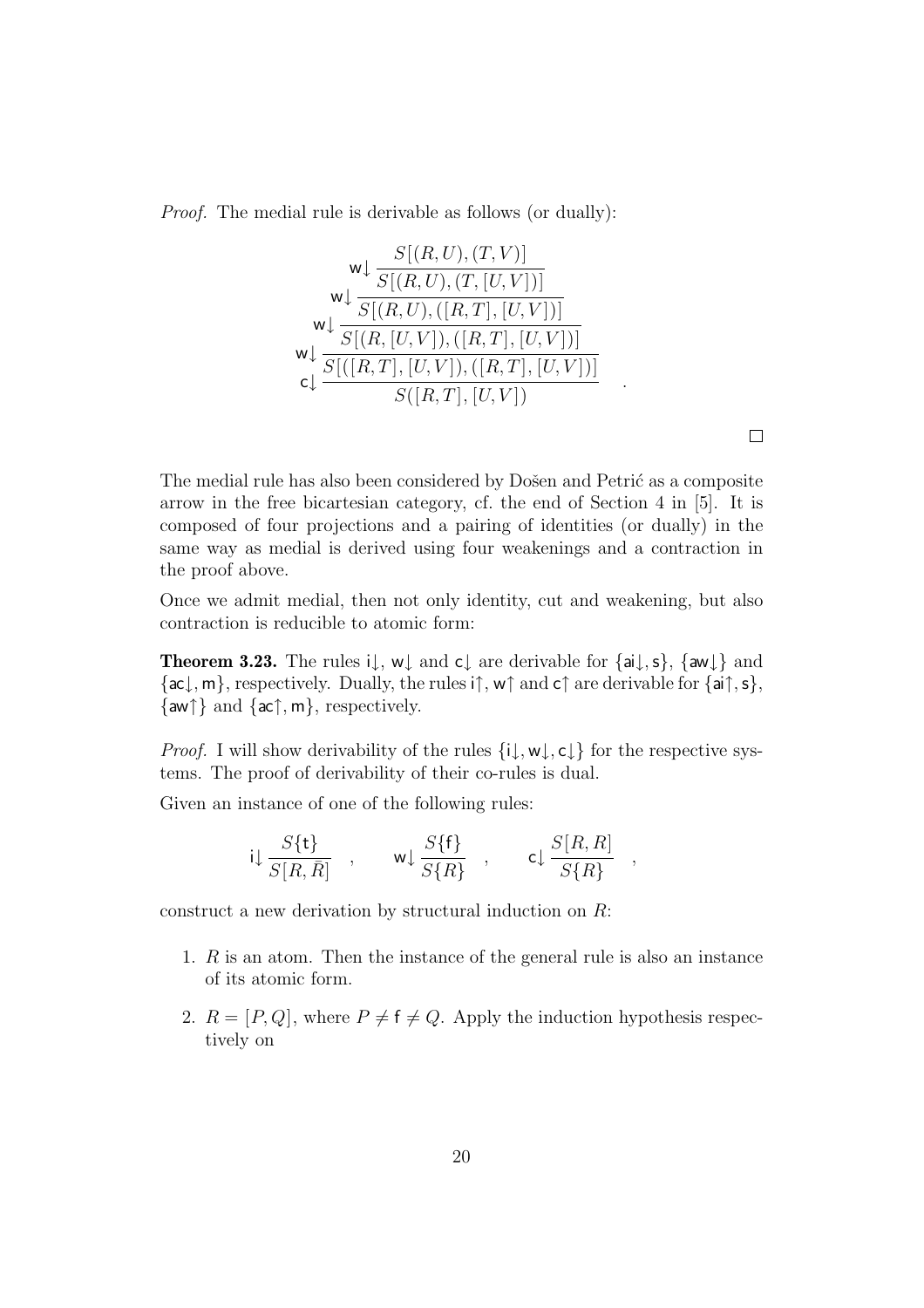$$
\begin{array}{ccc}\n\mathbf{i} & \frac{S\{\mathbf{t}\}}{S[Q,\bar{Q}]} \\
\mathbf{i} & \frac{S([P,\bar{P}], [Q,\bar{Q}])}{S[Q,([P,\bar{P}],\bar{Q})]} \\
\mathbf{s} & \frac{S[Q,([P,\bar{P}],\bar{Q})]}{S[P,Q,(\bar{P},\bar{Q})]} \\
\end{array}\n\quad\n\begin{array}{c}\n=\frac{S\{\mathbf{f}\}}{S[\mathbf{f},\mathbf{f}]} \\
\mathbf{w}\downarrow & \frac{S[\mathbf{f},\mathbf{f}]}{S[\mathbf{f},Q]} \\
\mathbf{w}\downarrow & \frac{S[\mathbf{f},Q]}{S[P,Q]} \\
\end{array}\n\quad\n\text{c}\downarrow\n\frac{S[P,P,Q,Q]}{S[P,P,Q]}.
$$

3.  $R = (P,Q)$ , where  $P \neq t \neq Q$ . Apply the induction hypothesis respectively on

$$
\mathbf{i}_{\mathbf{j}} \frac{\mathbf{i}_{\mathbf{j}} \frac{S\{\mathbf{t}\}}{S[Q,\bar{Q}]}}{\mathbf{s}_{\mathbf{j}} \frac{S\{[P,\bar{P}], [Q,\bar{Q}] \}}{S\{[P,\bar{P}], Q), \bar{Q}]}} = \frac{S\{\mathbf{f}\}}{\mathbf{w}_{\mathbf{j}} \frac{S(\mathbf{f}, \mathbf{f})}{S(\mathbf{f}, Q)}} \qquad \mathbf{m}_{\mathbf{j}} \frac{S[(P,Q), (P,Q)]}{S([P,P], [Q,Q])}}{\mathbf{c}_{\mathbf{j}} \frac{S([P,P], [Q,Q])}{S(P,Q)}}.
$$

We now obtain the local system SKS from SKSg by restricting identity, cut, weakening and contraction to atomic form and adding medial. It is shown in Figure [5.](#page-22-0) The names of the rules are as in system SKSg, except that the atomic rules carry the attribute atomic, as for example in the name atomic *cut* for the rule ai $\uparrow$ .

<span id="page-21-0"></span>**Theorem 3.24.** System SKS and system SKSg are strongly equivalent.

Proof. Derivations in SKSg are translated to derivations in SKS by Theorem [3.23,](#page-20-0) and vice versa by Proposition [3.22.](#page-19-0)  $\Box$ 

Thus, all results obtained for the non-local system, in particular the correspondence with the sequent calculus and admissibility of the up-rules, also hold for the local system. By removing the up-rules from system SKS we obtain system KS, shown in Figure [6.](#page-23-1)

**Theorem 3.25.** System KS and system KSg are strongly equivalent.

Proof. As the proof of Theorem [3.24.](#page-21-0)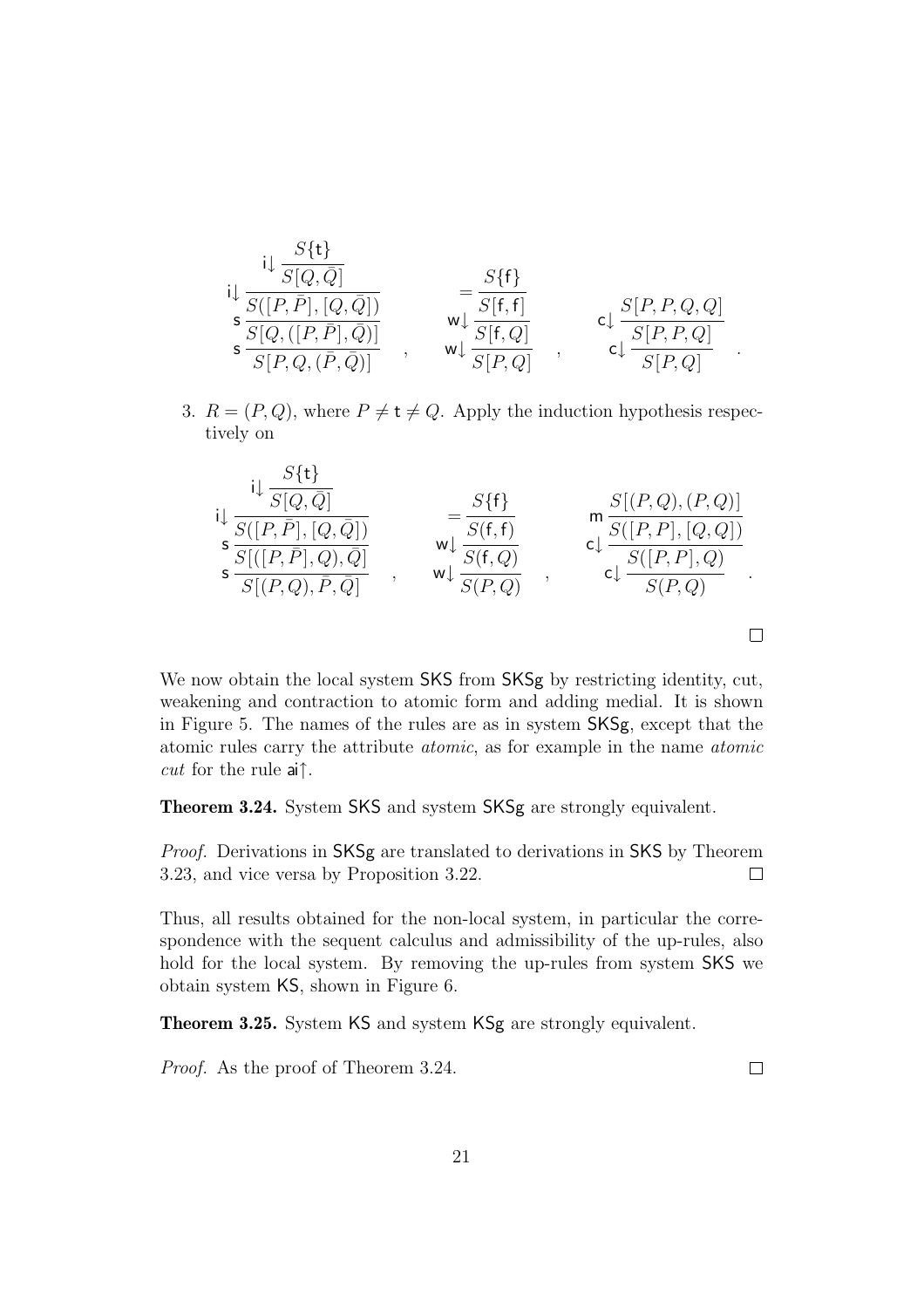$$
\begin{array}{ccc}\n\text{ai} & \frac{S\{\mathbf{t}\}}{S[a,\bar{a}]} & \text{ai} \uparrow \frac{S(a,\bar{a})}{S\{\mathbf{f}\}} \\
& \text{s} & \frac{S([R,U],T)}{S[(R,T),U]} \\
& \text{m} & \frac{S[(R,U),(T,V)]}{S([R,T],[U,V])} \\
\text{aw} & \frac{S\{\mathbf{f}\}}{S\{a\}} & \text{aw} \uparrow \frac{S\{a\}}{S\{\mathbf{t}\}} \\
& \text{ac} & \frac{S[a,a]}{S\{a\}} & \text{ac} \uparrow \frac{S\{a\}}{S(a,a)}\n\end{array}
$$

<span id="page-22-0"></span>Figure 5: System SKS

In the following, I will concentrate on the local system. The non-local rules, general identity, weakening, contraction and their duals  $\{i\downarrow, i\uparrow, w\downarrow, w\uparrow, c\downarrow, c\uparrow\}$ do not belong to SKS. However, I will freely use them to denote a corresponding derivation in SKS according to Theorem [3.23.](#page-20-0) For example, I will use

$$
\mathsf{c}\!\downarrow\!\frac{[(a,b),(a,b)]}{(a,b)}
$$

to denote either

$$
\begin{array}{ll}\n\mathbf{m} \frac{[(a,b),(a,b)]}{([a,a],[b,b])} \\
\mathbf{ac} \downarrow \frac{([a,a],[b,b])}{(a,b)} \\
\mathbf{ac} \downarrow \frac{([a,a],[b])}{(a,b)} \\
\mathbf{c} \downarrow \frac{(a,[b,b])}{(a,b)}\n\end{array}
$$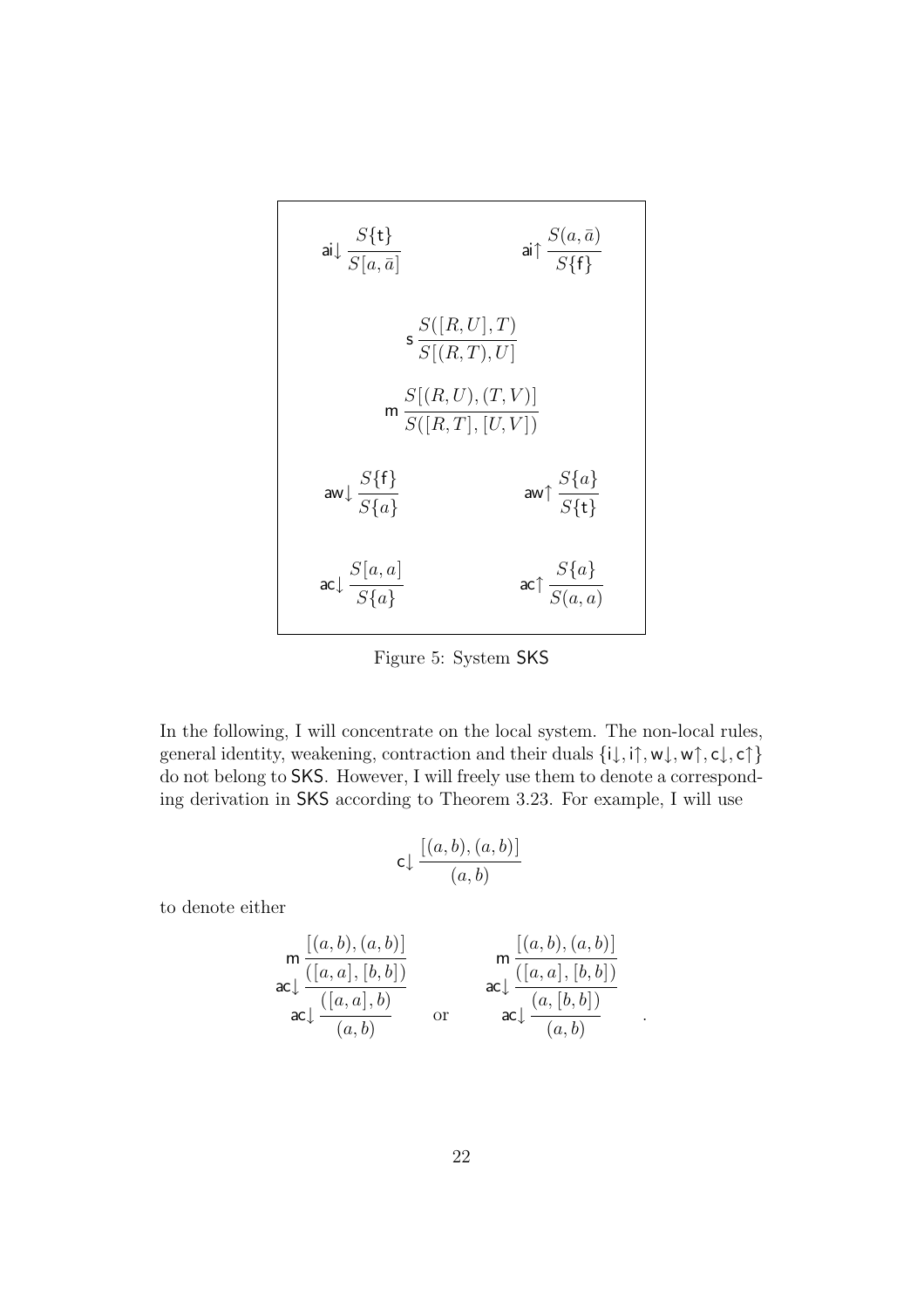$$
\begin{array}{ll}\n\mathsf{ai}\downarrow \frac{S\{\mathsf{t}\}}{S[a,\bar{a}]} & \mathsf{aw}\downarrow \frac{S\{\mathsf{f}\}}{S\{a\}} & \mathsf{ac}\downarrow \frac{S[a,a]}{S\{a\}} \\
& \mathsf{s}\frac{S([R,T],U)}{S[(R,U),T]} & \mathsf{m}\frac{S[(R,T),(U,V)]}{S([R,U],[T,V])}\n\end{array}
$$

<span id="page-23-1"></span>Figure 6: System KS

## <span id="page-23-0"></span>**3.5 Locality Through Atomicity**

In system SKSg and also in sequent systems, there is no bound on the size of formulae that can appear as an active formula in an instance of the contraction rule. Implementing those systems for proof search thus requires either duplicating formulae of unbounded size or putting in place some complex mechanism, e.g. of sharing and copying on demand. In system SKS, no rule requires duplicating structures of unbounded size. In fact, because no rule needs to inspect structures of unbounded size, I call this system local. The atomic rules only need to duplicate, erase or compare atoms. The switch rule involves structures of unbounded size, namely  $R, T$  and  $U$ . But it does not require inspecting them. To see this, consider structures represented as binary trees in the obvious way. Then the switch rule can be implemented by changing the marking of two nodes and exchanging two pointers:



The same technique works for medial. The equations are local as well, including the De Morgan laws. However, since the rules in SKS introduce negation only on atoms, it is even possible to restrict negation to atoms from the beginning, as is customary in the one-sided sequent calculus, and drop the equations for negation entirely.

The concept of locality depends on the representation of structures. Rules that are local for one representation may not be local when another representation is used. For example, the switch rule is local when structures are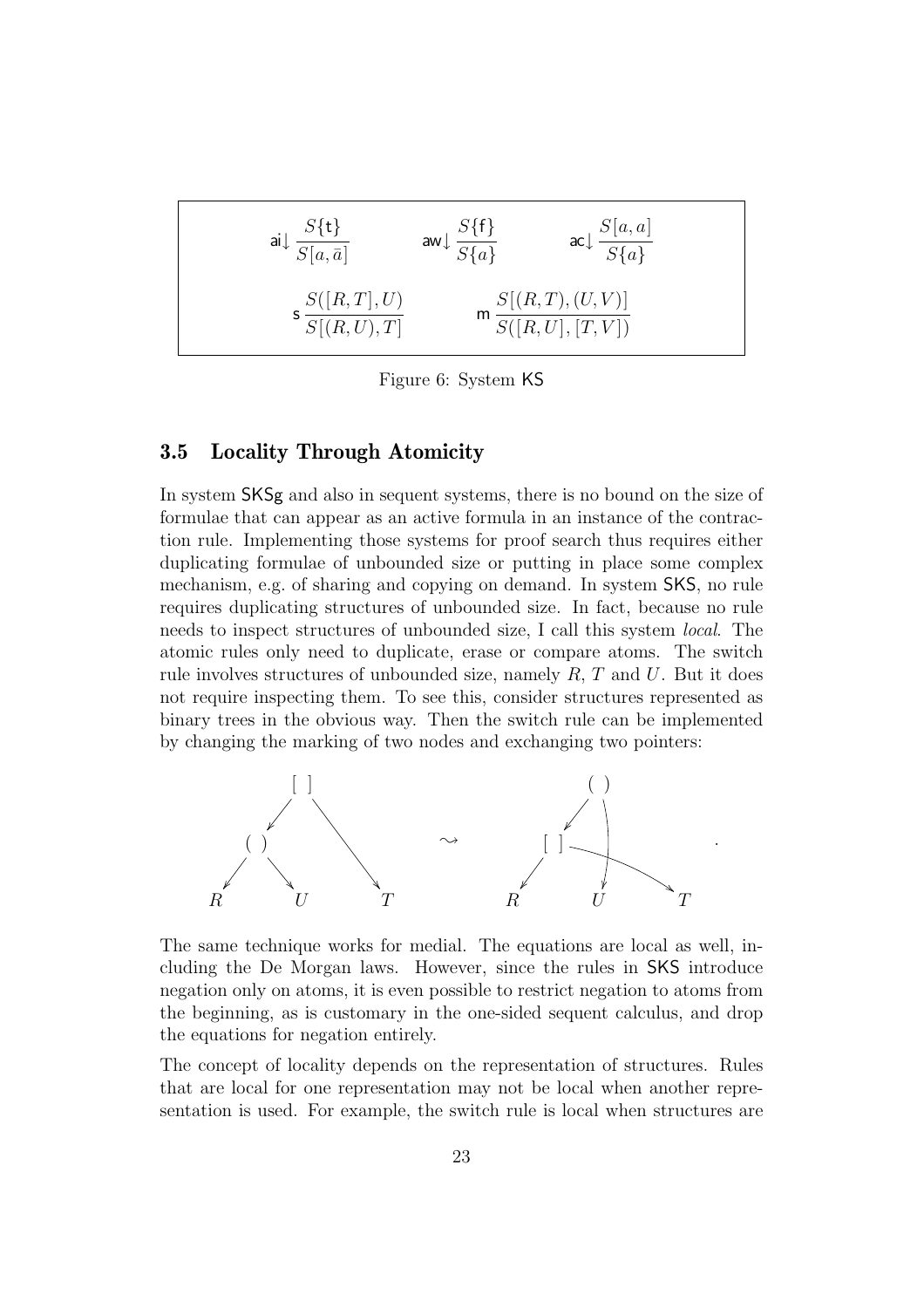represented as trees, but it is not local when structures are represented as strings.

One motivation for locality is to simplify distributed implementation of an inference system. Of course, locality by itself still makes no distributed implementation. There are tasks to accomplish in an implementation of an inference system that in general require a global view on structures, for example matching a rule, i.e. finding a redex. There should also be some mechanism for backtracking. I do not see how these problems can be approached within a proof-theoretic system with properties like cut elimination. However, the application of a rule, i.e. producing the contractum from the redex, is achieved locally in system SKS. For that reason I believe that it lends itself more easily to distributed implementation than other systems.

## <span id="page-24-0"></span>**3.6 Decomposition of Derivations**

Derivations can be arranged into consecutive phases such that each phase uses only certain rules. We call this property decomposition. Decomposition theorems thus provide normal forms for derivations. A classic example of a decomposition theorem in the sequent calculus is proving Herbrand's Theorem by decomposing a proof tree into a bottom phase with contraction and quantifier rules and a top phase with propositional rules only. The three decomposition theorems presented here state the possibility of pushing all instances of a certain rule to the top and all instances of its dual rule to the bottom of a derivation. Except for the first, these decomposition theorems do not have analogues in the sequent calculus.

The proofs in this section use *permutation* of rules.

**Definition 3.26.** A rule  $\rho$  permutes over a rule  $\pi$  (or  $\pi$  permutes under  $\rho$ ) if for every derivation T π U  $\rho$   $\frac{1}{R}$ there is a derivation  $\mathcal I$  $\rho$ <sub>V</sub> π R for some structure  $V$ .

<span id="page-24-1"></span>**Lemma 3.27.** The rule ac↓ permutes under the rules aw↓, ai↓, s and m. Dually, the rule ac $\uparrow$  permutes over the rules aw $\uparrow$ , ai $\uparrow$ , s and m.

*Proof.* Given an instance of ac<sub>↓</sub> above an instance of a rule  $\rho \in \{aw \mid, ai \mid, s, m\}$ , the redex of  $ac \nightharpoonup can$  be a substructure of the context of  $\rho$ . Then we permute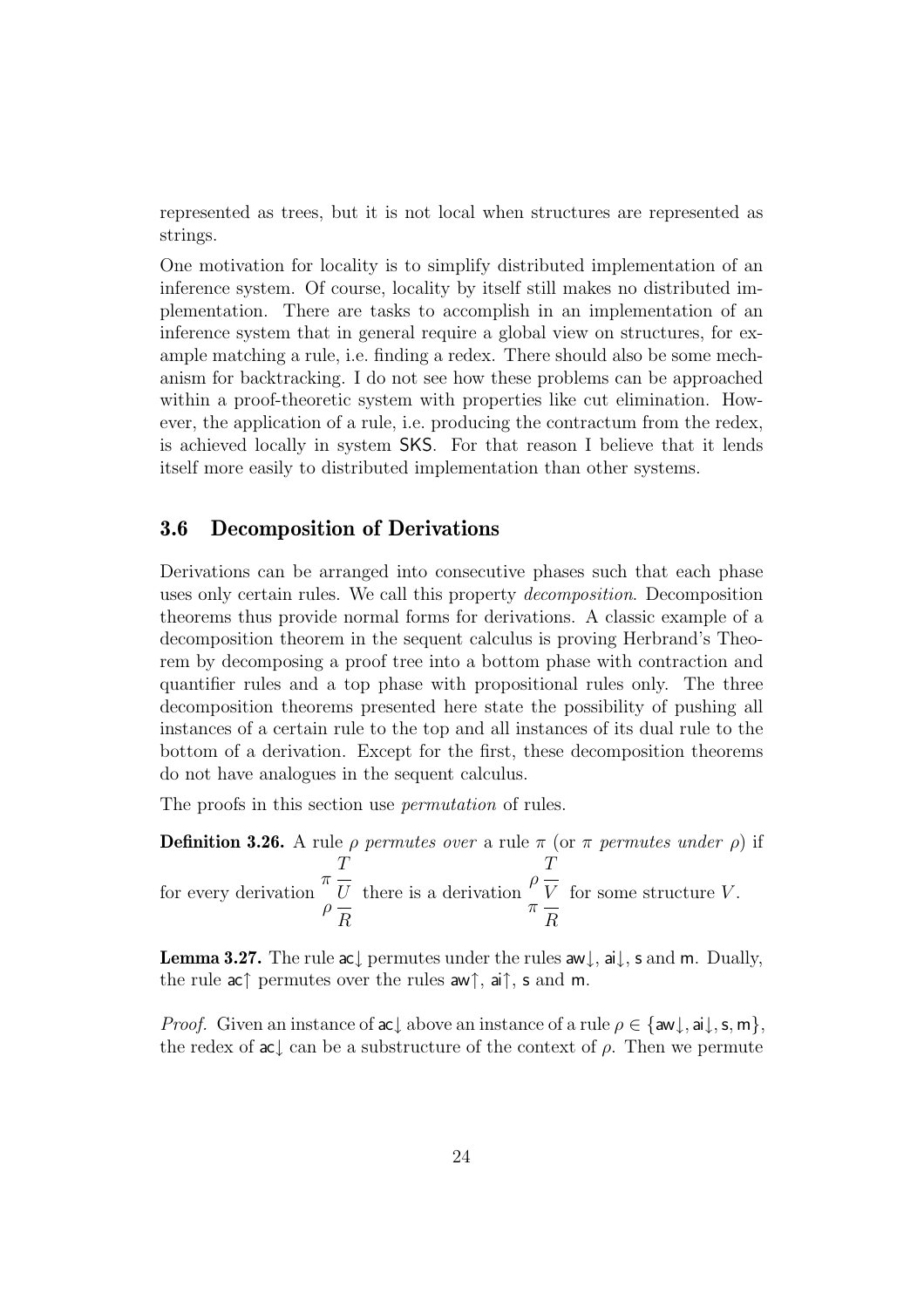as follows:

$$
\begin{array}{ccc}\n\text{ac}\downarrow \frac{S'\{U\}}{S\{U\}} & \sim & \rho \frac{S'\{U\}}{S'\{R\}} \\
\rho \frac{S}{S\{R\}} & \sim & \text{ac}\downarrow \frac{S'\{R\}}{S\{R\}}\n\end{array}
$$

.

 $\Box$ 

 $\Box$ 

The only other possibility occurs in case that  $\rho$  is s or m: the redex of ac can be a substructure of the contractum of  $\rho$ . Then we permute as in the following example of a switch rule, where  $T\{\}$  is a structure context:

$$
\operatorname{ac}\downarrow \frac{S([R,T[a,a]],U)}{S([R,T\{a\}],U)} \qquad \sim \qquad \operatorname{sc}\downarrow \frac{S([R,T[a,a]],U)}{S([R,T[a,a],U)} \qquad \sim \qquad \operatorname{ac}\downarrow \frac{S([R,T[a,a]],U)}{S[R,(T\{a\},U)]}
$$

<span id="page-25-0"></span>(And dually for ac↑.)

**Lemma 3.28.** The rule aw↓ permutes under the rules ai↓, s and m. Dually, the rule aw↑ permutes over the rules ai↑, s and m.

Proof. Similar to the proof of Lemma [3.27.](#page-24-1)

We now turn to the decomposition results.

#### **Separating Identity and Cut**

Given that in system SKS identity is a rule, not an axiom as in the sequent calculus, a natural question to ask is whether the applications of the identity rule can be restricted to the top of a derivation. For proofs, this question is already answered positively by Theorem [3.21.](#page-17-1) It turns out that it is also true for derivations in general. Because of the duality between ai↓ and ai↑ we can also push the cuts to the bottom of a derivation. While this can be obtained in the sequent calculus (using cut elimination), it can not be done with a simple permutation argument as we do.

The following rules are called *super switch down* and *super switch up*:

$$
\text{ss}\downarrow \frac{S\{T\{R\}\}}{S[R,T\{f\}]}\qquad \text{and} \qquad \text{ss}\uparrow \frac{S(R,T\{t\})}{S\{T\{R\}\}}\quad.
$$

<span id="page-25-1"></span>**Lemma 3.29.** The rule  $s$ , is derivable for  $\{s\}$ . Dually, the rule so f is derivable for  $\{s\}$ .

*Proof.* We prove this for  $\infty \uparrow$  by structural induction on  $T\{\}$ . The proof for ss↓ is dual.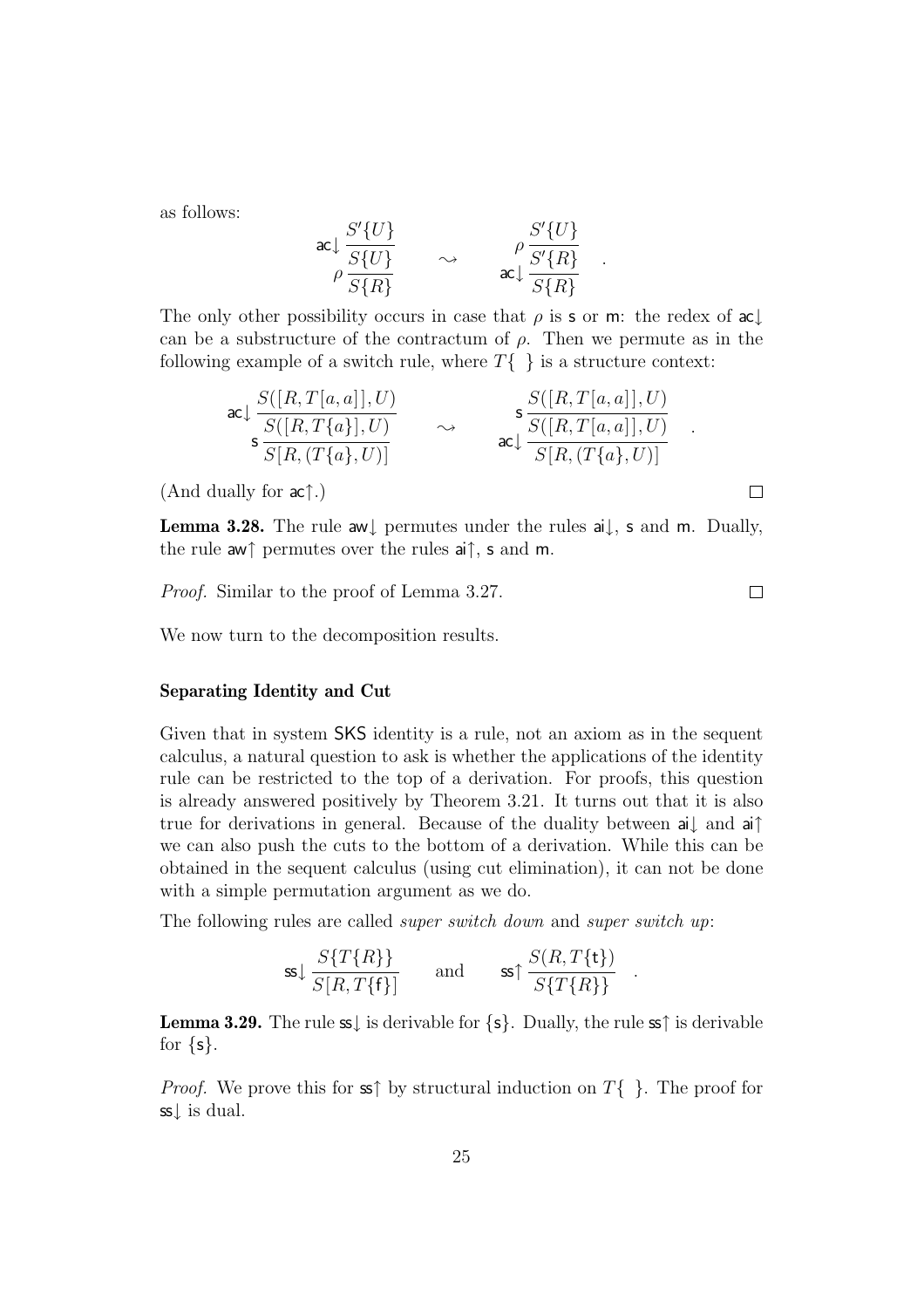- 1.  $T\{\}\$ is empty. Then premise and conclusion of the given instance of ss↑ coincide, the rule instance can be removed.
- 2.  $T\{\} = [U, V\{\}]$ , where  $U \neq \mathsf{f}$ . Apply the induction hypothesis on

$$
\mathsf{s} \frac{S(R, [U, V\{\mathsf{t}\}])}{S[U, (R, V\{\mathsf{t}\})]}
$$

$$
\mathsf{s} \uparrow \frac{S[U, (R, V\{\mathsf{t}\})]}{S[U, V\{R\}]}
$$

3.  $T\{\} = (U, V\{\})$ , where  $U \neq t$ . Apply the induction hypothesis on

$$
\text{ss} \uparrow \frac{S(U, R, V\{\mathbf{t}\})}{S(U, V\{R\})} \quad ,
$$

the redex being  $V\{R\}$ .

 $\Box$ 

The following rules are called shallow atomic identity and cut:

$$
\mathsf{ai}_{\mathsf{s}} \downarrow \frac{S}{(S,[a,\bar{a}])} \qquad \text{and} \qquad \mathsf{ai}_{\mathsf{s}} \uparrow \frac{[S,(a,\bar{a})]}{S} \quad .
$$

<span id="page-26-0"></span>**Lemma 3.30.** The rule ai $\downarrow$  is derivable for  $\{a_i, \downarrow, s\}$ . Dually, the rule ai† is derivable for  $\{a_i\}$ , s $\}$ .

*Proof.* An instance of ai $\downarrow$  can be replaced by an instance of ai<sub>s</sub> $\downarrow$  followed by an instance of  $\infty$  $\uparrow$ , which is derivable for  $\{s\}$ . (And dually for  $ai\uparrow$ .)  $\Box$ 

#### <span id="page-26-1"></span>**Theorem 3.31.**

$$
\begin{array}{c}\nT \\
\parallel_{\{\mathsf{ai}\}} \\
\hline\n\end{array}
$$
\nFor every derivation 
$$
\parallel_{\{\mathsf{SKS}\}} \text{Sts}
$$
 there is a derivation 
$$
\parallel_{\{\mathsf{SKS}\}\{\mathsf{ai}\},\mathsf{ai}\}} \text{Sts}
$$

Proof. By Lemma [3.30](#page-26-0) we can reduce atomic identities to shallow atomic identities and the same for the cuts. It is easy to check that the rule  $a_i$ permutes over every rule in SKS and the rule ais↑ permutes under every rule in SKS. Instances of  $a_i$ , and  $a_i$ <sup> $\uparrow$ </sup> are instances of  $a_i$  and  $a_i$ <sup> $\uparrow$ </sup>, respectively.  $\Box$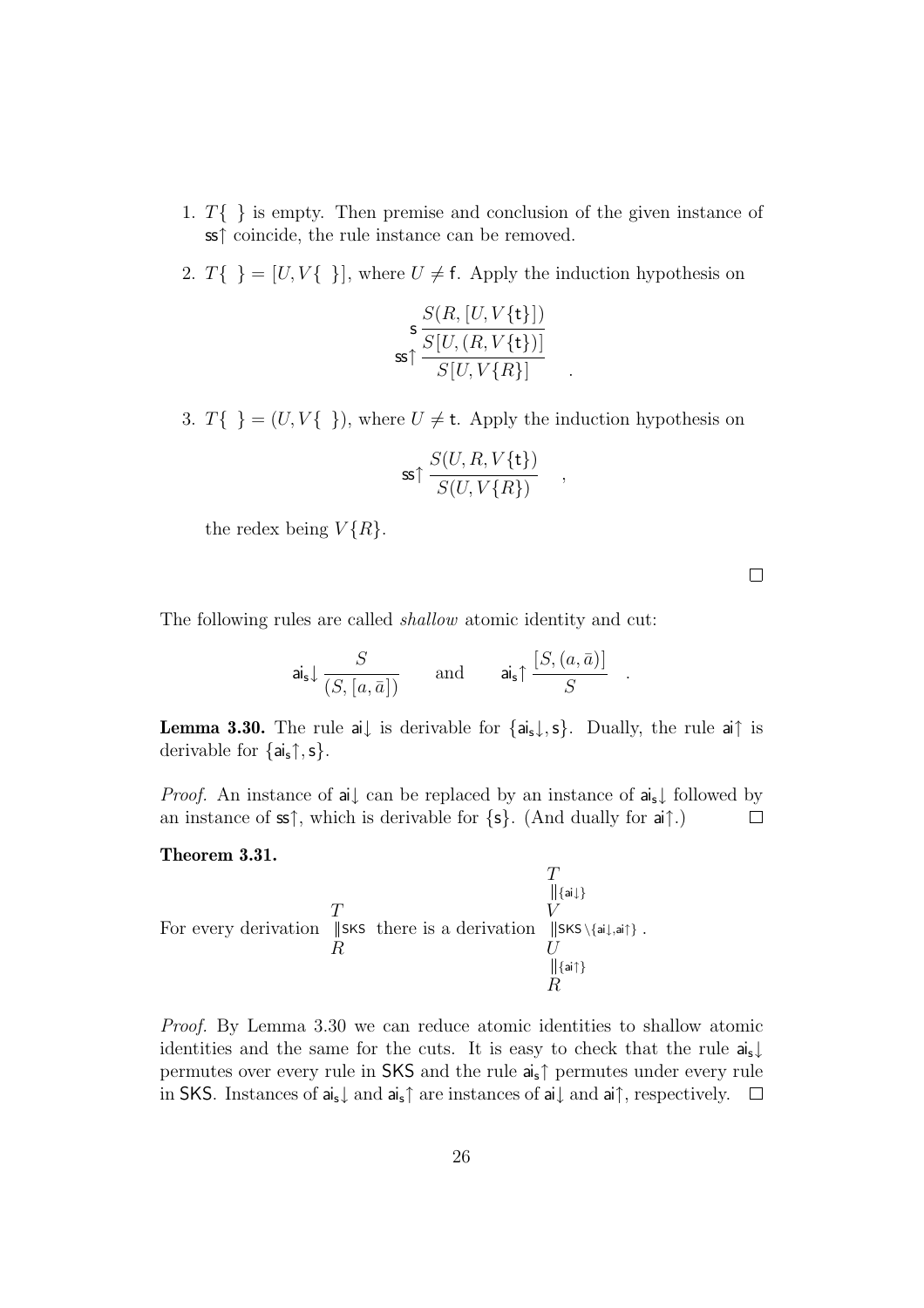### **Separating Contraction**

Contraction allows the repeated use of a structure in a proof by allowing us to copy it at will. It should be possible to copy everything needed in the beginning, and then go on with the proof without ever having to copy again. This intuition is made precise by the following theorem and holds for system SKS. There is no such result for the sequent calculus [\[2\]](#page-46-0). There are sequent systems for classical propositional logic that do not have an explicit contraction rule, however, since they involve context sharing, contraction is built into the logical rules and is used throughout the proof.

#### **Theorem 3.32.**

For every proof 
$$
\overline{\mathbb{S}}^{\text{KS}}
$$
 there is a proof  $\frac{\|\mathbf{KS}\setminus\{\mathbf{ac}\}\|}{\|\{\mathbf{ac}\}\}}\$ 

*Proof.* Using Lemma [3.27,](#page-24-1) permute down all instances of  $ac \downarrow$ , starting with the bottommost.  $\Box$ 

.

<span id="page-27-0"></span>This result is extended to the symmetric system as follows:

#### **Theorem 3.33.**

$$
\begin{array}{c}\nT \\
\parallel_{\{\mathsf{ac}\uparrow\}} \\
\text{For every derivation } \parallel_{\mathsf{SKS}} \text{ these is a derivation } \parallel_{\mathsf{SKS}\setminus\{\mathsf{ac}\downarrow,\mathsf{ac}\uparrow\}} \\
R\n\end{array}.
$$
\n
$$
\begin{array}{c}\nT \\
V \\
U \\
\parallel_{\{\mathsf{ac}\downarrow\}} \\
R\n\end{array}
$$

Proof. Consider the following derivations that can be obtained:

$$
\begin{array}{ccc}\n & & & & (T, t) & & & & & (T, t) \\
 & & & & & & \text{if } \text{Ks} \setminus \{ac\} \\
 & & & & & \text{if } \text{Ks} & & \text{if } \text{Ks} \\
 & & & & & \text{if } \text{Ks} & & \text{if } \text{Ks} \\
 & & & & & \text{if } \text{Ks} & & \text{if } \text{Ks} \\
 & & & & & & \text{if } \text{Ks} & & \text{if } \text{Ks} \\
 & & & & & & \text{if } \text{Ks} & & \text{if } \text{Ks} \\
 & & & & & & \text{if } \text{Ks} & & \text{if } \text{Ks} \\
 & & & & & & \text{if } \text{Ks} & & \text{if } \text{Ks} \\
 & & & & & & \text{if } \text{Ks} & & \text{if } \text{Ks} \\
 & & & & & & \text{if } \text{Ks} & & \text{if } \text{Ks} \\
 & & & & & & \text{if } \text{Ks} & & \text{if } \text{Ks} \\
 & & & & & & \text{if } \text{Ks} & & \text{if } \text{Ks} \\
 & & & & & & \text{if } \text{Ks} & & \text{if } \text{Ks} \\
 & & & & & & \text{if } \text{Ks} & & \text{if } \text{Ks} \\
 & & & & & & \text{if } \text{Ks} & & \text{if } \text{Ks} \\
 & & & & & & \text{if } \text{Ks} & & \text{if } \text{Ks} \\
 & & & & & & \text{if } \text{Ks} & & \text{if } \text{Ks} \\
 & & & & & & & \text{if } \text{Ks} & & \text{if } \text{Ks} & & \text{if } \text{Ks} \\
 & & & & & & & \text{if } \text{Ks} & & \text{if } \text{Ks} & & \text{if } \text{Ks} & & \text{if } \text{Ks} \\
 & & & & & & & \text{if } \text{Ks} & & \text{if } \text{Ks} & & \text{if } \text{Ks} & & \text{if } \text{Ks} & & \text{if } \text{Ks} & & \text{if } \text{Ks} \\
 & & & & & & & & \text{if } \text{Ks} & & \text{if }
$$

.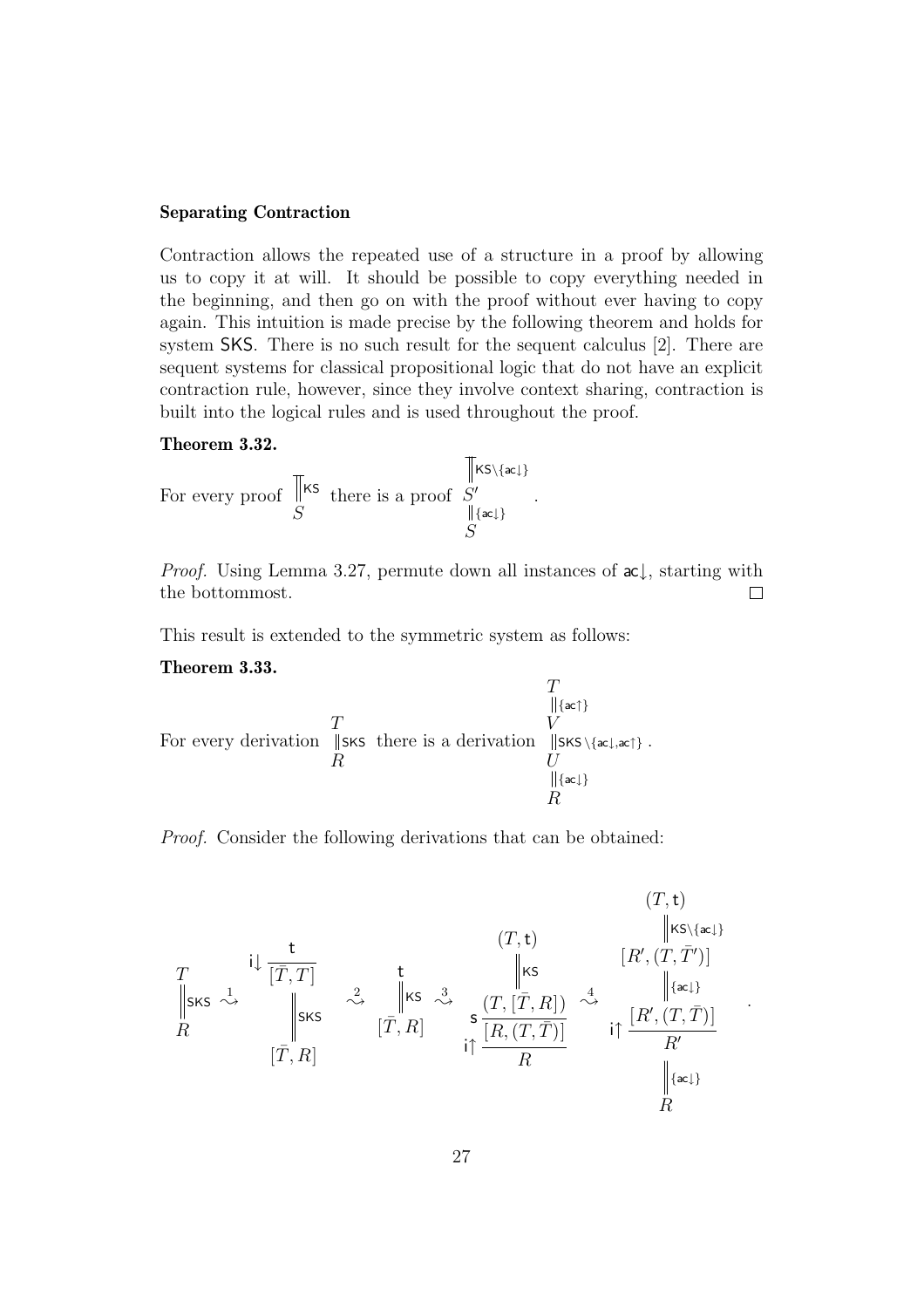- 1. Put the derivation into the context  $[\bar{T}, \{\}]$ . On top of the resulting derivation, apply an i↓ to obtain a proof.
- 2. Apply cut elimination.
- 3. Put the proof into the context  $(T, \{\})$ . At the bottom of the resulting derivation, apply a switch and a cut to obtain a derivation from  $T$  to R.
- 4. All instances of ac↓ are permuted down as far as possible. There are two kinds of instances: those that duplicate atoms coming from R and those that duplicate atoms coming from  $\overline{T}$ . The first kind, starting with the bottom-most instance, can be permuted down all the way to the bottom of the derivation. The second kind, also starting with the bottom-most instance, can be permuted down until they meet the cut.

Now, starting with the bottom-most ac↓ that is above the cut, we apply the transformation

$$
\text{acl}\frac{S(U\{a\},\bar{U}[\bar{a},\bar{a}])}{S(U\{a\},\bar{U}\{\bar{a}\})}\quad\text{acl}\frac{S(U\{a\},\bar{U}[\bar{a},\bar{a}])}{S\{\mathsf{f}\}}\quad\text{cl}\frac{S(U\{a\},\bar{U}[\bar{a},\bar{a}])}{S\{\mathsf{f}\}}
$$

and permute up the resulting instance of ac↑ all the way to the top of the derivation. This is possible because no rule in the derivation above changes T. Proceed inductively with the remaining instances of ac↓ above the cut. The resulting derivation has the desired shape.  $\Box$ 

#### **Separating Weakening**

In the sequent calculus, one usually can push up to the top of the proof all the instances of weakening, or to the same effect, build weakening into the identity axiom:

$$
A, \Phi \vdash A, \Psi .
$$

The same *lazy* way of applying weakening can be done in system SKS, cf. Theorem [3.21.](#page-17-1) However, while a proof in which all weakenings occur at the top is certainly more "normal" than a proof in which weakenings are scattered all over, this is hardly an interesting normal form. In system SKS something more interesting can be done: applying weakening in an eager way.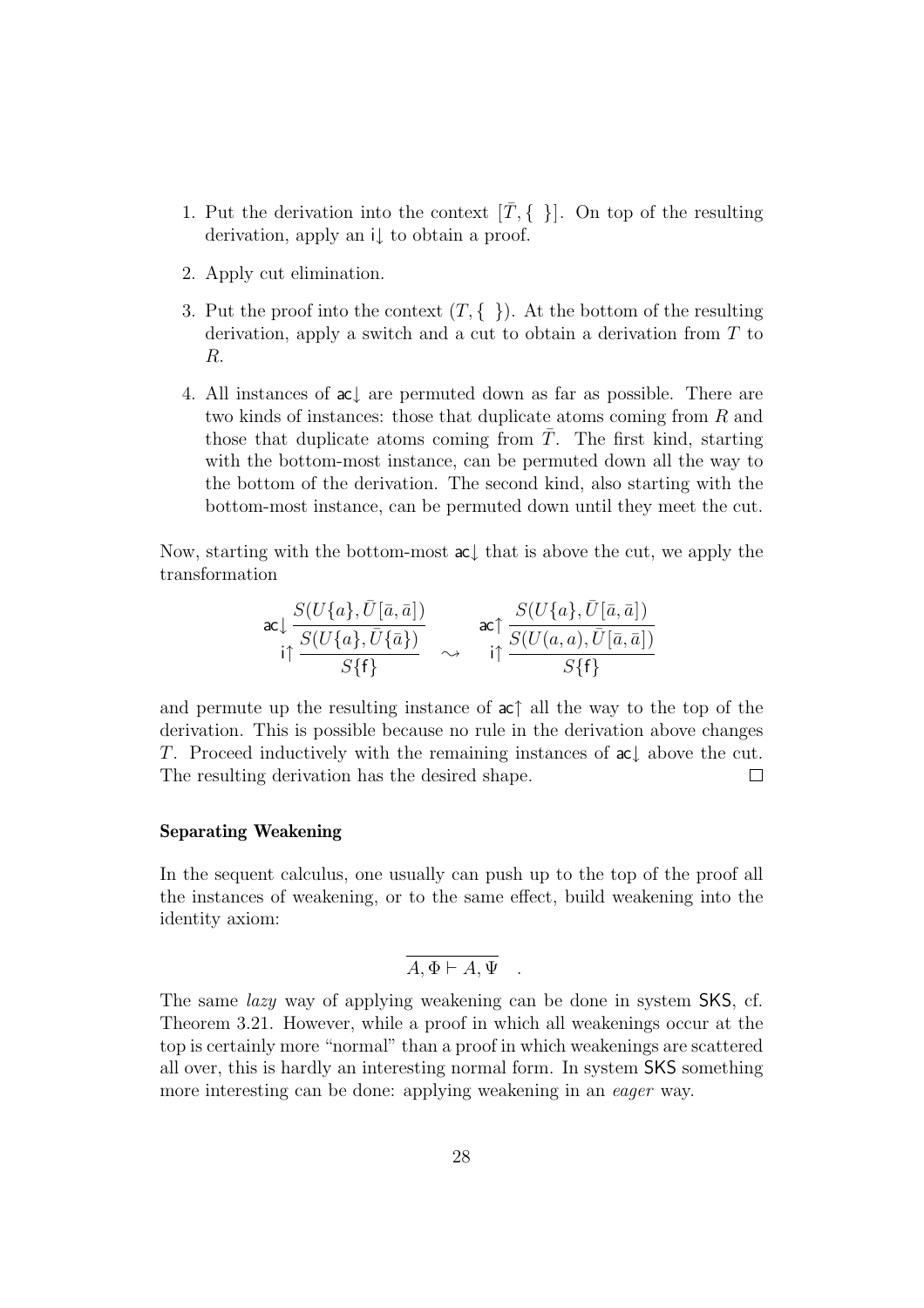**Theorem 3.34.**

For every proof S KS there is a proof S KS\{aw↓} S {aw↓} .

*Proof.* Permute down all instances of  $aw\downarrow$ , starting with the bottommost. This is done by using Lemma [3.28](#page-25-0) and the following transformation:

$$
\begin{array}{ccc}\n\text{aw} & \frac{S[a, \mathsf{f}]}{S[a, a]} \\
\text{ac} & \frac{S[a, a]}{S\{a\}} & \rightarrow & = \frac{S[a, \mathsf{f}]}{S\{a\}} \\
\end{array}.
$$

 $\Box$ 

Weakening loses information: when deducing  $a \vee b$  from a, the information that a holds is lost. Given a proof with weakenings, do they lose information that we would like to keep? Can we obtain a proof of a stronger statement by removing them? The theorem above gives an affirmative answer to that question: given a proof of  $S$ , it exhibits a weakening-free proof of a structure  $S'$ , from which  $S$  trivially follows by weakenings.

#### **Notation 3.35.**

A derivation T R  $\{\rho\}$  of n instances of the rule  $\rho$  is denoted by  $\rho^n \frac{T}{R}$ .

<span id="page-29-0"></span>This result extends to the symmetric case, i.e. to derivations in SKS:

#### **Theorem 3.36.**

$$
\begin{array}{c}\nT \\
\parallel {\{\rm aw}\} \\
\hline\nR\n\end{array}
$$
\nFor every derivation  $\parallel SKS$  there is a derivation  $\parallel SKS \setminus {\{\rm aw}\}, \mathcal{W}$ .  
\n
$$
\begin{array}{c}\nT \\
V \\
U \\
\parallel {\{\rm aw}\} \\
R\n\end{array}
$$

Proof. There is an algorithm that produces a derivation of the desired shape. It consists of two steps: 1) pushing up all instances of  $\mathsf{aw}^{\uparrow}$  and 2) pushing down all instances of aw↓. Those two steps are repeated until the derivation has the desired shape. An instance of aw↑ that is pushed up can turn into an instance of aw↓ when meeting an instance of ai↓, and the dual case can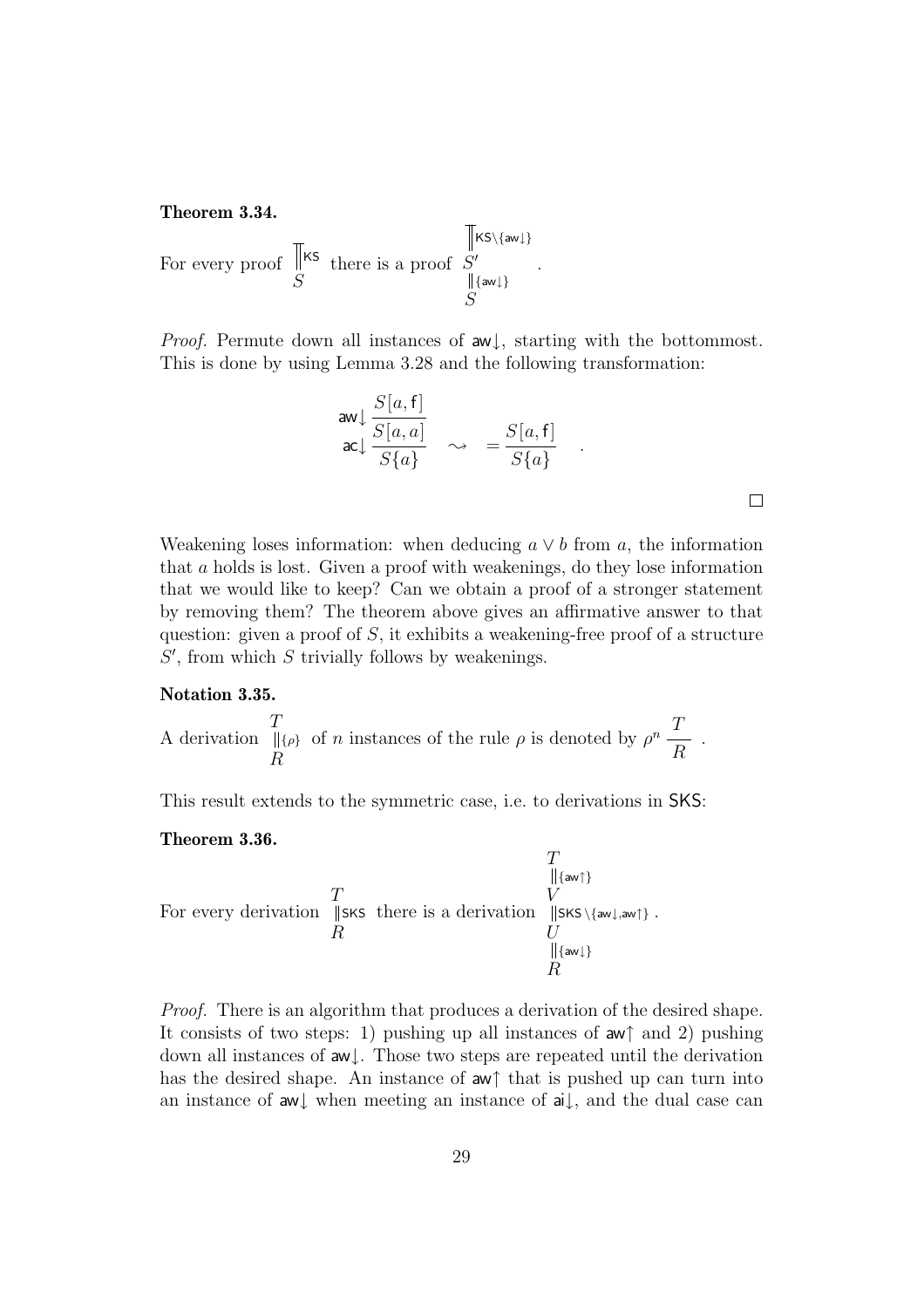also happen. However, the process terminates, since each step that does not produce the desired shape strictly decreases the combined number of instances of ai↓ and ai↑.

In the following, the process of pushing up instances of aw↑ is shown, the process of pushing down instances of aw↓ is dual.

An instance of aw↑ is a special case of a derivation consisting of n instances of aw↑ and is moved up as such, starting with the topmost. In addition to the cases treated in Lemma [3.28](#page-25-0) there are the following cases:

$$
\begin{array}{ccc}\n\text{ac}\uparrow \frac{S'\{a\}}{S'(a,a)} & \text{aw}\uparrow^{n-1} \frac{S'\{a\}}{S\{a\}} \\
\text{aw}\uparrow^n \frac{S'\{a,a}{S(t,a)} & \rightarrow & \frac{S'\{a\}}{S(t,a)} \\
\text{aw}\uparrow^n \frac{S'\{a\}}{S\{t\}} & \rightarrow & \frac{S''[a,a]}{S\{t\}} \\
\text{aw}\uparrow^n \frac{S'\{t\}}{S\{t\}} & \rightarrow & \frac{S'\{t\}}{S\{t\}} \\
\text{aw}\uparrow^n \frac{S'\{t\}}{S\{t\}} & \rightarrow & \frac{S'\{t\}}{S\{t\}} \\
\text{aw}\uparrow^n \frac{S'\{t\}}{S\{t\}} & \rightarrow & \frac{S(\mathbf{t},\mathbf{t}),\mathbf{f})}{S\{t\}} \\
\text{aw}\uparrow^n \frac{S'\{t\}}{S'\{t\}} & \rightarrow & \frac{S' \{t\}}{S\{t\}} \\
\text{aw}\uparrow^n \frac{S'\{t\}}{S[\mathbf{t},\bar{a}]} & \rightarrow & \text{aw}\uparrow^{n-1} \frac{S'\{t\}}{S[\mathbf{t},\bar{t}]} \\
\text{aw}\uparrow^n \frac{S'[\mathbf{t},\bar{a}]}{S[\mathbf{t},\bar{a}]} & \rightarrow & \text{aw}\downarrow \frac{S'[\mathbf{t},\bar{a}]}{S[\mathbf{t},\bar{a}]}\n\end{array}
$$

#### **Separating all Atomic Rules**

<span id="page-30-0"></span>Decomposition results can be applied consecutively. Here, all rules that deal with atoms, namely ai↓, ac↓, aw↓ and their duals, are separated from the rules that deal with the connectives, namely s and m: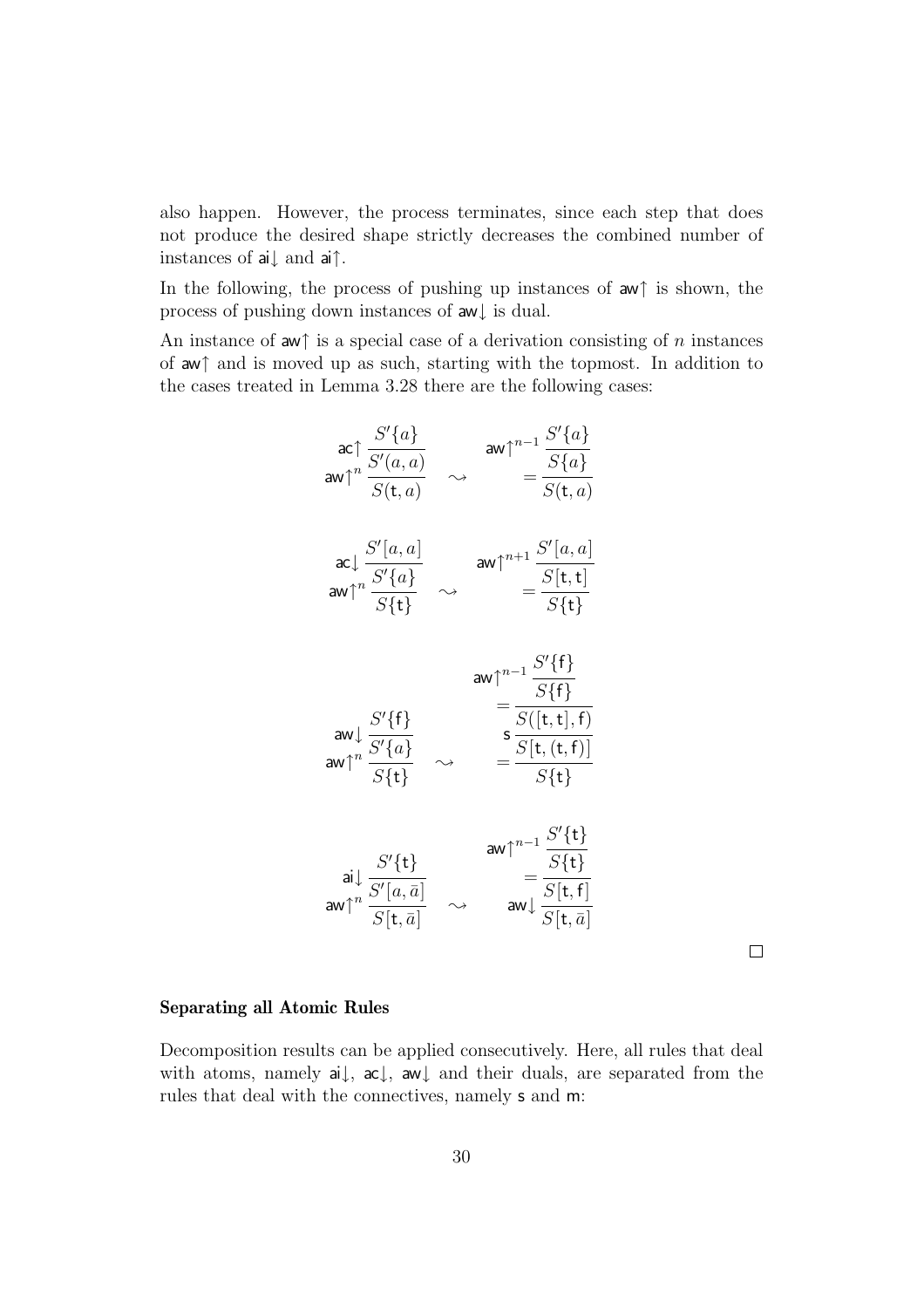**Theorem 3.37.**

$$
\begin{array}{c}\nT \\
T_1 \\
T_1 \\
T_2 \\
T_3 \\
T_4 \\
R_3 \\
R_2 \\
\text{[sat1]} \\
R_1 \\
\text{[at2]} \\
R_1 \\
\text{[at3]} \\
R_2 \\
\text{[at4]} \\
R_1 \\
\text{[at4]} \\
R_2 \\
\text{[at4]} \\
R_3 \\
\text{[at4]} \\
R_4 \\
\text{[at4]} \\
R_1 \\
\text{[at4]} \\
R_2 \\
\text{[at4]} \\
R_3 \\
\text{[at4]} \\
\text{[at4]} \\
R_4 \\
\text{[at4]} \\
\text{[at4]} \\
\text{[at4]} \\
\text{[at4]} \\
\text{[at4]} \\
\text{[at4]} \\
\text{[at4]} \\
\text{[at4]} \\
\text{[at4]} \\
\text{[at4]} \\
\text{[at4]} \\
\text{[at4]} \\
\text{[at4]} \\
\text{[at4]} \\
\text{[at4]} \\
\text{[at4]} \\
\text{[at4]} \\
\text{[at4]} \\
\text{[at4]} \\
\text{[at4]} \\
\text{[at4]} \\
\text{[at4]} \\
\text{[at4]} \\
\text{[at4]} \\
\text{[at4]} \\
\text{[at4]} \\
\text{[at4]} \\
\text{[at4]} \\
\text{[at4]} \\
\text{[at4]} \\
\text{[at4]} \\
\text{[at4]} \\
\text{[at4]} \\
\text{[at4]} \\
\text{[at4]} \\
\text{[at4]} \\
\text{[at4]} \\
\text{[at4]} \\
\text{[at4]} \\
\text{[at4]} \\
\text{[at4]} \\
\text{[at4]} \\
\text{[at4]} \\
\text{[at4]} \\
\text{[at4]} \\
\text{[at4]} \\
\text{[at4]} \\
\text{[at4]} \\
\text{[at4]} \\
\text{[at4]} \\
\text{[at4]} \\
\text{[at4]} \\
\text{[at4]} \\
\text{[at4]} \\
\text{[at4]} \\
\text{[at4]} \\
\text{[at4]} \\
\text{[at4]} \\
\text{[at4]} \\
\text{[at4]} \\
\text{[at4]} \\
\text{[at4]} \\
\text{[at4]} \\
\text{[at4]} \\
\text{[at4]} \\
\text{[at4]} \\
\text{[at4]} \\
\text{[at4]} \\
\text{[at4]} \\
\text{[at4]} \\
\text{[at4]} \\
\text{[at4]} \\
\text{[at4
$$

Proof. We first push contractions to the outside, using Theorem [3.33.](#page-27-0) In the contraction-free part of the obtained derivation, we push weakening to the outside, using the procedure from the proof of Theorem [3.36,](#page-29-0) which does not introduce new instances of contraction. In the contraction- and weakeningfree part of the resulting derivation we then separate out identity and cut by applying the procedure from the proof of Theorem [3.31,](#page-26-1) which neither introduces new contractions nor weakenings.  $\Box$ 

.

## <span id="page-31-0"></span>**4 Predicate Logic**

**Definition 4.1.** *Variables* are denoted by x and y. Terms are defined as usual in first-order predicate logic. Atoms, denoted by a, b, etc., are expressions of the form  $p(t_1,\ldots,t_n)$ , where p is a predicate symbol of arity n and  $t_1,\ldots,t_n$ are terms. The negation of an atom is again an atom. The structures of the language KSq are generated by the following grammar, which is the one for the propositional case extended by existential and universal quantifier:

$$
S ::= f | t | a | [S, \ldots, S] | (S, \ldots, S) | \overline{S} | \exists x S | \forall x S .
$$

**Definition 4.2.** Structures are *equivalent* modulo the smallest equivalence re-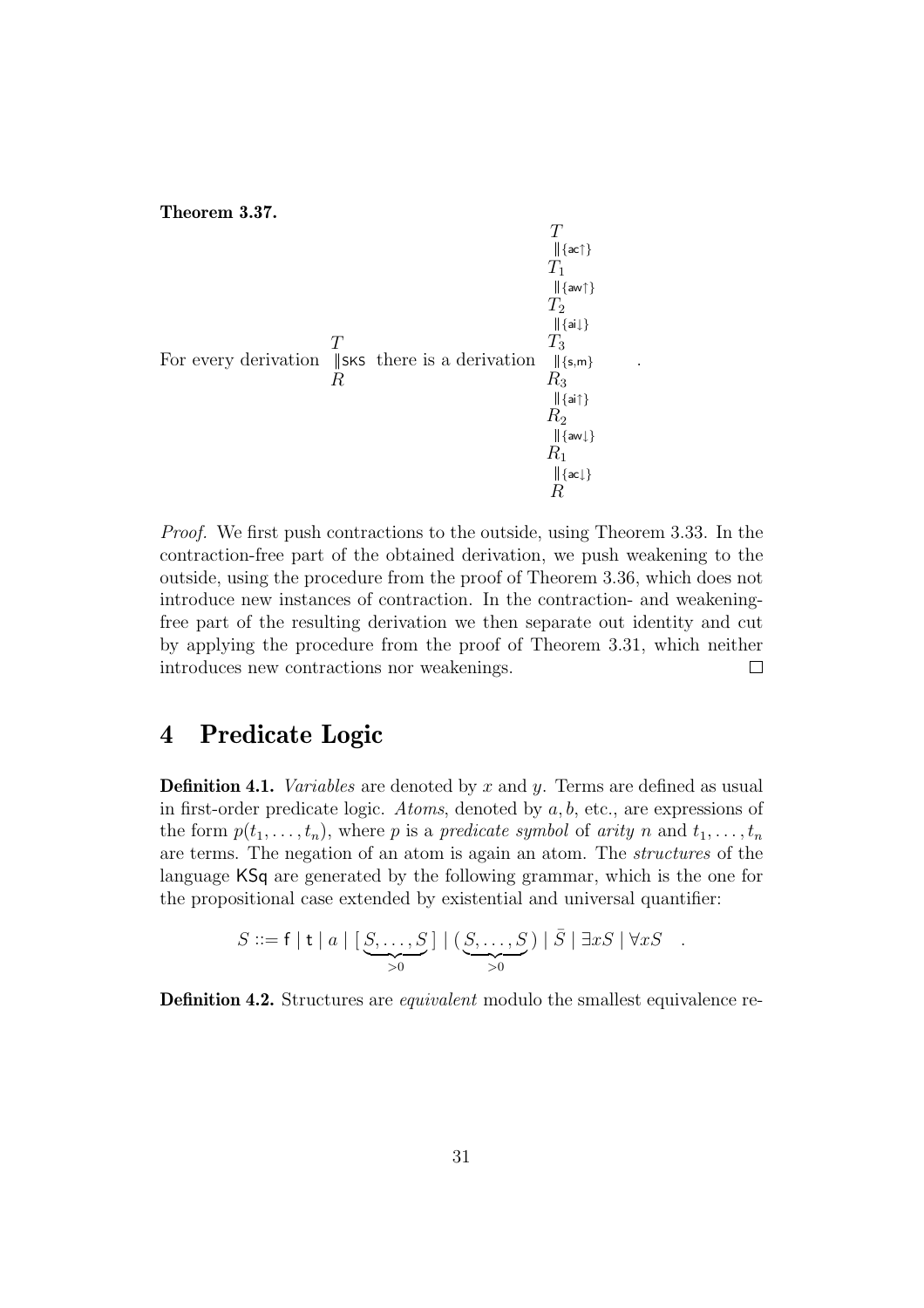lation induced by the equations in Fig. [1](#page-4-0) extended by the following equations:

| <b>Variable Renaming</b> | $\forall x R = \forall y R[x/y]$<br>$\exists x R = \exists y R[x/y]$ | if $y$ is not free in $R$                             |
|--------------------------|----------------------------------------------------------------------|-------------------------------------------------------|
| Vacuous Quantifier       |                                                                      | $\forall y R = \exists y R = R$ if y is not free in R |
|                          | $\overline{\exists xR} = \forall x\overline{R}$                      |                                                       |
| <b>Negation</b>          | $\forall x \overline{R} = \exists x \overline{R}$                    |                                                       |

**Definition 4.3.** The notions of *structure context* and *substructure* are defined in the same way as in the propositional case. A structure of language KSq is in normal form if negation occurs only on atoms, and extra units, connectives and quantifiers are removed using the laws for units, associativity and vacuous quantifier.

As in the propositional case, we in general consider structures to be in normal form and do not distinguish between equivalent structures.

## <span id="page-32-0"></span>**4.1 A Symmetric System**

The rules of system SKSgq, a symmetric system for predicate logic, are shown in Figure [7.](#page-33-1) The first and last column show the rules that deal with quantifiers, in the middle there are the rules for the propositional fragment. The rules u↓ and u↑ were obtained by Guglielmi. They follow a scheme or recipe [\[8\]](#page-47-9), which also yields the switch rule and ensures atomicity of cut and identity not only for classical logic but also for several other logics. The u↓ rule corresponds to the R∀ rule in GS1, shown in Figure [8.](#page-34-0) Because of the equational theory, we can equivalently replace it by

$$
\mathsf{u} \downarrow \frac{S\{\forall x[R,T]\}}{S[\forall xR,T]} \quad \text{if } x \text{ is not free in } T.
$$

In the sequent calculus, going up, the R∀ rule removes a universal quantifier from a formula to allow other rules to access this formula. In system SKSgq, inference rules apply deep inside formulae, so there is no need to remove the quantifier: it can be moved out of the way using the rule u↓ and it vanishes once the proof is complete because of the equation  $\forall x \mathsf{t} = \mathsf{t}$ . As a result, the premise of the u↓ rule implies its conclusion, which is not true for the R∀ rule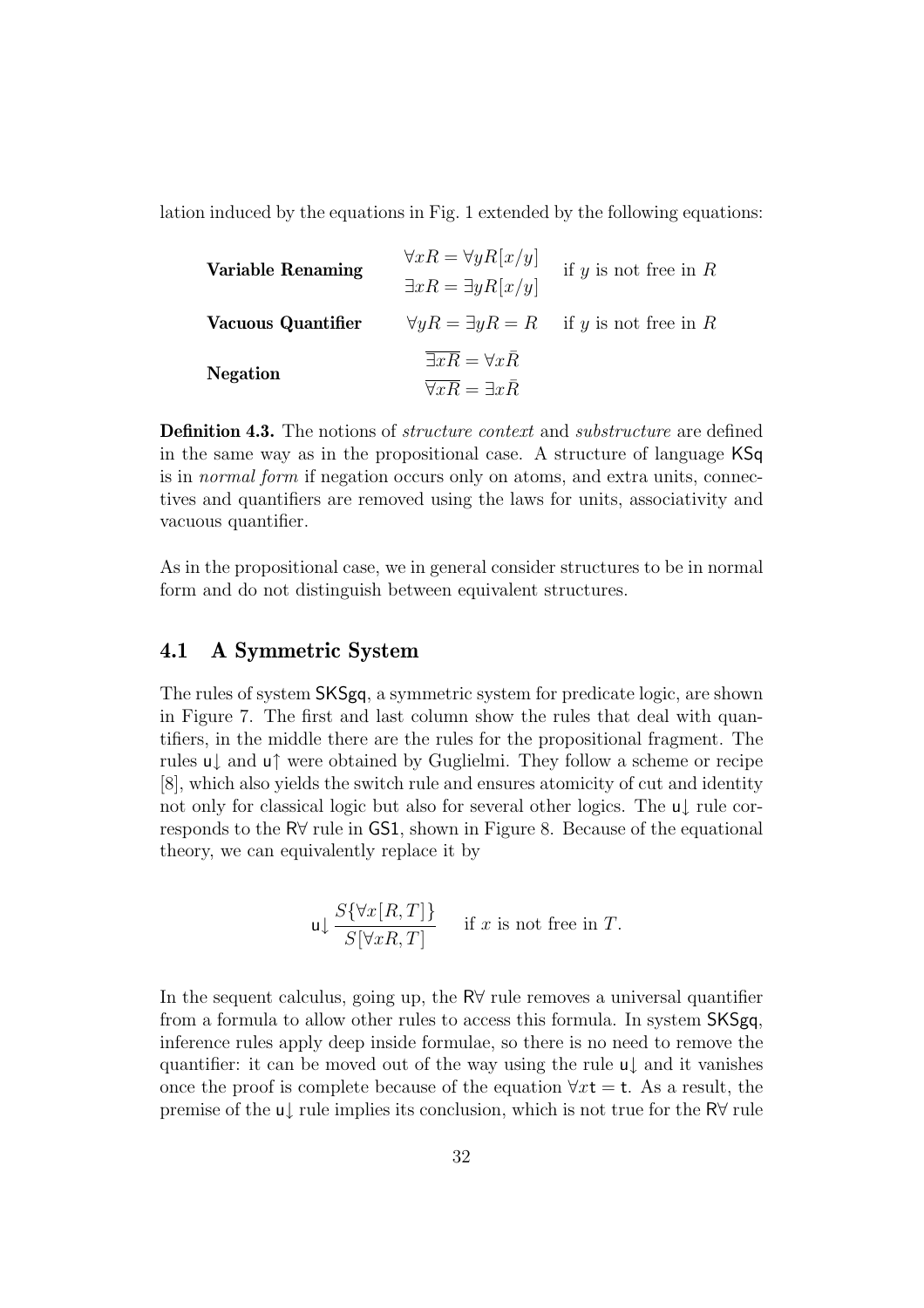

<span id="page-33-1"></span>Figure 7: System SKSgq

of the sequent calculus. The R∀ rule is the only rule in GS1 with such bad behaviour. In all the rules that I presented in the calculus of structures the premise implies the conclusion.

The rule n↓ corresponds to R∃. As usual, the substitution operation requires t to be free for x in R: quantifiers in R do not capture variables in t. The term t is not required to be free for x in  $S\{R\}$ : quantifiers in S may capture variables in t.

## <span id="page-33-0"></span>**4.2 Correspondence to the Sequent Calculus**

We extend the translations between SKSg and GS1p to translations between SKSgq and GS1. System GS1 is system GS1p extended by the rules shown in Figure [8.](#page-34-0)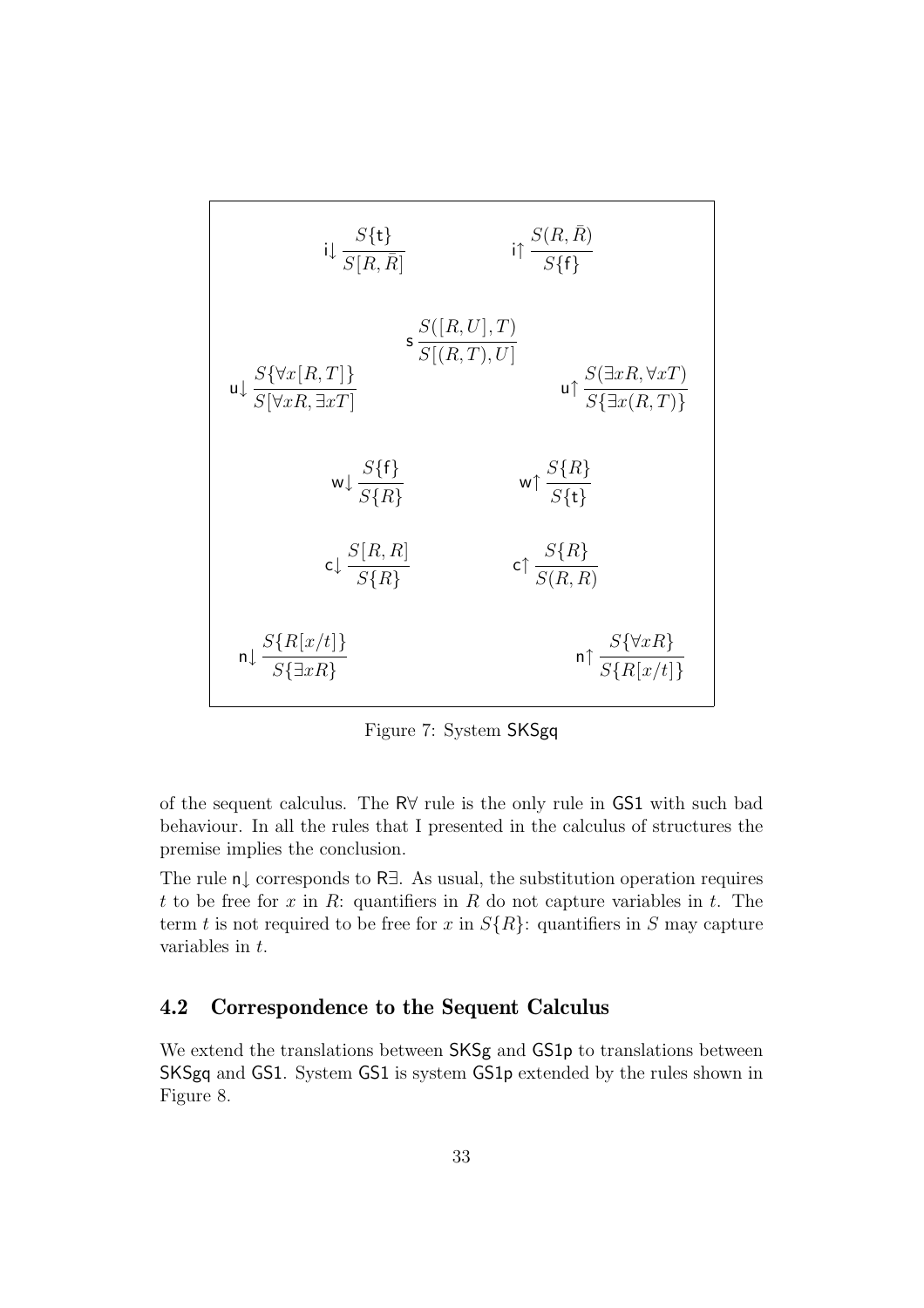$$
R \exists \frac{\vdash \Phi, A[x/t]}{\vdash \Phi, \exists x A} \qquad R \forall \frac{\vdash \Phi, A[x/y]}{\vdash \Phi, \forall x A}
$$
  
Proviso: *y* is not free in the conclusion of R $\forall$ .

<span id="page-34-0"></span>Figure 8: Quantifier rules of GS1

The functions  $\frac{S}{S}$  and  $\frac{S}{S}$  are extended in the obvious way:

$$
\frac{\exists x A_{\rm s}}{\forall x A_{\rm s}} = \exists x \underline{A}_{\rm s} \quad \text{and} \quad \frac{\exists x S_{\rm c}}{\forall x S_{\rm c}} = \exists x \underline{S}_{\rm c} \n\frac{\forall x A_{\rm s}} = \forall x \underline{A}_{\rm s}
$$

.

### **From the Sequent Calculus to the Calculus of Structures**

#### **Theorem 4.4.**

For every derivation  $\Sigma_1 \cdots \Sigma_h$ Σ in  $GS1 + Cut$ , in which the free variables in the premises that are introduced by R∀ instances are  $x_1, \ldots, x_n$ , there exists a derivation  $\forall x_1 \ldots \forall x_n (\underline{\Sigma_{1}}_s, \ldots, \underline{\Sigma_{h}}_s)$  $\frac{\sum_{s}}{s}$  $SKS_{gq} \setminus \{w\uparrow,c\uparrow,u\uparrow,n\uparrow\}$  with the same number of cuts.

Proof. The proof is an extension of the proof of Theorem [3.7.](#page-10-0) There are two more inductive cases, one for R∃, which is easily translated into an n↓, and one for R∀, which is shown here:

$$
\sum_{1} \cdots \sum_{h'} \sqrt{\frac{\sum_{j} \sum_{j=1}^{h'} x_j}{\sum_{j=1}^{h'} x_j}}
$$

.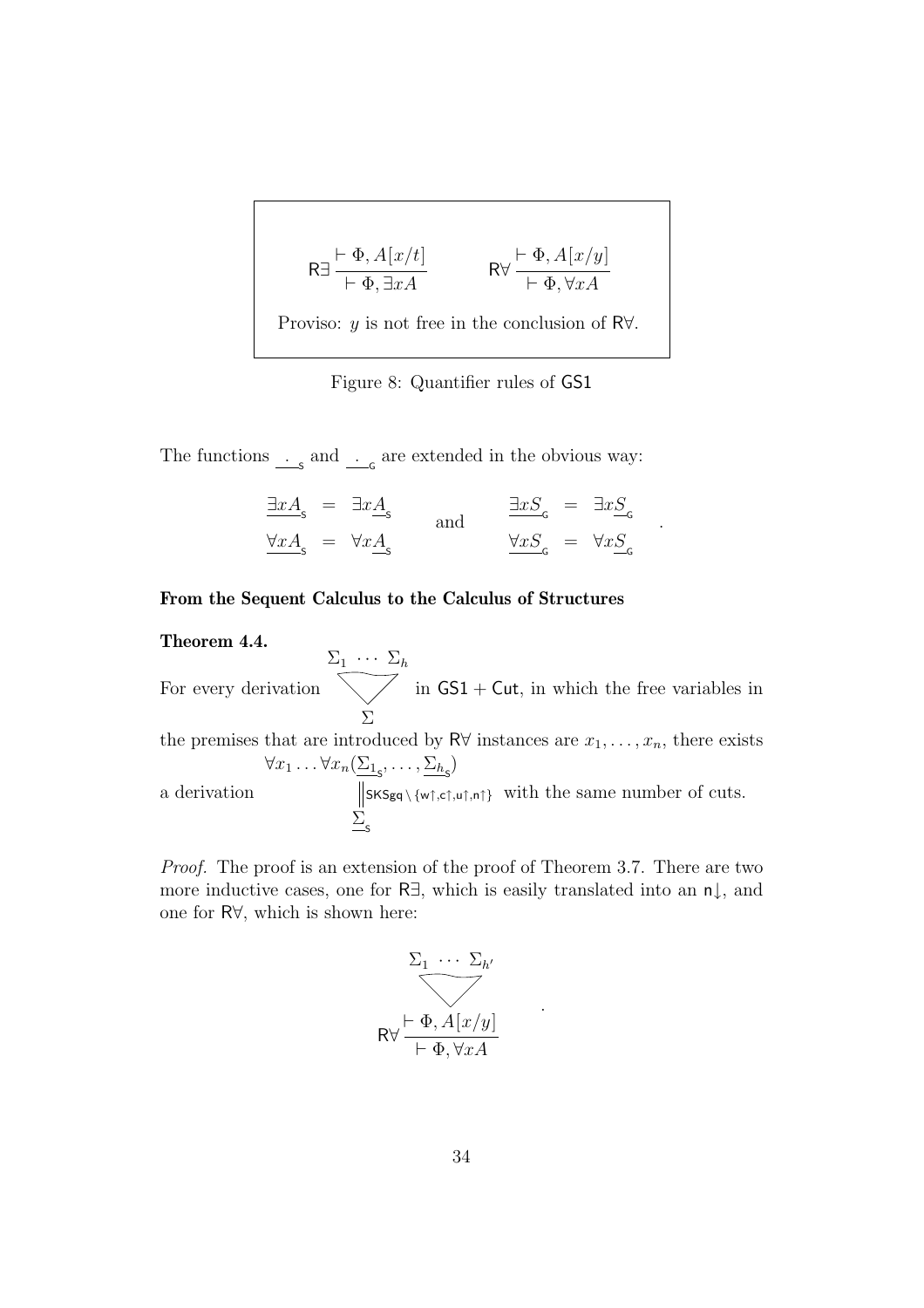By induction hypothesis we have the derivation

$$
\forall x_1 \dots \forall x_{n'} \left( \frac{\sum_{1_{\varsigma}}, \dots, \sum_{h'_{\varsigma}} \right) \\
\Delta \middle\| \mathsf{SKSgq} \setminus \{ \mathsf{wt}, \mathsf{cf}, \mathsf{ut}, \mathsf{nt} \} \right\},
$$
\n
$$
\left[ \underline{\Phi}_{\varsigma}, \underline{A \left[ x/y \right]_{\varsigma}} \right]
$$

from which we build

$$
\forall y \forall x_1 \dots \forall x_{n'} \left( \frac{\sum_{1_{\varsigma}}, \dots, \sum_{h'} \varsigma \right)
$$

$$
\forall y \{\Delta\} \middle\vert \text{SKSgq} \setminus \{ \text{wt}, \text{cf}, \text{wt}, \text{nt} \}
$$

$$
u \downarrow \frac{\forall y \left[ \underline{\Phi}_{\varsigma}, A[x/y]_{\varsigma} \right]}{\left[ \underline{\exists y \underline{\Phi}_{\varsigma}, \forall y A[x/y]_{\varsigma} \right]}
$$

$$
= \frac{\left[ \underline{\Phi}_{\varsigma}, \forall y A[x/y]_{\varsigma} \right]}{\left[ \underline{\Phi}_{\varsigma}, \forall x A_{\varsigma} \right]}
$$

,

where in the lower instance of the equivalence rule y is not free in  $\forall x A_s$  and in the upper instance of the equivalence rule y is not free in  $\underline{\Phi}_{s}$ : both due to the proviso of the R∀ rule.  $\Box$ 

<span id="page-35-1"></span>**Corollary 4.5.** If a sequent  $\Sigma$  has a proof in  $GS1 + Cut$  then  $\Sigma_s$  has a proof in  $SKSgq \setminus \{w\mathord\uparrow, c\mathord\uparrow, u\mathord\uparrow, n\mathord\uparrow\}.$ 

<span id="page-35-2"></span>**Corollary 4.6.** If a sequent  $\Sigma$  has a proof in GS1 then  $\Sigma$ <sub>s</sub> has a proof in  $SKSga \setminus \{i\uparrow, w\uparrow, c\uparrow, u\uparrow, n\uparrow\}$ .

#### **From the Calculus of Structures to the Sequent Calculus**

<span id="page-35-0"></span>**Lemma 4.7.** For every two formulae  $A, B$  and every formula context  $C\{\}$ there exists a derivation  $\vdash A, \bar{B}$  $\vdash C\{A\}, \overline{C\{B\}}$ in GS1.

Proof. There are two cases needed in addition to the proof of Lemma [3.11:](#page-12-0)  $C\{\}\ = \exists x C'\{\}\$  and  $C\{\}\ = \forall x C'\{\}\.$  The first case is shown here, the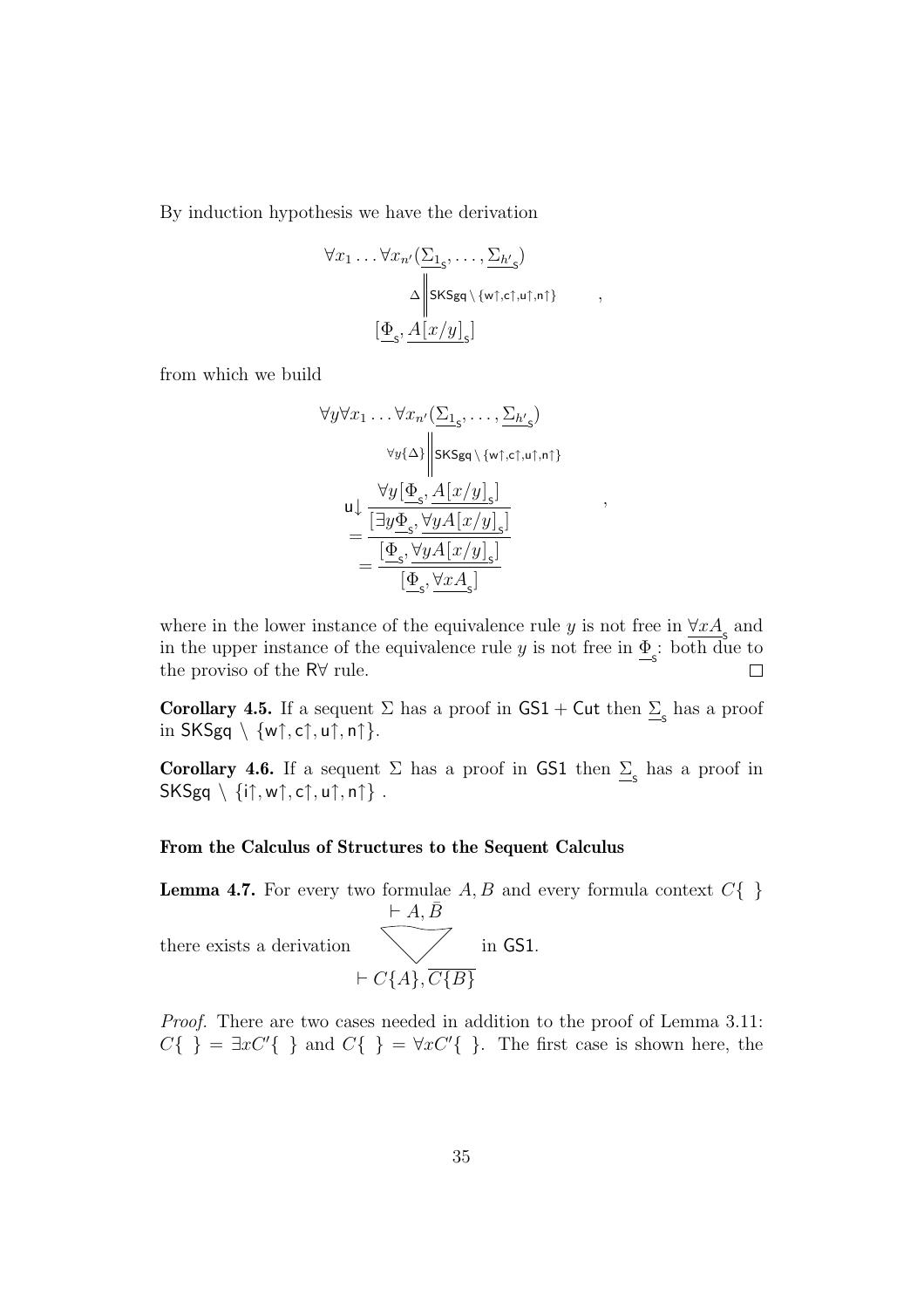second is similar:

$$
\begin{array}{r}\n \leftarrow A, \overline{B} \\
\hline\n R\n\end{array}
$$
\n
$$
\begin{array}{r}\n \leftarrow C'\{A\}, \overline{C'\{B\}} \\
 \hline\n R \vee \leftarrow \exists x C'\{A\}, \overline{C'\{B\}} \\
 \leftarrow \exists x C'\{A\}, \forall x \overline{C'\{B\}}\n\end{array}
$$

<span id="page-36-0"></span>where  $\Delta$  exists by induction hypothesis.

**Theorem 4.8.** For every derivation  $\,Q$ P SKSgq there exists a derivation  $\vdash Q$ <sub>G</sub>  $\vdash P$ <sub>G</sub>

in  $GS1 + Cut$ .

Proof. The proof is an extension of the proof of Theorem [3.12.](#page-13-0) The base cases are the same, in the inductive cases the existence of  $\Delta_1$  follows from Lemma [4.7.](#page-35-0) Corresponding to the rules for quantifiers, there are four additional inductive cases. For the rules

$$
\mathsf{u} \downarrow \frac{S\{\forall x [R, T]\}}{S[\forall x R, \exists x T]} \qquad \text{and} \qquad \mathsf{u} \uparrow \frac{S(\exists x R, \forall x T)}{S\{\exists x (R, T)\}}
$$

we have the proofs

$$
Ax = R, \overline{R} \qquad Ax = \overline{T, \overline{T}}
$$
  
\n
$$
R\Delta = \frac{\overline{R}, \overline{R}, \overline{R} \wedge \overline{T}}{\overline{R}, \overline{R}, \overline{R}, \overline{R} \wedge \overline{T}}
$$
  
\n
$$
R\Delta = \frac{\overline{R}}{\overline{R}, \overline{R}, \overline{R}, \overline{R} \wedge \overline{T}} \qquad \text{and}
$$
  
\n
$$
R\Delta = \frac{\overline{R}}{\overline{R}, \overline{R}, \overline{R}, \overline{R} \wedge \overline{T}}
$$
  
\n
$$
R\Delta = \frac{\overline{R}}{\overline{R}, \overline{R}, \overline{R}, \overline{R}, \overline{R} \wedge \overline{T}}
$$
  
\n
$$
R\Delta = \frac{\overline{R}}{\overline{R}, \overline{R}, \overline{R}, \overline{R} \wedge \overline{T}}
$$

and for the rules

$$
\mathsf{n} \downarrow \frac{S\{R[x/t]\}}{S\{\exists x R\}} \qquad \text{and} \qquad
$$

$$
A x \overline{R} A x \overline{R}
$$
\n
$$
R \overline{R} A x \overline{R}
$$
\n
$$
R \overline{R}
$$
\n
$$
R \overline{R}
$$
\n
$$
R \overline{R}
$$
\n
$$
R \overline{R}
$$
\n
$$
R \overline{R}
$$
\n
$$
R \overline{R}
$$
\n
$$
R \overline{R}
$$
\n
$$
R \overline{R}
$$
\n
$$
R \overline{R}
$$
\n
$$
R \overline{R}
$$
\n
$$
R \overline{R}
$$
\n
$$
R \overline{R}
$$
\n
$$
R \overline{R}
$$
\n
$$
R \overline{R}
$$
\n
$$
R \overline{R}
$$
\n
$$
R \overline{R}
$$
\n
$$
R \overline{R}
$$
\n
$$
R \overline{R}
$$
\n
$$
R \overline{R}
$$
\n
$$
R \overline{R}
$$
\n
$$
R \overline{R}
$$
\n
$$
R \overline{R}
$$
\n
$$
R \overline{R}
$$
\n
$$
R \overline{R}
$$
\n
$$
R \overline{R}
$$
\n
$$
R \overline{R}
$$
\n
$$
R \overline{R}
$$
\n
$$
R \overline{R}
$$
\n
$$
R \overline{R}
$$
\n
$$
R \overline{R}
$$
\n
$$
R \overline{R}
$$
\n
$$
R \overline{R}
$$
\n
$$
R \overline{R}
$$
\n
$$
R \overline{R}
$$
\n
$$
R \overline{R}
$$
\n
$$
R \overline{R}
$$
\n
$$
R \overline{R}
$$
\n
$$
R \overline{R}
$$
\n
$$
R \overline{R}
$$
\n
$$
R \overline{R}
$$
\n
$$
R \overline{R}
$$
\n
$$
R \overline{R}
$$
\n
$$
R \overline{R}
$$
\n
$$
R \overline{R}
$$
\n
$$
R \overline{R
$$

,

 $\Box$ 

.

$$
\mathsf{n}\!\upharpoonright \frac{S\{\forall xR\}}{S\{R[x/t]\}}
$$

we have the proofs

$$
\mathsf{Ax} \xrightarrow[\mathsf{F} \exists x R, \overline{R[x/t]} \mathsf{H} \mathsf{H} \mathsf{H} \mathsf{H} \mathsf{H} \mathsf{H} \mathsf{H} \mathsf{H} \mathsf{H} \mathsf{H} \mathsf{H} \mathsf{H} \mathsf{H} \mathsf{H} \mathsf{H} \mathsf{H} \mathsf{H} \mathsf{H} \mathsf{H} \mathsf{H} \mathsf{H} \mathsf{H} \mathsf{H} \mathsf{H} \mathsf{H} \mathsf{H} \mathsf{H} \mathsf{H} \mathsf{H} \mathsf{H} \mathsf{H} \mathsf{H} \mathsf{H} \mathsf{H} \mathsf{H} \mathsf{H} \mathsf{H} \mathsf{H} \mathsf{H} \mathsf{H} \mathsf{H} \mathsf{H} \mathsf{H} \mathsf{H} \mathsf{H} \mathsf{H} \mathsf{H} \mathsf{H} \mathsf{H} \mathsf{H} \mathsf{H} \mathsf{H} \mathsf{H} \mathsf{H} \mathsf{H} \mathsf{H} \mathsf{H} \mathsf{H} \mathsf{H} \mathsf{H} \mathsf{H} \mathsf{H} \mathsf{H} \mathsf{H} \mathsf{H} \mathsf{H} \mathsf{H} \mathsf{H} \mathsf{H} \mathsf{H} \mathsf{H} \mathsf{H} \mathsf{H} \mathsf{H} \mathsf{H} \mathsf{H} \mathsf{H} \mathsf{H} \mathsf{H} \mathsf{H} \mathsf{H} \mathsf{H} \mathsf{H} \mathsf{H} \mathsf{H} \mathsf{H} \mathsf{H} \mathsf{H} \mathsf{H} \mathsf{H} \mathsf{H} \mathsf{H} \mathsf{H} \mathsf{H} \mathsf{H} \mathsf{H} \mathsf{H} \mathsf{H} \mathsf{H} \mathsf{H} \mathsf{H} \mathsf{H} \mathsf{H} \mathsf{H} \mathsf{H} \mathsf{H} \mathsf{H} \mathsf{H} \mathsf{H} \mathsf{H} \mathsf{H} \mathsf{H} \mathsf{H} \mathsf{H} \mathsf{H} \mathsf{H} \mathsf{H} \mathsf{H} \mathsf{H} \mathsf{H} \mathsf{H} \mathsf{H}
$$

$$
\mathsf{Ax} \, \frac{\vdash R[x/t], \bar{R}[x/t]}{\vdash R[x/t], \exists x \bar{R}}
$$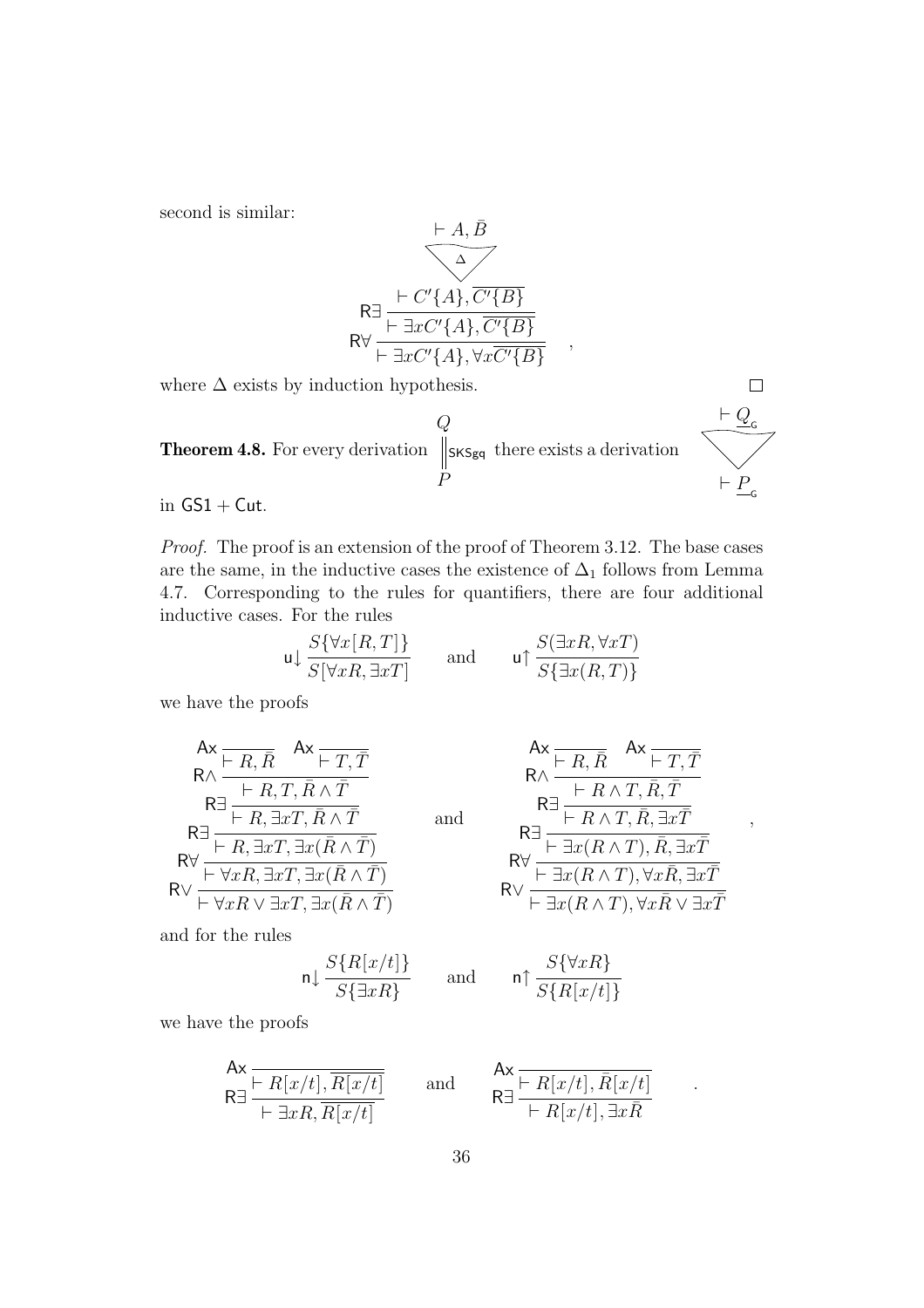<span id="page-37-1"></span>**Corollary 4.9.** If a structure S has a proof in SKSgq then  $\vdash \underline{S}_{\subseteq}$  has a proof in GS1.

Soundness and completeness of SKSgq, i.e. the fact that a structure has a proof in SKSgq if and only if it is valid, follows from soundness and com-pleteness of GS1 by Corollaries [4.5](#page-35-1) and [4.9.](#page-37-1) Moreover, a structure  $T$  implies a structure  $R$  if and only if there is a derivation from  $T$  to  $R$ , which follows from soundness and completeness and the following theorem.

#### **Theorem 4.10.**

There is a derivation 
$$
\begin{array}{c}\nT \\
\parallel \text{SKSgq} \\
R\n\end{array}
$$
 if and only if there is a proof 
$$
\begin{array}{c}\n\parallel \text{SKSgq} \\
[\bar{T}, R]\n\end{array}
$$

 $\overline{a}$ 

*Proof.* (same as the proof of Theorem [3.14.](#page-15-1)) A proof  $\Pi$  can be obtained from a given derivation  $\Delta$  and a derivation  $\Delta$  from a given proof  $\Pi$ , respectively, as follows:  $\sigma$ 

$$
i \downarrow \frac{t}{[\overline{T}, T]}
$$
\n
$$
[\overline{T}, R]
$$
\nand\n
$$
s \frac{(T, [\overline{T}, R])}{[R, (T, \overline{T})]}
$$
\n
$$
i \uparrow \frac{[R, (T, \overline{T})]}{R}
$$

 $\Box$ 

.

 $\Box$ 

.

Note that the above is not true for system GS1, because the premise of the R∀ rule does not imply its conclusion. The proof above does not work for the sequent calculus because adding to the context of a derivation can violate the proviso of the R∀ rule.

### <span id="page-37-0"></span>**4.3 Admissibility of the Cut and the Other Up-Rules**

Just like in the propositional case, the up-rules of the symmetric system are admissible. By removing them from SKSgq we obtain the asymmetric, cut-free system shown in Figure [9,](#page-38-1) which is called system KSgq.

**Theorem 4.11.** The rules i $\uparrow$ ,  $w\uparrow$ ,  $c\uparrow$ ,  $u\uparrow$  and  $n\uparrow$  are admissible for system KSgq.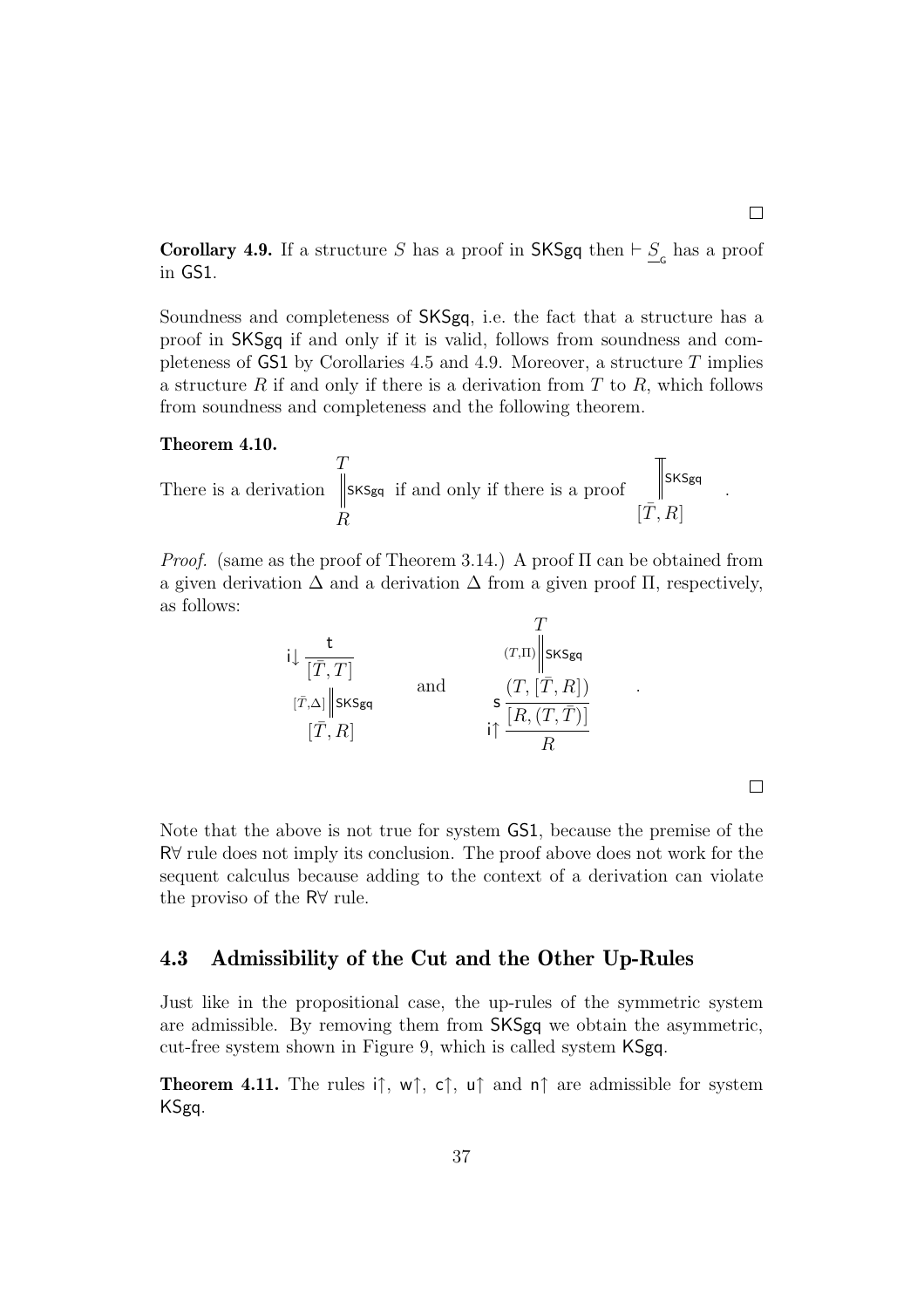| $S[R,\bar{R}]$ | $S\{\mathsf{f}\}$<br>$S\{R\}$ | S[R,R]<br>$S\{R\}$ |
|----------------|-------------------------------|--------------------|
| $S([R,T],U)$   | $S\{\forall x[R,T]\}$         | $S\{R[x/t]\}$      |
| S[(R,U),T]     | $S[\forall x R, \exists x T]$ | $S\{\exists xR\}$  |

<span id="page-38-1"></span>Figure 9: System KSgq

Proof.



<span id="page-38-0"></span>**Corollary 4.12.** The systems SKSgq and KSgq are equivalent.

## **4.4 Reducing Rules to Atomic Form**

Consider the following local rules:

$$
I_{1} \downarrow \frac{S[\exists xR, \exists xT]}{S\{\exists x[R, T]\}} \qquad I_{1} \uparrow \frac{S\{\forall x(R, T)\}}{S(\forall xR, \forall xT)}
$$

$$
I_{2} \downarrow \frac{S[\forall xR, \forall xT]}{S\{\forall x[R, T]\}} \qquad I_{2} \uparrow \frac{S\{\exists x(R, T)\}}{S(\exists xR, \exists xT)} \qquad .
$$

Like medial, they have no analogues in the sequent calculus. In system SKSgq, and similarly in the sequent calculus, the corresponding inferences are made using contraction and weakening:

<span id="page-38-2"></span>**Proposition 4.13.** The rules  $\{l_1 \downarrow, l_2 \downarrow\}$  are derivable for  $\{c \downarrow, w \downarrow\}$ . Dually, the rules  $\{I_1 \uparrow, I_2 \uparrow\}$  are derivable for  $\{c \uparrow, w \uparrow\}.$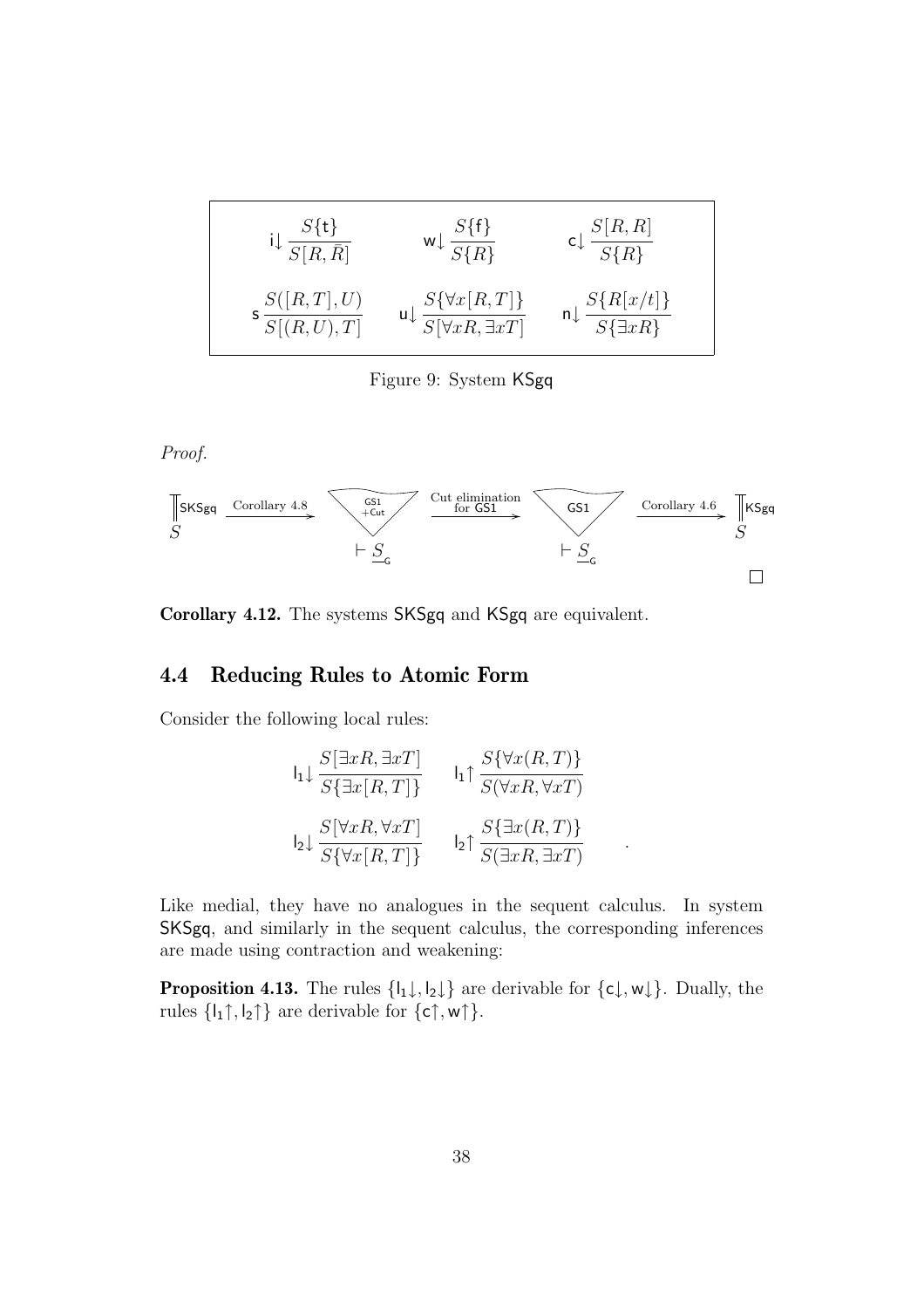*Proof.* We show the case for  $I_1\downarrow$ , the other cases are similar or dual:

$$
\begin{array}{c}\n\mathsf{w} \downarrow \frac{S[\exists xR, \exists xT]}{S[\exists xR, \exists x[R, T]]} \\
\mathsf{w} \downarrow \frac{S[\exists x[R, T], \exists x[R, T]]}{S[\exists x[R, T], \exists x[R, T]]} \\
\mathsf{c} \downarrow \frac{S[\exists x[R, T], \exists x[R, T]]}{S{\exists x[R, T]}}\n\end{array}
$$

 $\Box$ 

<span id="page-39-0"></span>Using medial and the rules  $\{l_1\downarrow, l_2\downarrow, l_1\uparrow, l_2\uparrow\}$  we can reduce identity, cut and weakening to atomic form, similarly to the propositional case.

**Theorem 4.14.** The rules  $i\downarrow$ ,  $w\downarrow$  and  $c\downarrow$  are derivable for  $\{ai\downarrow, s, u\downarrow\}$ ,  $\{aw\downarrow\}$  and  $\{\textsf{ac}\downarrow,\textsf{m},\textsf{l}_1\downarrow,\textsf{l}_2\downarrow\},\$ respectively. Dually, the rules i $\uparrow$ , w $\uparrow$  and  $\textsf{c}\uparrow$  are derivable for  $\{ai\uparrow, s, u\uparrow\}$ ,  $\{aw\uparrow\}$  and  $\{ac\uparrow, m, l_1\uparrow, l_2\uparrow\}$ , respectively.

Proof. The proof is an extension of the proof of Theorem [3.23](#page-20-0) by the inductive cases for the quantifiers. Given an instance of one of the following rules:

$$
i\downarrow \frac{S\{\mathbf{t}\}}{S[R,\bar{R}]}
$$
,  $w\downarrow \frac{S\{\mathbf{f}\}}{S\{R\}}$ ,  $c\downarrow \frac{S[R,R]}{S\{R\}}$ ,

construct a new derivation by structural induction on  $R$ :

1.  $R = \exists xT$ , where x occurs free in T. Apply the induction hypothesis respectively on

$$
\begin{aligned}\n&= \frac{S\{\mathbf{t}\}}{S\{\forall x \mathbf{t}\}} \\
&= \frac{S\{\mathbf{t}\}}{S\{\forall x [T, \overline{T}] \}} \\
&= \frac{S\{\mathbf{f}\}}{S\{\exists x T, \forall x \overline{T} \}}\n\end{aligned}\n\qquad\n\begin{aligned}\n&= \frac{S\{\mathbf{f}\}}{S\{\exists x \mathbf{f}\}} \\
&= \frac{S\{\mathbf{f}\}}{S\{\exists x \mathbf{f}\}}\n\end{aligned}\n\qquad\n\begin{aligned}\n&\mathbf{l}_1 \downarrow \frac{S[\exists x T, \exists x T]}{S\{\exists x [T, T] \}} \\
&= \frac{S\{\exists x [T, \overline{T}]\}}{S\{\exists x T\}}\n\end{aligned}
$$

2.  $R = \forall x T$ , where x occurs free in T. Apply the induction hypothesis respectively on

$$
\begin{aligned}\n&= \frac{S\{\mathbf{t}\}}{S\{\forall x \mathbf{t}\}} \\
&= \frac{S\{\mathbf{t}\}}{S\{\forall x [T, \bar{T}] \}} \\
&= \frac{S\{\mathbf{f}\}}{S\{\forall x \bar{T}, \bar{T} \}}\n\end{aligned}\n\quad \qquad\n\begin{aligned}\n&= \frac{S\{\mathbf{f}\}}{S\{\forall x \mathbf{f}\}} \\
&= \frac{S\{\mathbf{f}\}}{S\{\forall x \mathbf{f}\}}\n\end{aligned}\n\quad \qquad\n\begin{aligned}\n&= \frac{S[\forall x T, \forall x T]}{S\{\forall x [T, T] \}} \\
&= \frac{S[\forall x T, \forall x T]}{S\{\forall x T\}}\n\end{aligned}
$$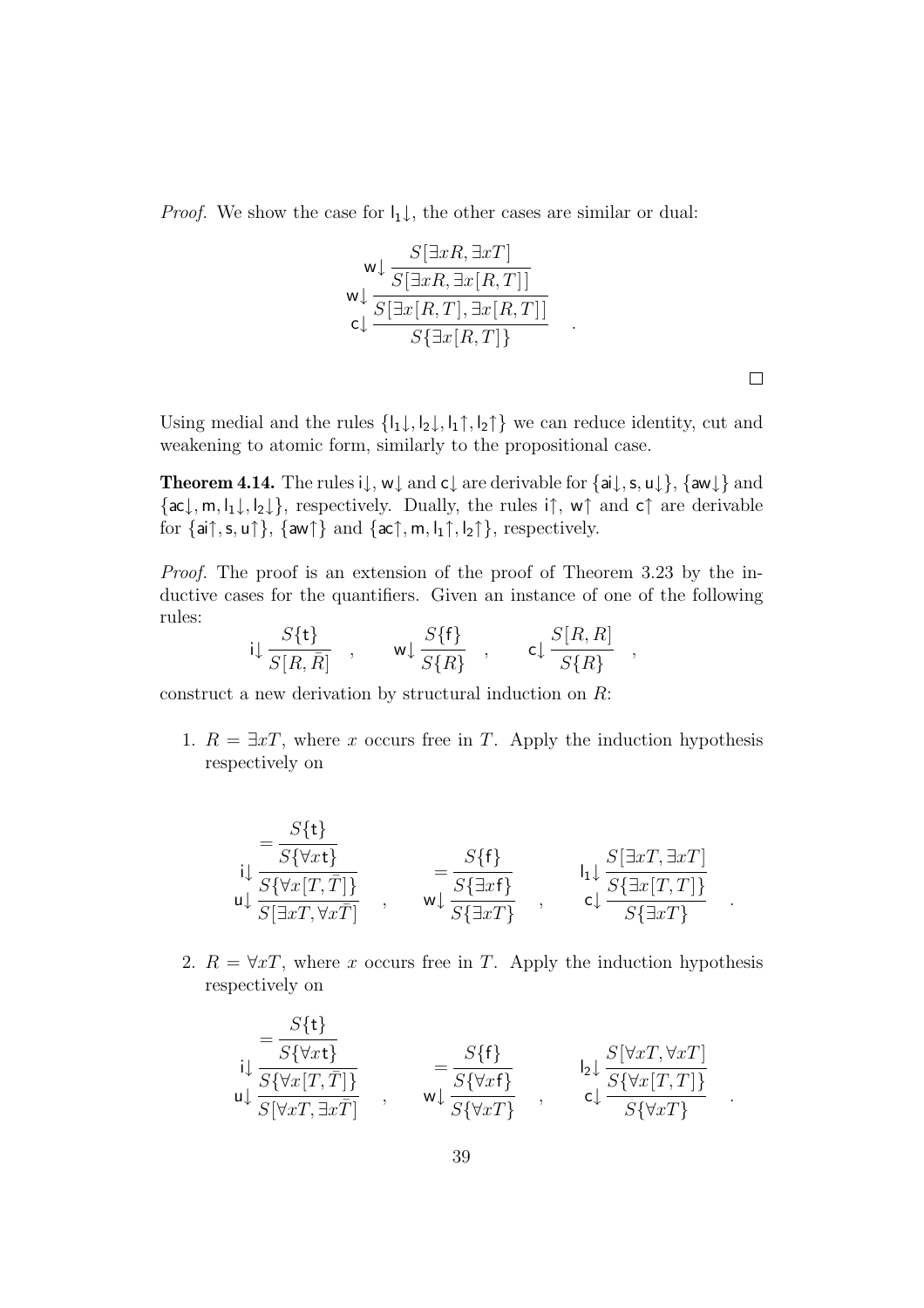$$
a\downarrow \frac{S\{\mathbf{t}\}}{S[a,\bar{a}]}\n a\uparrow \frac{S(a,\bar{a})}{S\{\mathbf{f}\}}
$$
\n
$$
a\uparrow \frac{S(a,\bar{a})}{S\{\mathbf{y}\}\mathbf{f}\}}
$$
\n
$$
a\uparrow \frac{S(\exists xR, \forall xT)}{S[\forall xR, \exists xT]}\n \qquad \qquad \mathbf{u}\uparrow \frac{S(\exists xR, \forall xT)}{S\{\exists x(R,T)\}}
$$
\n
$$
b\downarrow \frac{S[\exists xR, \exists xT]}{S\{\exists x[R,T]\}}\n \qquad \qquad b\downarrow \uparrow \frac{S(\forall x(R,T))}{S(\forall xR, \forall xT)}
$$
\n
$$
b\downarrow \frac{S[\forall xR, \forall xT]}{S\{\forall x[R,T]\}}\n \qquad \qquad \mathbf{u}\uparrow \frac{S\{\forall x(R,T)\}}{S(\forall xR, \forall xT)}
$$
\n
$$
b\downarrow \uparrow \frac{S\{\exists x(R,T)\}}{S(\exists xR, \exists xT)}
$$
\n
$$
a\mathbf{w}\downarrow \frac{S\{\mathbf{f}\}}{S\{\mathbf{a}\}}\n \qquad \qquad a\mathbf{w}\uparrow \frac{S\{a\}}{S\{\mathbf{t}\}}
$$
\n
$$
a\mathbf{c}\uparrow \frac{S\{a\}}{S(a,a)}
$$
\n
$$
a\downarrow \frac{S\{R[x/t]\}}{S\{\exists xR\}}\n \qquad \qquad \mathbf{n}\uparrow \frac{S\{\forall xR\}}{S\{R[x/t]\}}
$$

<span id="page-40-0"></span>Figure 10: System SKSq

 $\Box$ 

We now obtain system SKSq from SKSgq by restricting identity, cut, weakening and contraction to atomic form and adding the rules  $\{\textsf{m}, \textsf{l}_1\downarrow, \textsf{l}_2\downarrow, \textsf{l}_1\uparrow, \textsf{l}_2\uparrow\}.$ It is shown in Figure [10.](#page-40-0)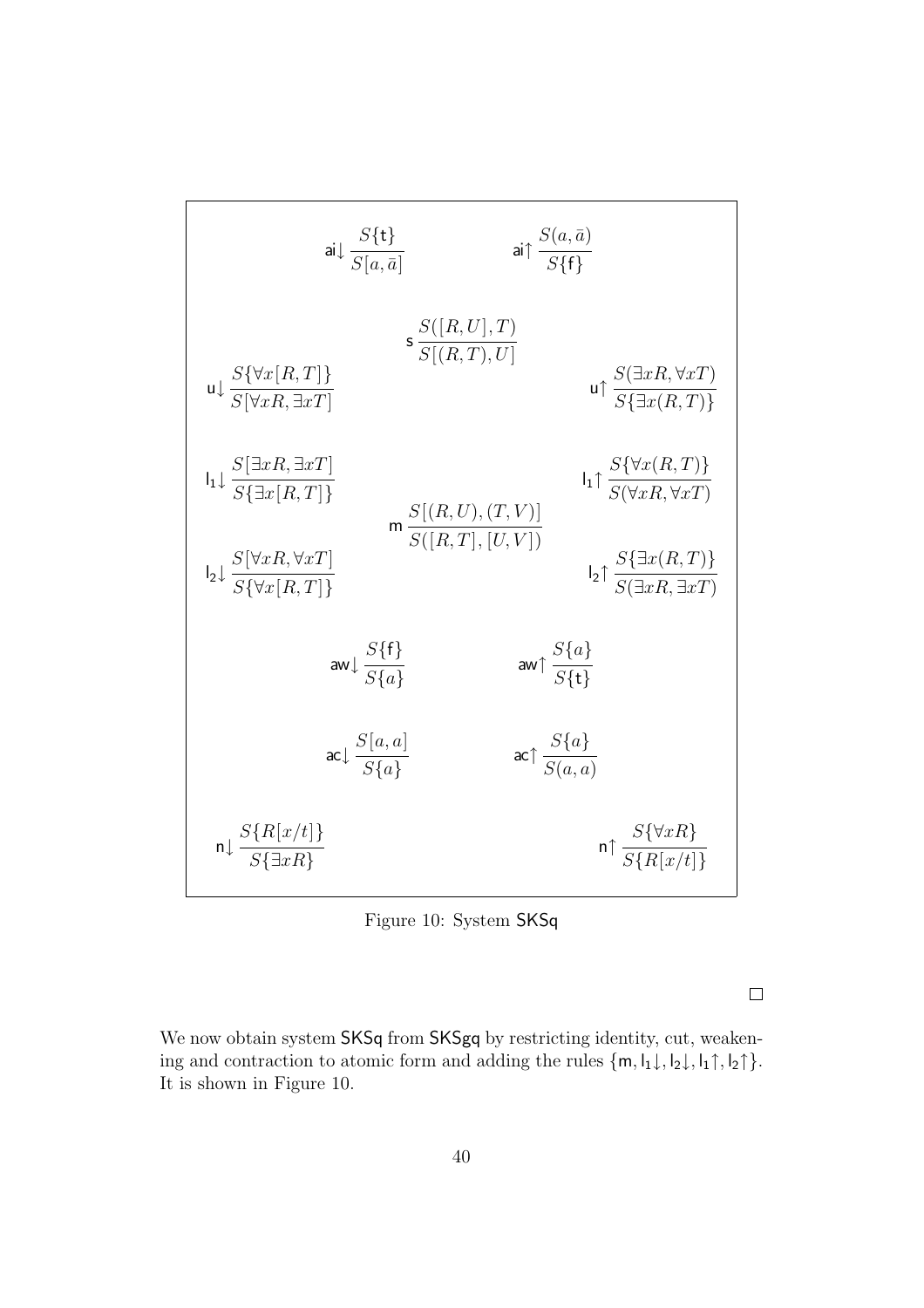$$
\begin{array}{cccc}\n\text{ai}\downarrow \frac{S\{\mathbf{t}\}}{S[a,\bar{a}]} & \text{aw}\downarrow \frac{S\{\mathbf{f}\}}{S\{a\}} & \text{ac}\downarrow \frac{S[a,a]}{S\{a\}} \\
& \text{s}\frac{S([R,T],U)}{S[(R,U),T]} & \text{m}\frac{S[(R,T),(U,V)]}{S([R,U],[T,V])} \\
\text{u}\downarrow \frac{S\{\forall x[R,T]\}}{S[\forall xR,\exists xT]} & \text{n}\downarrow \frac{S\{R[x/t]\}}{S\{\exists xR\}} & \text{l}\downarrow \frac{S[\exists xR,\exists xT]}{S\{\exists x[R,T]\}} & \text{l}\downarrow \frac{S[\forall xR,\forall xT]}{S\{\forall x[R,T]\}}\n\end{array}
$$

<span id="page-41-1"></span>Figure 11: System KSq

As in all the systems considered, the up-rules, i.e.  $\{n\}\, u\}$ ,  $\{1\}$ ,  $\{1\}$ ,  $\{2\}$  are admissible. Hence, system KSq, shown in Figure [11,](#page-41-1) is complete.

**Theorem 4.15.** System SKSq and system SKSgq are strongly equivalent. Also, system KSq and system KSgq are strongly equivalent.

Proof. Derivations in SKSgq are translated to derivations in SKSq by Theorem [4.14,](#page-39-0) and vice versa by Proposition [4.13.](#page-38-2) The same holds for KSgq and KSq.  $\Box$ 

Thus, all results obtained for system SKSgq also hold for system SKSq. As in the propositional case, I will freely use general identity, cut, weakening and contraction to denote a corresponding derivation in SKSq according to Theorem [4.14.](#page-39-0)

## <span id="page-41-0"></span>**4.5 Locality Through Atomicity**

As we have seen in the previous section, the technique of reducing contraction to atomic form to obtain locality also works in the case of predicate logic: the non-local rule c↓ is equivalently replaced by local ones, namely  $\{ac\downarrow, m, l_1\downarrow, l_2\downarrow\}.$ 

However, there are other sources of non-locality in system SKSq. One is the condition on the quantifier equations:

 $\forall yR = \exists yR = R$  where y is not free in R.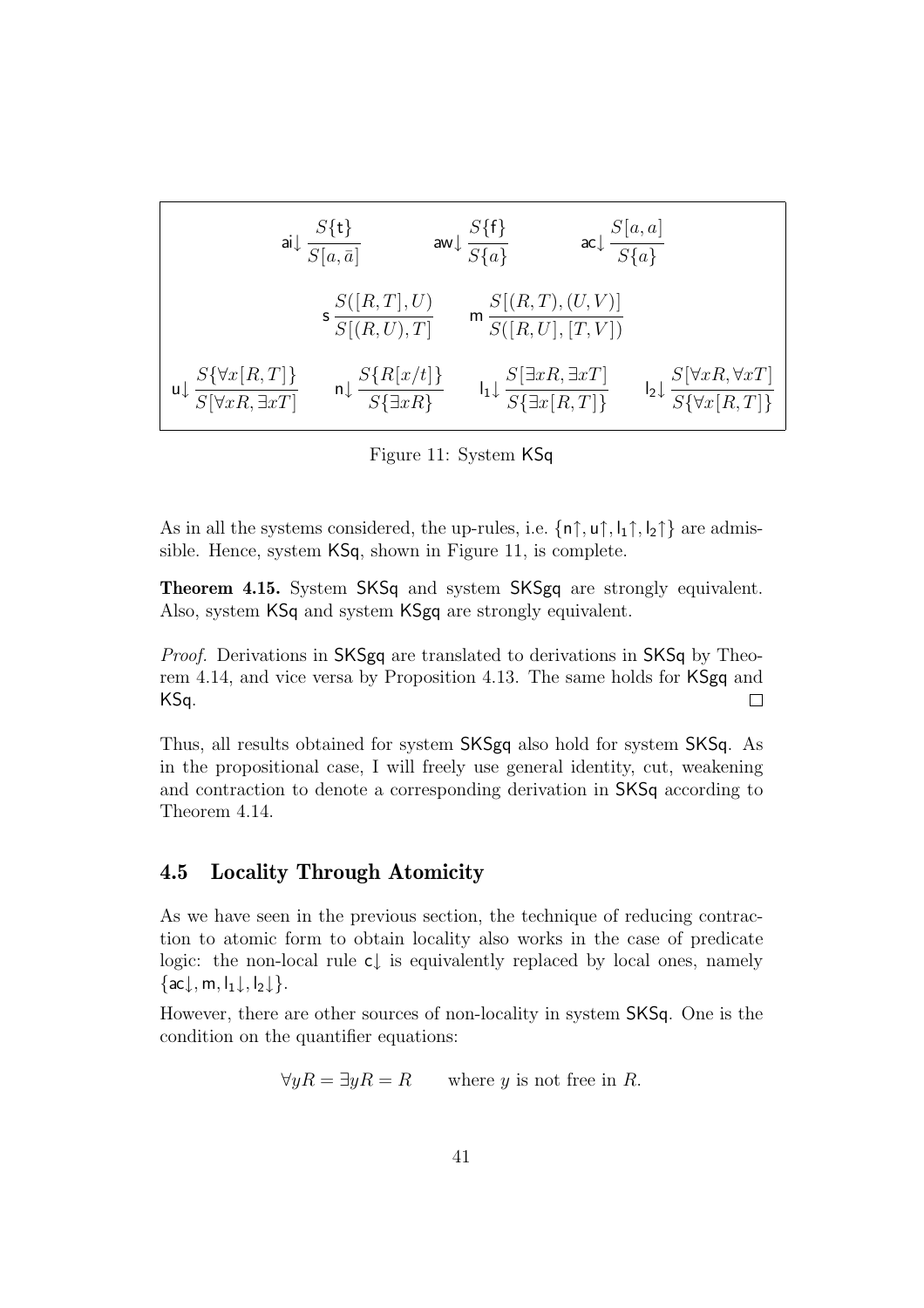To add or remove a quantifier, a structure of unbounded size has to be checked for occurrences of the variable y.

Another is the  $n \mid$  rule, in which a term t of unbounded size has to be copied into an unbounded number of occurrences of  $x$  in  $R$ . It is non-local for two distinct reasons: 1) the unbounded size of  $t$  and 2) the unbounded number of occurrences of x in R. The unboundedness of term t can be dealt with, since n↓ can be derived and thus replaced by the following two rules:

$$
\mathsf{n}_1 \downarrow \frac{S\{\exists y_1 \dots \exists y_n R[x/f(y_1, \dots, y_n)]\}}{S\{\exists x R\}} \quad \text{and} \quad \mathsf{n}_2 \downarrow \frac{S\{R\}}{S\{\exists x R\}} \quad ,
$$

where f is a function symbol of arity n. Still, rule  $n_1 \downarrow$  is not local because of the unbounded number of occurrences of  $x$  in  $R$ .

Is it possible to obtain a local system for first-order predicate logic? I do not know how to do it without adding new symbols to the language of predicate logic. But it is conceivable to obtain a local system by introducing substitution operators together with rules that explicitly handle the instantiation of variables piece by piece. The question is whether this can be done without losing the good properties, especially cut elimination and simplicity.

## <span id="page-42-0"></span>**4.6 Decomposition of Derivations**

In the following I show how all decomposition results for the propositional system from Section [3.6](#page-24-0) extend to predicate logic in a straightforward way.

As in the propositional case, atomic identity and cut can be reduced to their shallow versions using the super switch rules. In the predicate case the rules shallow atomic identity and shallow atomic are as follows:

$$
\mathsf{ai}_{\mathsf{s}} \downarrow \frac{S}{(S, \forall [a, \bar{a}])} \qquad \text{and} \qquad \mathsf{ai}_{\mathsf{s}} \uparrow \frac{[S, \exists (a, \bar{a})]}{S} \quad ,
$$

where  $\forall$  and  $\exists$  denote sequences of quantifiers that universally close  $[a, \bar{a}]$ and existentially close  $(a, \bar{a})$ , respectively.

The super switch rules for predicate logic,

$$
\text{ss}\downarrow \frac{S\{T\{R\}\}}{S[R,T\{f\}]}\qquad \text{and} \qquad \text{ss}\uparrow \frac{S(R,T\{\mathbf{t}\})}{S\{T\{R\}\}}\quad ,
$$

carry a proviso: quantifiers in  $T$  do not capture variables in  $R$ . This is not a restriction because bound variables can always be renamed such that the proviso is fulfilled.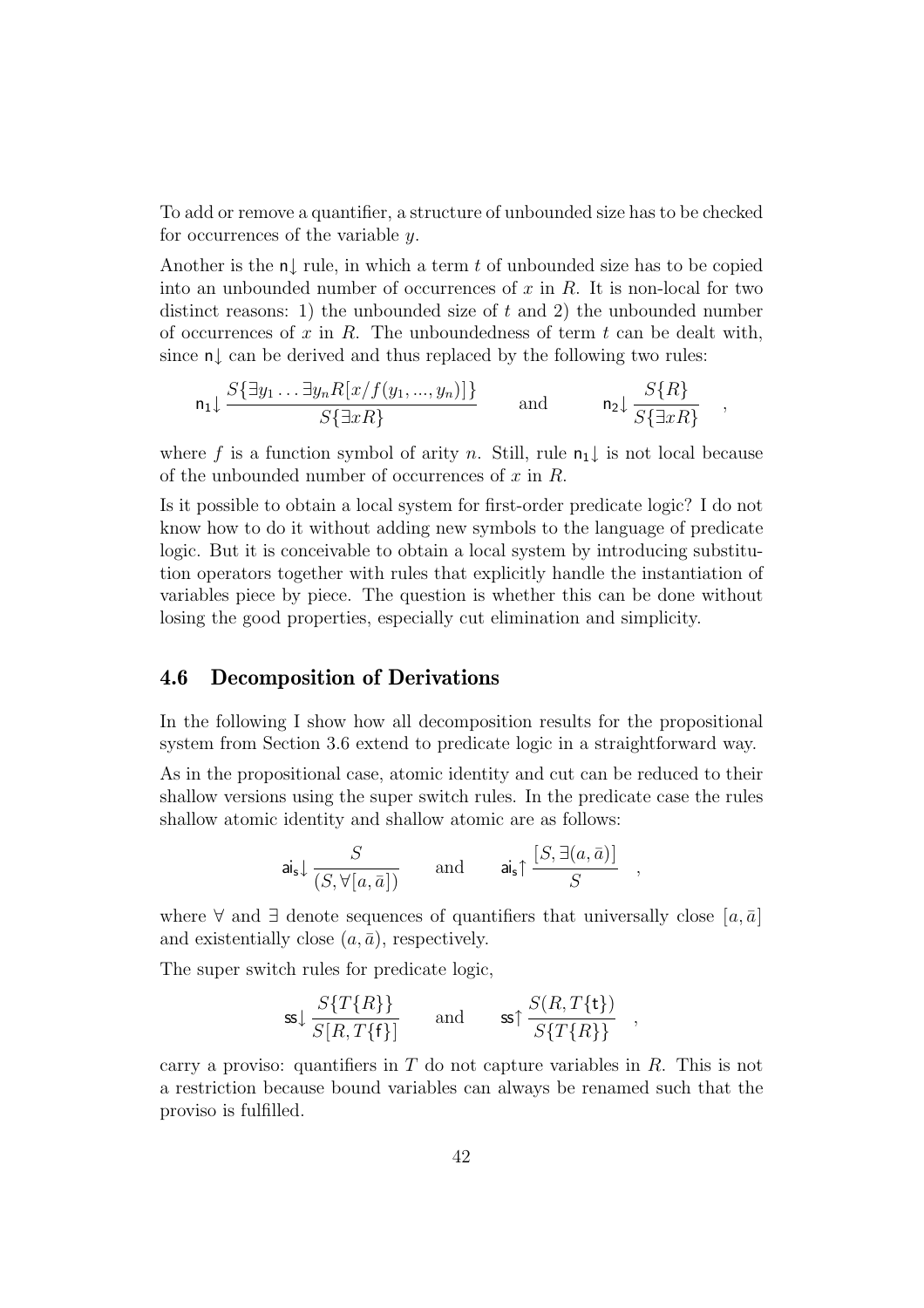**Lemma 4.16.** The rule  $s\downarrow$  is derivable for  $\{s, n\downarrow, u\downarrow\}$ . Dually, the rule  $s\uparrow$  is derivable for  $\{s, n\}$ ,  $\mathsf{u}\uparrow$  }.

Proof. The proof is an extension of the proof of Lemma [3.29.](#page-25-1) I show the two cases that have to be considered in addition to the proof in the propositional case:

1.  $T\{\} = \forall x U\{\}\}\,$ , where x occurs freely in U. Apply the induction hypothesis on

$$
= \frac{S(R, \forall x U\{\mathbf{t}\})}{S\{\forall x (R, \forall x U\{\mathbf{t}\})\}}
$$
  
\nn $\uparrow$  
$$
\frac{S\{\forall x (R, U\{\mathbf{t}\})\}}{S\{\forall x U\{R\}\}}
$$

2.  $T\{\} = \exists x U\{\}\}\,$ , where x occurs freely in U. Apply the induction hypothesis on

$$
= \frac{S(R, \exists x U\{\mathbf{t}\})}{S(\forall x R, \exists x U\{\mathbf{t}\})}
$$

$$
\text{us} \uparrow \frac{S\{\exists x (R, U\{\mathbf{t}\})\}}{S\{\exists x U\{R\}\}}.
$$

 $\Box$ 

 $\Box$ 

<span id="page-43-0"></span>**Lemma 4.17.** The rule ai $\downarrow$  is derivable for  $\{a_i, \downarrow, s, n\}$ ,  $\uparrow\}$ . Dually, the rule ai↑ is derivable for  $\{a_i, \uparrow, s, n \downarrow, u \downarrow\}.$ 

Proof.

An instance of 
$$
\text{ai}\downarrow \frac{S\{\mathbf{t}\}}{S[a,\bar{a}]}
$$
 is replaced by  $\text{ss}\uparrow \frac{S\{\mathbf{t}\}}{(S\{\mathbf{t}\}, \forall [a,\bar{a}])}$ .

(And dually for ai↑.)

**Theorem 4.18 (Decomposition in Predicate Logic).** All theorems of section [3.6](#page-24-0) also hold in the case of predicate logic, i.e. with SKS replaced by SKSq and KS replaced by KSq. In Theorem [3.37,](#page-30-0)  $\{s, m\}$  has to be extended by the quantifier rules, i.e.  $\{u\downarrow, u\uparrow, l_1\downarrow, l_1\uparrow, l_2\downarrow, l_2\uparrow, n\downarrow, n\uparrow\}.$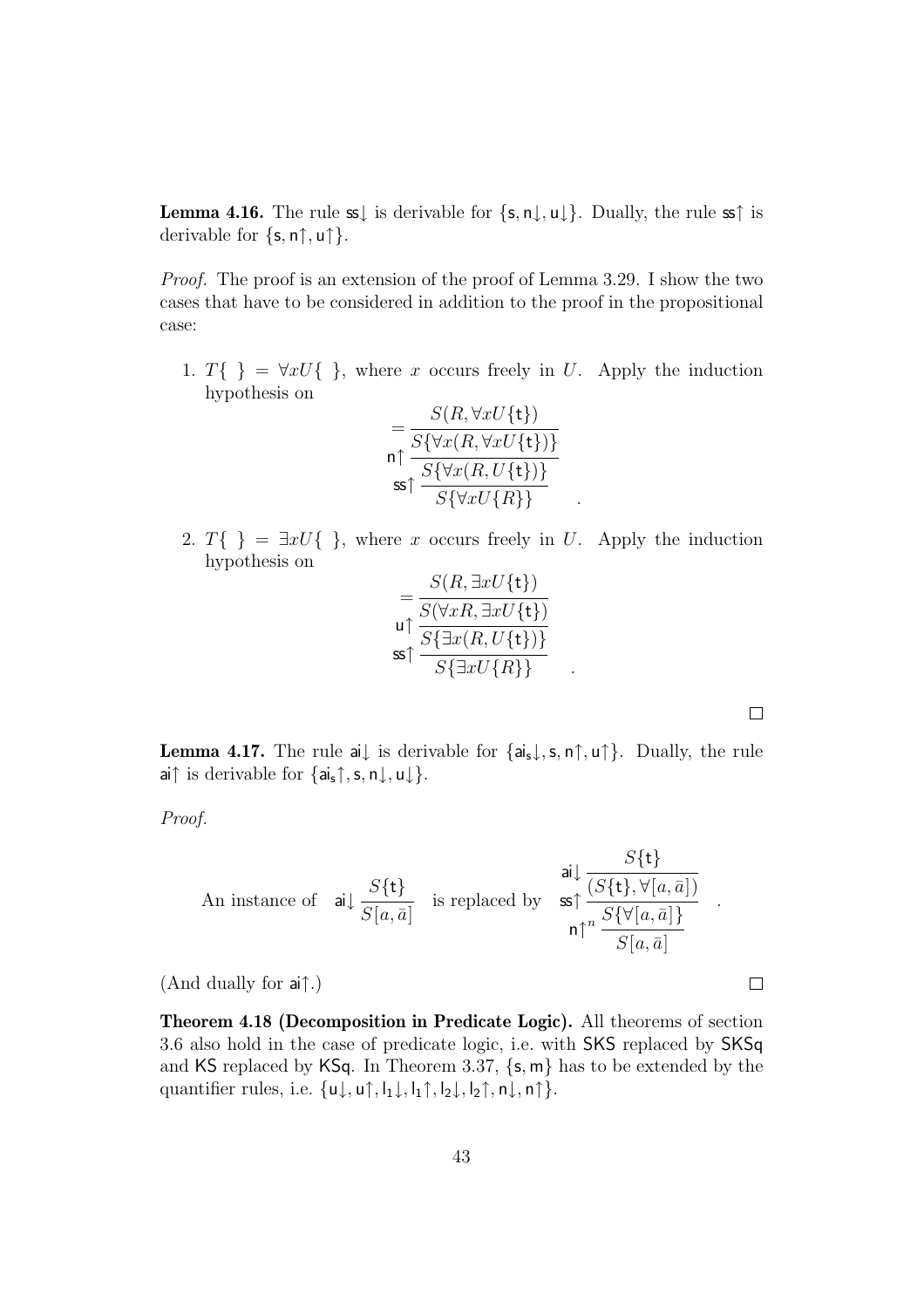Proof. Identity and cut are separated as in the propositional case, using Lemma [4.17](#page-43-0) instead of Lemma [3.30.](#page-26-0)

Contraction is separated as in the propositional case, using the proof of Theorem [3.33.](#page-27-0) The only difference is in step four, where instances of ac↓ have to be permuted under instances of rules from  $\text{KS}_q \setminus \text{KS}$ . None of those rules except for n↓ changes atoms, so ac↓ trivially permutes under those instances. It also easily permutes under instances of n↓:

$$
\operatorname{acl}\frac{S\{R[a,a][x/t]\}}{\operatorname{rl}\frac{S\{R\{a\}[x/t]\}}{S\{\exists xR\{a\}\}}}\n\sim\n\operatorname{acl}\frac{S\{R[a,a][x/t]\}}{\operatorname{acl}\frac{S\{\exists xR[a,a]\}}{S\{\exists xR\{a\}\}}}
$$

Weakening is separated as in the propositional case. When moved over n↓ and n↑, derivations of weakenings will contain weakenings on different atoms (with the same predicate symbol but differently instantiated):

$$
\frac{\mathsf{n} \downarrow \frac{S'\{R'\{a\}[x/t]\}}{S'\{\exists x R'\{a\}\}}}{\mathsf{aw} \uparrow^n} \sim \frac{S'\{R'\{a\}[x/t]\}}{\mathsf{n} \downarrow \frac{S\{R\{t\}[x/t]\}}{S\{\exists x R\{t\}\}}}
$$

 $\Box$ 

## <span id="page-44-0"></span>**5 Conclusions**

We have seen deductive systems for classical propositional and predicate logic in the calculus of structures. They are sound and complete, and the cut rule is admissible. In contrast to sequent systems, their rules apply deep inside formulae, and derivations enjoy a top-down symmetry which allows to dualise them.

Those features allow to reduce the cut, weakening and contraction to atomic form, which is not possible in the sequent calculus. This leads to local rules, i.e. rules that do not require the inspection of expressions of unbounded size. For propositional logic, I presented system SKS, which is local, i.e. contains only local rules. For predicate logic I presented system SKSq which is local except for the treatment of variables.

The freedom in applying inference rules in the calculus of structures allows permutations that can not be observed in the sequent calculus. This leads to more normal forms for derivations, as shown in the decomposition theorems.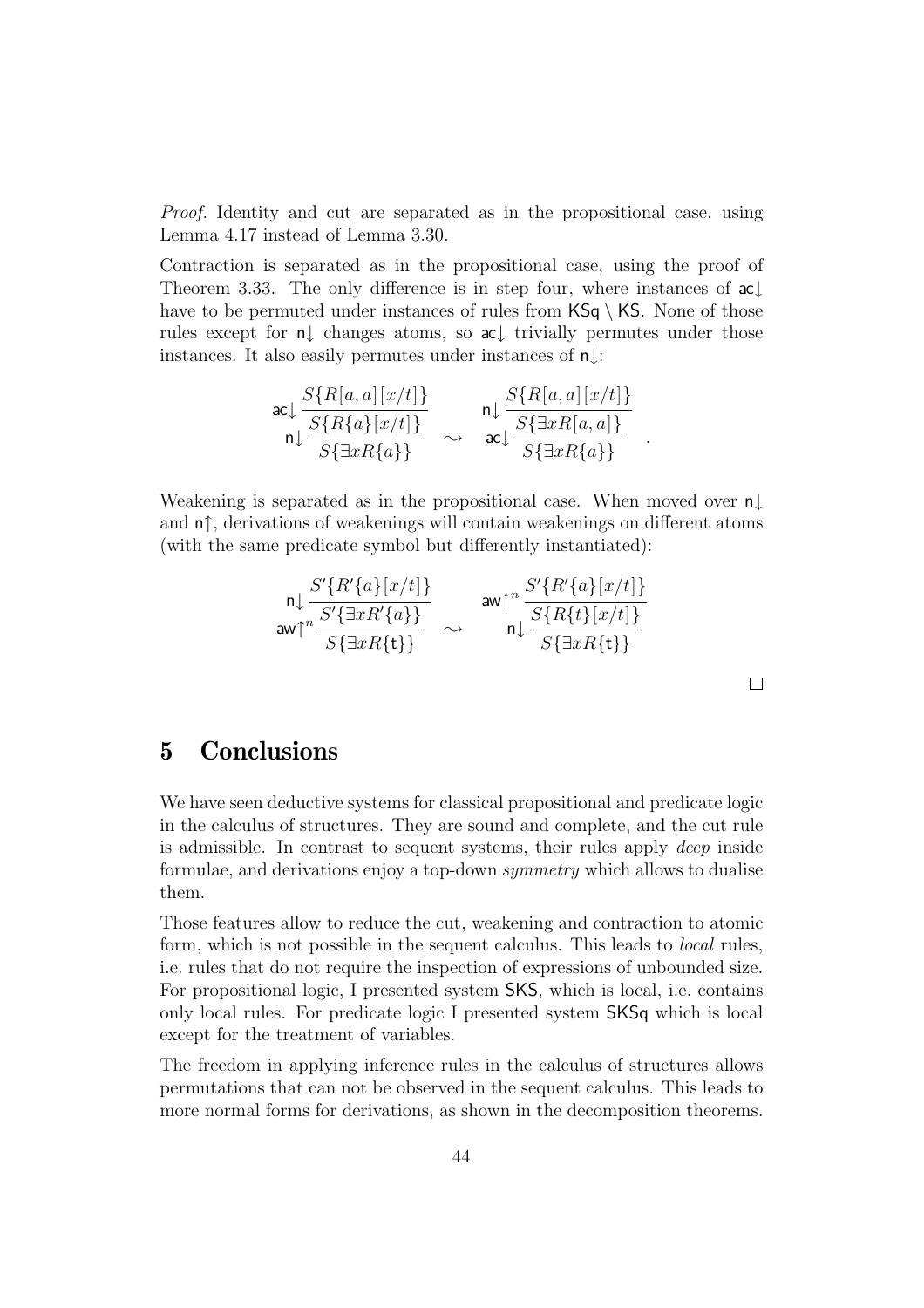Normal forms for derivations are an interesting area for future work. The decomposition theorems given here barely scratch the surface of what seems to be achievable. For example, consider the following two conjectures:

#### **Conjecture 5.1 (Interpolation).**

$$
\begin{array}{ccc}\n & T & \text{${\rm [[SKS\setminus\{ai\downarrow,aw\}\)}$}\\
 & \text{For every derivation} & \text{${\rm [[SKS\setminus\{ai\downarrow,aw\uparrow\})$} \\ & R & \text{${\rm [[SKS\setminus\{ai\uparrow,aw\uparrow\})$} \\ & R & \text{${\rm ]}}\n\end{array}.
$$

Here, a derivation is separated into two phases: the top one, with rules that do not introduce new atoms going down, and the bottom one, with rules that do not introduce new atoms going up. Consequently, the structure  $P$  contains only atoms that occur in both  $T$  and  $R$  and is thus an *interpolant*. This form of interpolation can be seen as the symmetric closure of cut elimination: not only are cuts pushed up, but also their duals, identities, are pushed down. Cut elimination is an immediate corollary of this property: if  $T$  is equivalent to the unit true then also  $P$  is equivalent to true, and in the bottom part of the derivation there are no cuts. I will show elsewhere a semantic proof of interpolation in the propositional case. A syntactic proof that scales to the predicate case would be desirable.

Another decomposition theorem, that has been proved for two other systems [\[10\]](#page-47-4) in the calculus of structures and led to cut elimination, is the separation of the core and the non-core fragment. So far, all the systems in the calculus of structures allow for an easy reduction of both cut and identity to atomic form by means of rules that can be obtained in a uniform way. Those rules are called the core fragment. In SKS, the core consists of one single rule: the switch. The core of SKSq, in addition to the switch rule, also contains the rules u↓ and u↑. All rules that are not in the core and are not identity or cut are called non-core. The problem is separating switch and medial.

#### **Conjecture 5.2 (Separation core – non-core).**

$$
\begin{array}{c}\nT \\
\parallel \text{non-core} \\
T' \\
\parallel \{\text{id}\}\n\end{array}
$$
\nFor every derivation 
$$
\begin{array}{c}\nT \\
\parallel \{\text{sixs}\} \\
R\n\end{array}
$$
 there is a derivation 
$$
\begin{array}{c}\nT'' \\
T'' \\
\parallel \{\text{core} \\
R'' \\
\parallel \{\text{air}\}\n\end{array}
$$
\n
$$
\begin{array}{c}\nR'' \\
\parallel \{\text{an}\} \\
R'\n\end{array}
$$

.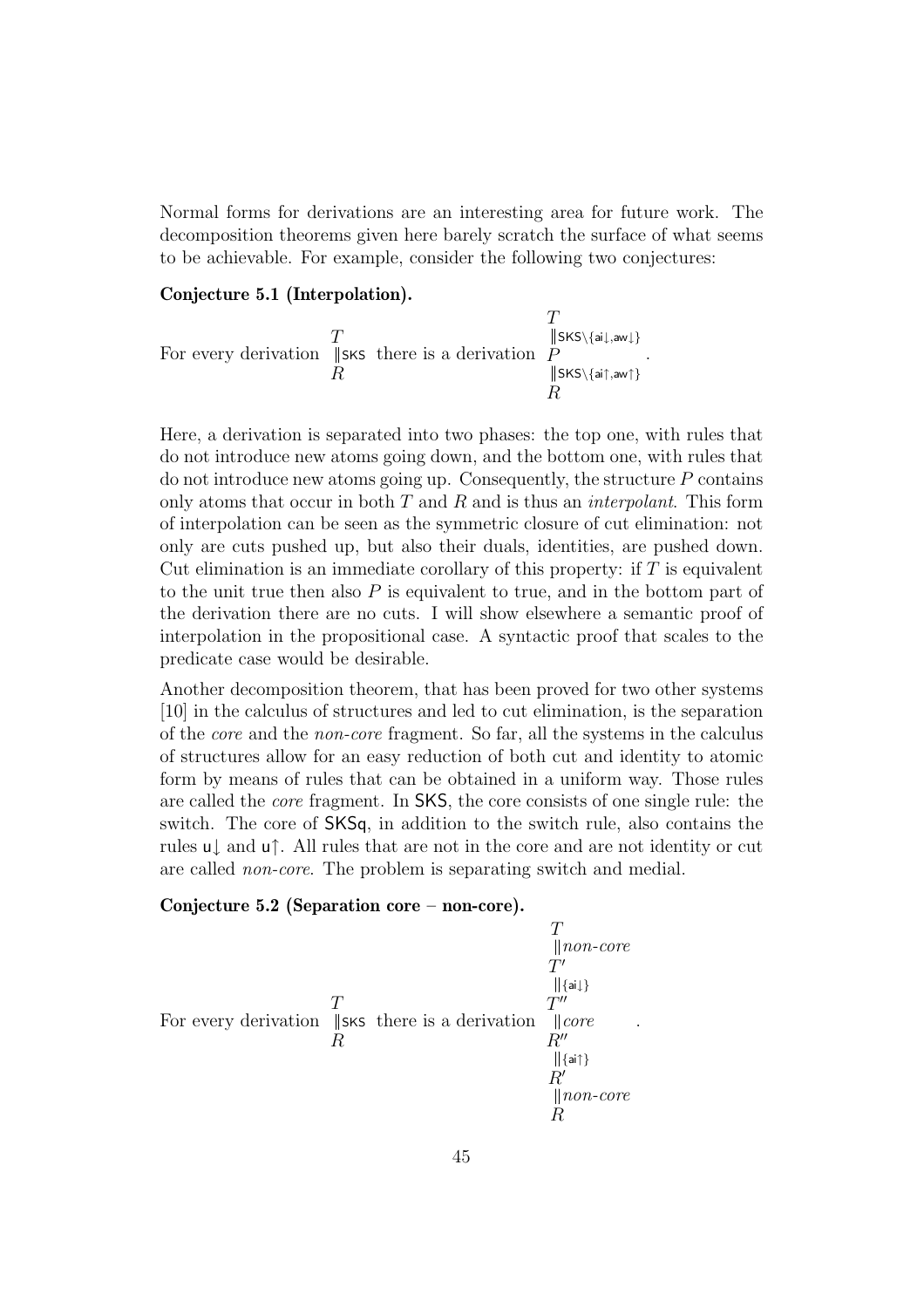A cut elimination procedure that is based on permuting up instances of the cut would be easy to obtain, could we rely on this conjecture. Then all the problematic rules that could stand in the way of the cut can be moved either below all the cuts or to the top of the proof, rendering them trivial, since their premise is true. Cut elimination is thus an easy consequence of such a decomposition theorem.

The proof of the separation of contraction (Theorem [3.33\)](#page-27-0) relies on the admissibility of the cut. It should be provable directly, i.e. without using cut admissibility, just by very natural permutations. The difficulty is in proving termination of the process of bouncing contractions up and down between cuts and identities, as happens in [\[13\]](#page-47-7).

The above mentioned freedom in applying inference rules is a mixed blessing. Compared to the sequent calculus, it implies a greater non-determinism in proof search. It will be interesting to see whether it is possible to restrict this non-determinism by finding a suitable notion of uniform proofs [\[12\]](#page-47-10). Another interesting question for future research is whether there is a local system for intuitionistic logic.

#### **Acknowledgements**

This work has been accomplished while I was supported by the DFG Graduiertenkolleg 334. I would like to thank the members of the proof theory group in Dresden for providing an inspiring environment, especially Alessio Guglielmi. He also helped me with this paper in numerous ways. Steffen Hölldobler, Lutz Straßburger and Charles Stewart carefully read preliminary versions of this paper and made helpful suggestions.

#### **Web Site**

Information about the calculus of structures is available from the following URL:

http://www.wv.inf.tu-dresden.de/˜guglielm/Research/ .

## <span id="page-46-1"></span>**References**

- [1] Kai Brünnler. Atomic cut elimination for classical logic. Technical Report WV-02-11, Dresden University of Technology, 2002.
- <span id="page-46-0"></span>[2] Kai Brünnler. Two restrictions on contraction. Technical Report WV-02-04, Dresden University of Technology, 2002.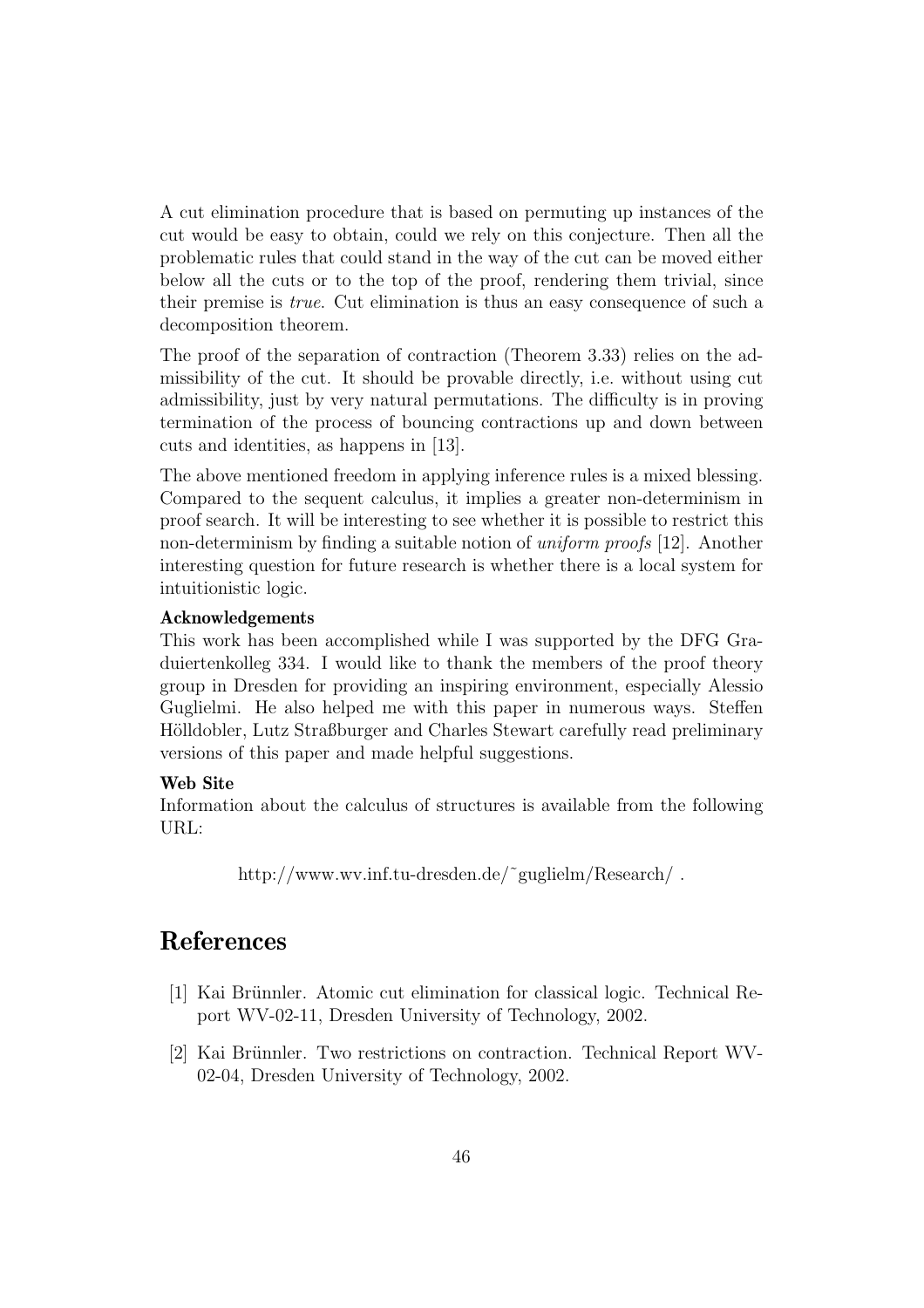- <span id="page-47-2"></span>[3] Kai Brünnler and Alwen Fernanto Tiu. A local system for classical logic. In R. Nieuwenhuis and A. Voronkov, editors, LPAR 2001, volume 2250 of Lecture Notes in Artificial Intelligence, pages 347–361. Springer-Verlag, 2001.
- <span id="page-47-6"></span>[4] Paola Bruscoli. A purely logical account of sequentiality in proof search. In Peter J. Stuckey, editor, Logic Programming, 18th International Conference, volume 2401 of Lecture Notes in Artificial Intelligence, pages 302–316. Springer-Verlag, 2002.
- <span id="page-47-8"></span><span id="page-47-0"></span>[5] Kosta Došen and Zoran Petrić. Bicartesian coherence. Studia Logica, 71(3):331–353, 2002.
- [6] Gerhard Gentzen. Investigations into logical deduction. In M. E. Szabo, editor, The Collected Papers of Gerhard Gentzen, pages 68–131. North-Holland, Amsterdam, 1969.
- <span id="page-47-9"></span><span id="page-47-1"></span>[7] Jean-Yves Girard. Linear logic. Theoretical Computer Science, 50:1–102, 1987.
- [8] Alessio Guglielmi. Recipe. Manuscript. Available on the web at http://www.wv.inf.tu-dresden.de/˜guglielm/Research/Notes/AG2.pdf, 2002.
- <span id="page-47-3"></span>[9] Alessio Guglielmi. A system of interaction and structure. Technical Report WV-02-10, 2002. Available at http://www.wv.inf.tudresden.de/˜guglielm/Research/Gug/Gug.pdf.
- <span id="page-47-4"></span>[10] Alessio Guglielmi and Lutz Straßburger. Non-commutativity and MELL in the calculus of structures. In L. Fribourg, editor, CSL 2001, volume 2142 of Lecture Notes in Computer Science, pages 54–68. Springer-Verlag, 2001.
- <span id="page-47-5"></span>[11] Alessio Guglielmi and Lutz Straßburger. A non-commutative extension of MELL. In Matthias Baaz and Andrei Voronkov, editors, Logic for Programming, Artificial Intelligence, and Reasoning, LPAR 2002, volume 2514 of LNAI, pages 231–246. Springer-Verlag, 2002.
- <span id="page-47-10"></span>[12] Dale Miller, Gopalan Nadathur, Frank Pfenning, and Andre Scedrov. Uniform proofs as a foundation for logic programming. Annals of Pure and Applied Logic, 51:125–157, 1991.
- <span id="page-47-7"></span>[13] Lutz Straßburger. MELL in the calculus of structures. Technical Report WV-2001-03, Dresden University of Technology, 2001. Available at http://www.ki.inf.tu-dresden.de/˜lutz/els.pdf.